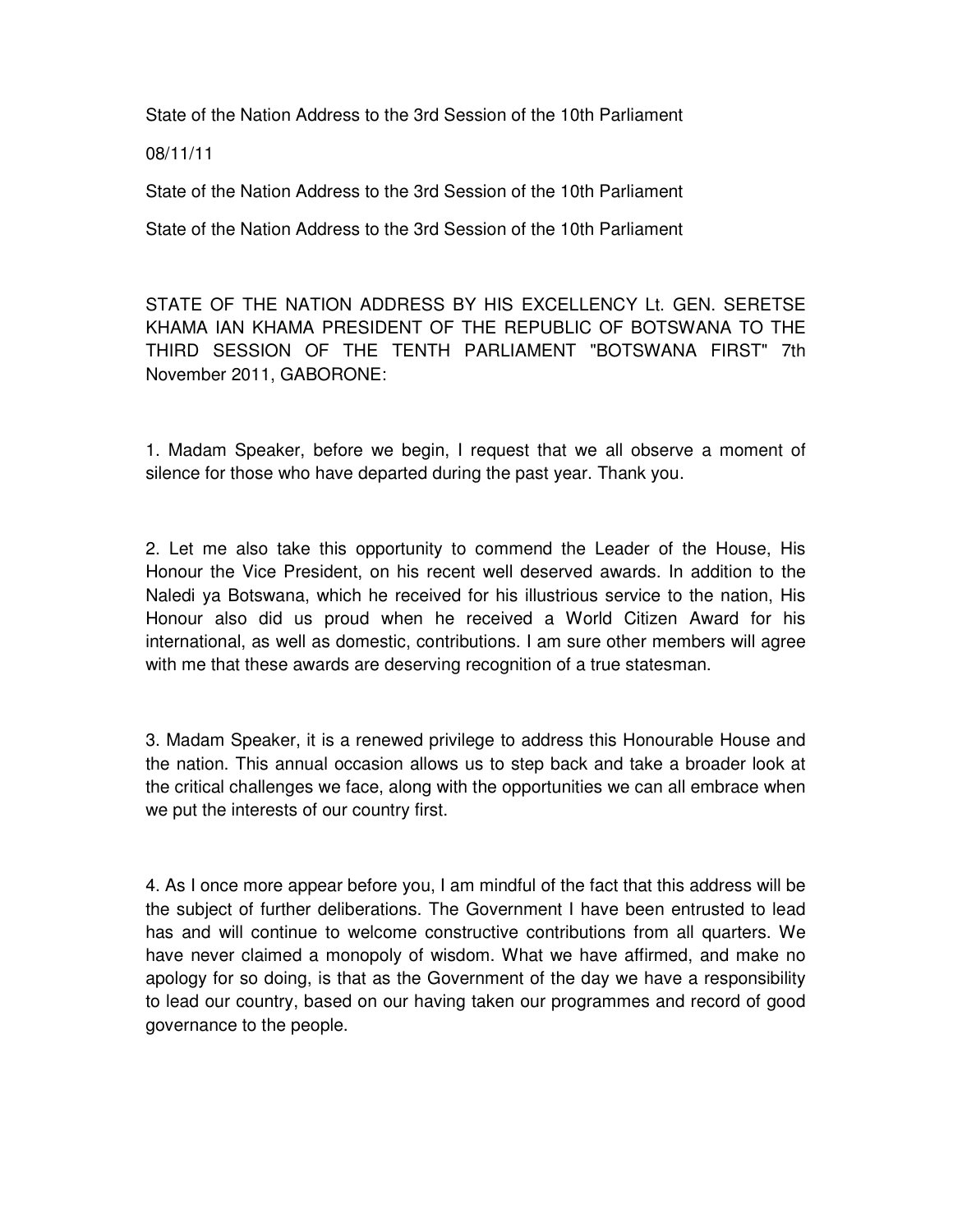5. Let us therefore move forward together, agreeing where we can, disagreeing where we believe we must, but at all times respecting the fact that we have a common duty to build a better future for our country. As the political leadership we have a special responsibility to not only give direction but also to lead by example; practicing the human values, as epitomised by Botho, which we preach. When speaking to the public we should, for example, maintain our own dignity by refraining from resorting to insults and abusive language. As leaders we should also avoid misleading our constituents into believing that there can be an easy path to our achieving a more prosperous and productive future.

6. In the end, it is only through greater sacrifice and commitment that we can together achieve our overarching development goal of transforming Botswana into a high income society where all Batswana live in dignity. Such a transformation requires all of us to change our ways of doing things. As a nation we must become more productive, by adopting a working culture based on group performance rather than individual entitlement. To achieve sustainable economic growth, while preserving our well earned reputation for the prudent management of our public resources, we must also have the discipline to live within our means. Above all we should have a common understanding that personal and sectional interests need to be balanced against what is in the collective interest of the nation as a whole.

7. Notwithstanding the fact that we will always have our differences, as Batswana we must remain united by our shared values and common expectations. Alongside our adherence to the principles of democracy and the rule of law, our peaceful progress over the decades has been a product of timeless norms of behaviour such as our tolerance and mutual respect for one another and understanding that our wellbeing as individuals is ultimately dependent on the goodwill and progress of others.

8. As Batswana we should, therefore, not allow our separate desires to blind us from our collective responsibilities. We should rather act like a family and do what is in the common interest, while living within our means today so that we may enjoy the full fruits of our labours tomorrow. Let us also be cautious about those who may not have a genuine interest in our success. We will avoid falling into divisive traps if we maintain and nurture our sense of balance and patriotism in order to collectively overcome our common challenges, while taking advantage of emerging opportunities.

9. Our unity in diversity has been long nurtured by our belief in the power of consultation. In this respect, I along with my fellow Cabinet members have found it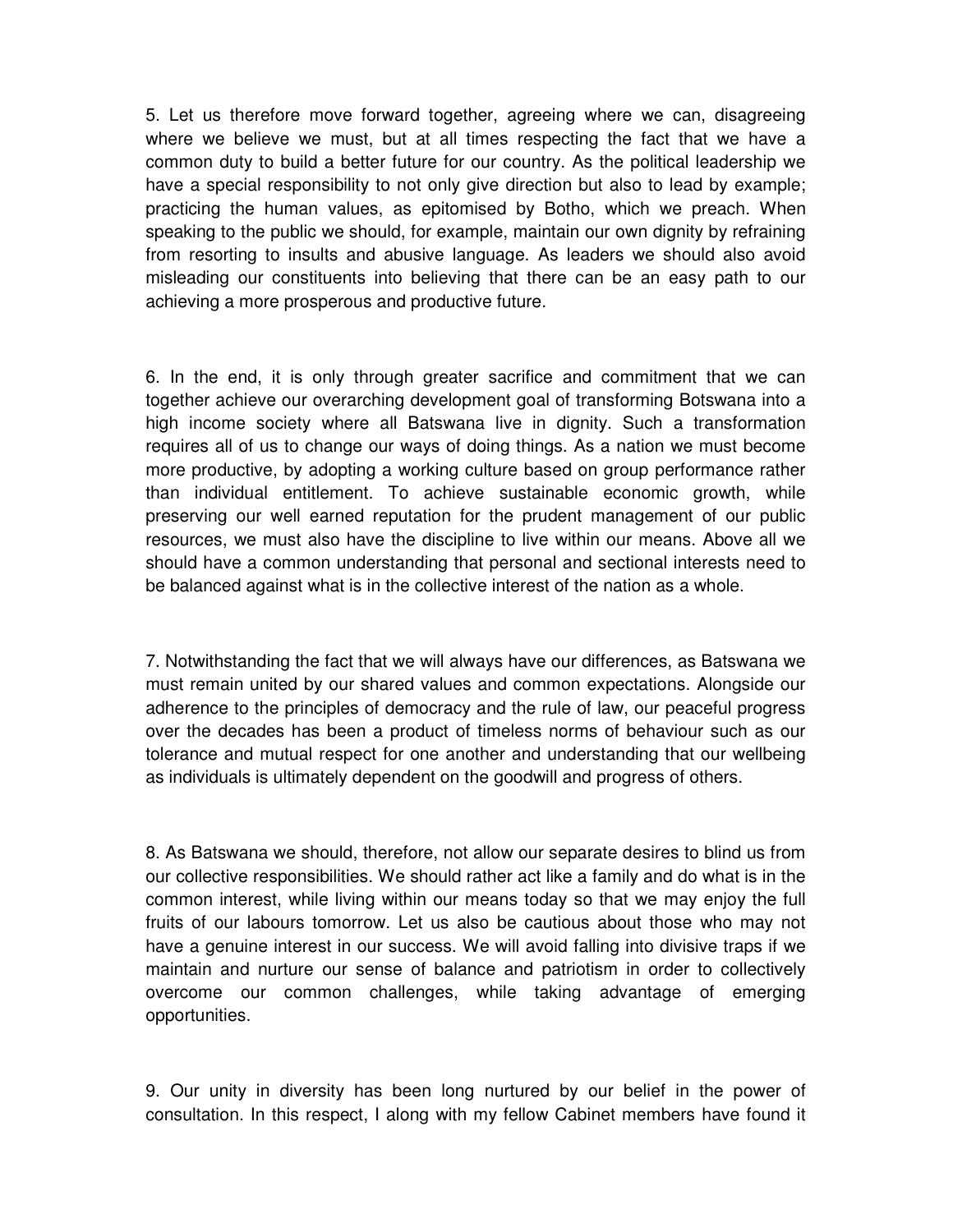odd that some have even criticised us for taking certain issues to Dikgotla around the country, which since time immemorial have remained the bedrock for community discourse on all matters of public concern.

10. At the same time we cannot be fairly accused of neglecting other forms of consultation. These include the Dipitso that are being regularly convened to bring together Government and non-government stakeholders to confer on specific areas of common interest, such as Youth Empowerment. Over the past two years, 45 such gatherings have been held. These are in addition to other forms in interactive communication ranging from stakeholder workshops to institutional frameworks such as the High Level Consultative Council, with its various sub-sectors, to our initiative of taking Cabinet to the Councils.

11. The plain truth of the matter is that this administration's record of consultation has been and shall remain second to none. For us consultations lie at the core of delivering grassroots democracy for people centred development. In this democracy we strive to be with the people, as well as of, by and for the people.

Law & Order

12. As it has in past, the 2011 Global Peace Index has listed Botswana as being among the world's most stable societies, as well as first in Africa. The annual survey assesses countries' political stability and wellbeing based on factors that include levels of democracy, transparency, education and material wellbeing, respect for human rights and the rule of law. The Index is thus a reminder of where we have been and should remain. We have come a long way in a relatively short time as a people whose social and economic progress, as well as peace and stability, are rooted in our respect for one another and the rule of law.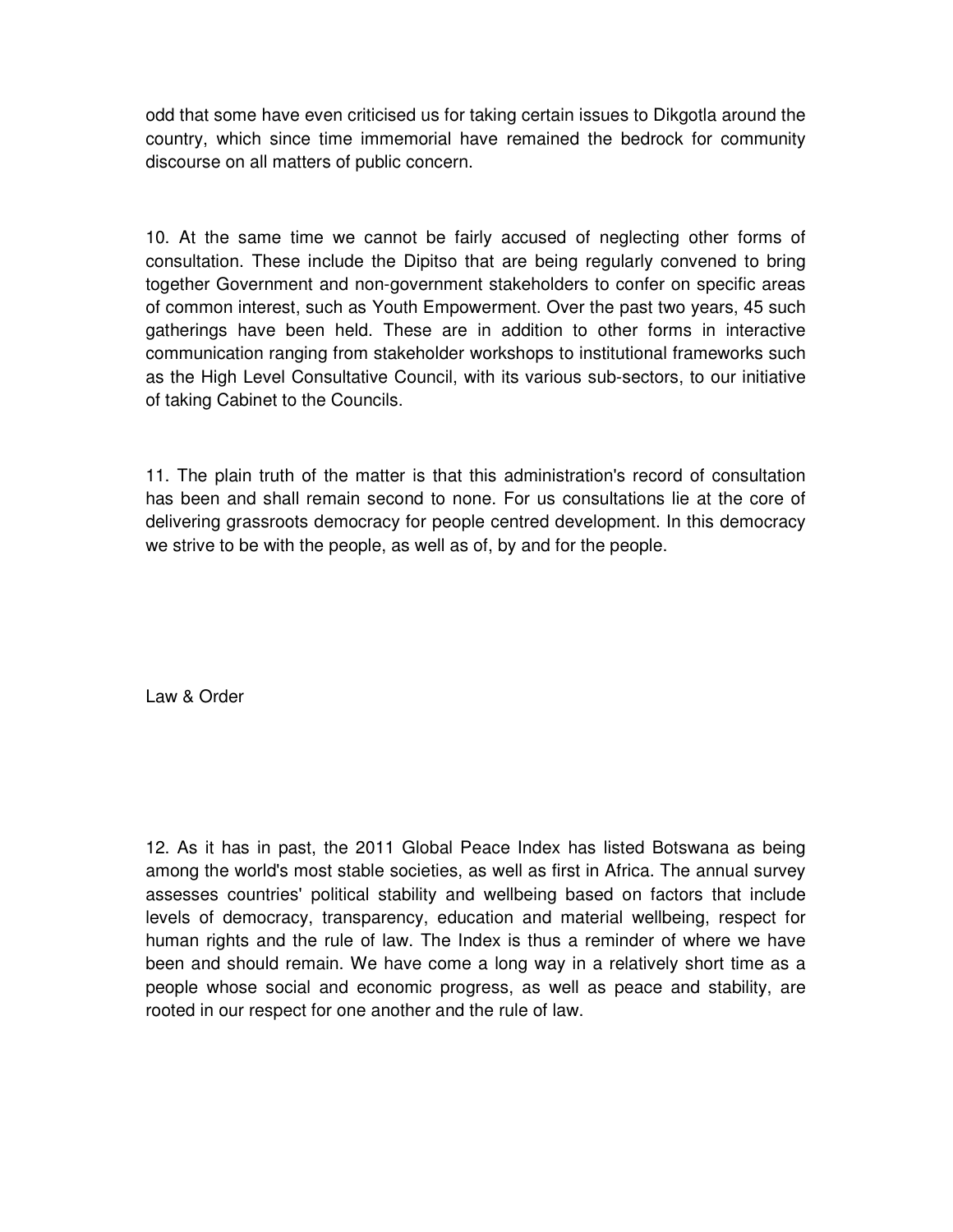13. The rule of law lies at the very heart of the principles of democracy, development, dignity and discipline, which along with ensuring timely delivery remain this administration's roadmap for empowering the nation. Our democracy is rooted in our supreme law, the Constitution, which has been the framework for our peaceful development, while our dignity is predicated upon our discipline in respecting society's rules. Our status in this respect was reaffirmed last month by the Mo Ibrahim Foundation, which ranked us number one in Africa in terms of accountability as well as the rule of law.

14. Madam Speaker, while upholding the rule of law is a shared responsibility for all of us it is the core function for our judiciary, law enforcement and watchdog agencies. Our Judiciary, under both the Administration of Justice and Industrial Court, have improved the pace of litigation and access to justice. These achievements have attracted delegations from elsewhere in the region, who look upon us as a best practice benchmark. Over the past twelve months there has been a further progress. The automated Judicial Case Management and Court Records Management Systems have been installed in almost all of our courts, while the special courts are enhancing the Judiciary's efficiency and effectiveness.

15. Judicial Case Management, which began with the High Court, was cascaded in March 2011 to all Magistrates' courts. This was accompanied by the training of Magistrates and support staff to ensure that the new system started on a solid foundation.

16. The popularity of the Small Claims Courts in Gaborone and Francistown has confirmed a need for these courts to cater for the less privileged members of our society, as shown by the number of cases registered and disposed of by these courts. These Courts are also disposing cases at a much quicker rate. As such plans are now in place to establish a court in Maun, once resources are available.

17. The introduction of Special Stock Theft Courts in four centres has likewise served to expedite the trial of stock theft cases, when events are still fresh in the minds of witnesses and livestock available as exhibits. But, these courts are constrained by insufficient resources. Again, as soon as additional resources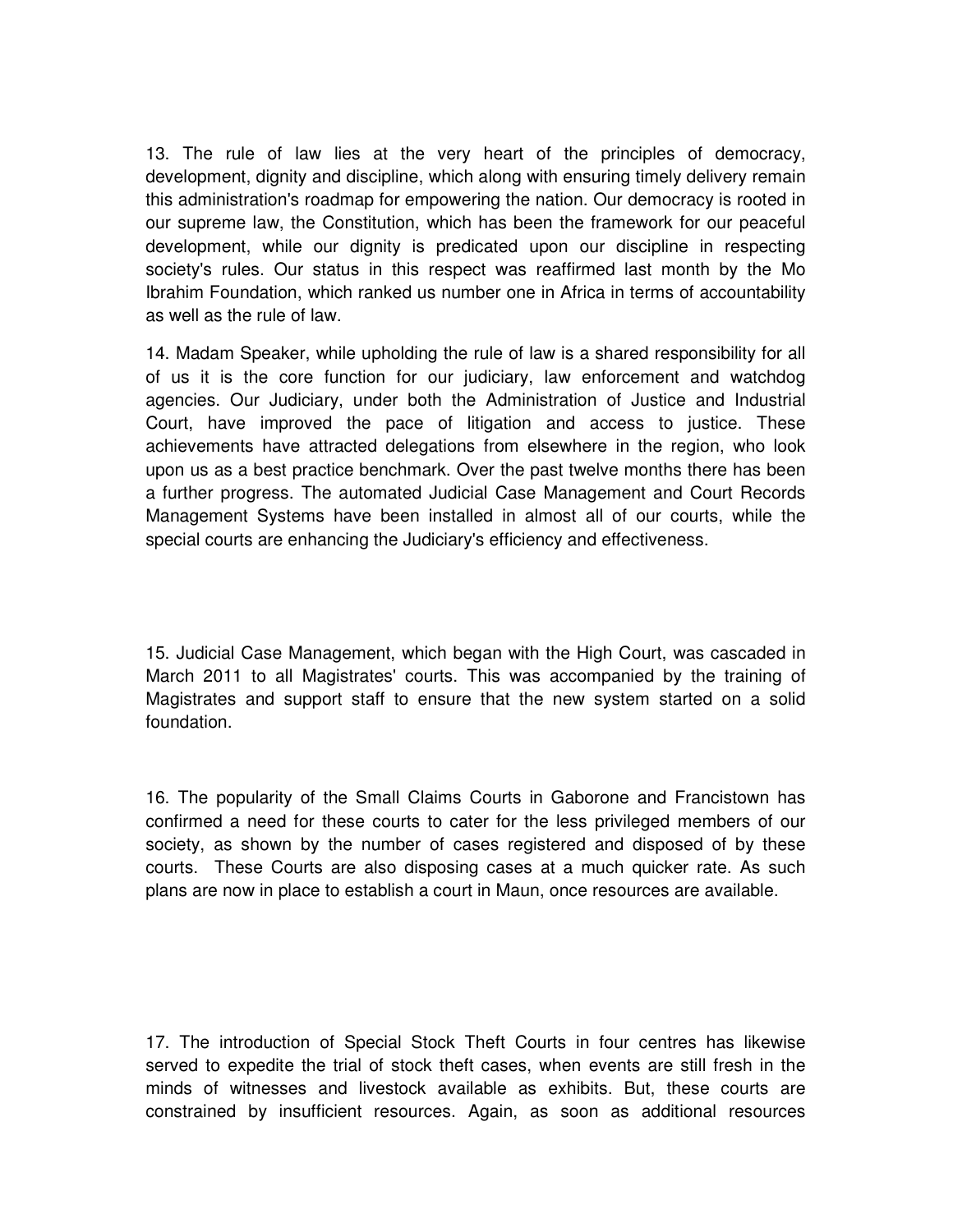become available we intend to set up three more courts at Selebi Phikwe, Palapye and Jwaneng.

18. The Judiciary, in its quest to take justice closer to the people, has with effect from April 2011 set up new Magistrates courts at Gumare and Hukuntsi. These courts were introduced in an endeavour to cut down on distances members of the public have to travel to get court services.

19. There is also now in place a code of Conduct for Botswana Judicial officers, which spells out the behaviour that is expected of them in and outside of court. Bottlenecks in terms of human resource capacity also remain a challenge for the Attorney General's Chambers as well as all of the Courts. In response retention as well as recruitment strategies are being implemented.

20. I am pleased to announce that the Legal Aid Pilot Project has begun to deliver services from the Attorney General's Chambers in Gaborone and Francistown. To this end an agreement has been concluded with the Law Society of Botswana through which legal practitioners in private practice will give 25 hours free legal services per year. Beneficiaries will thereafter become eligible to receive legal aid instructions at a reduced rate. Contracts have also been concluded with four NGOs and a new cooperation agreement with the University of Botswana Legal Clinic is being explored. We hope that these efforts will result in an affordable and sustainable programme to deliver legal aid to those who cannot afford lawyers' fees.

21. Madam Speaker, in addition to the independence and integrity of our judiciary and public prosecutors, major contributors to our country's global reputation for upholding the rule of law include independent oversight institutions such as the Auditor General, Office of Ombudsman and Directorate on Corruption and Economic Crime (DCEC). To enhance their common efforts these three institutions recently signed a Memorandum of Understanding (MoU) to increase their collaboration in such areas as human resource development, public education and outreach. The DCEC has also signed a MoU with the Public Procurement and Assets Disposal Board (PPADB) and the new Competition Authority to jointly fight potential corruption in tendering.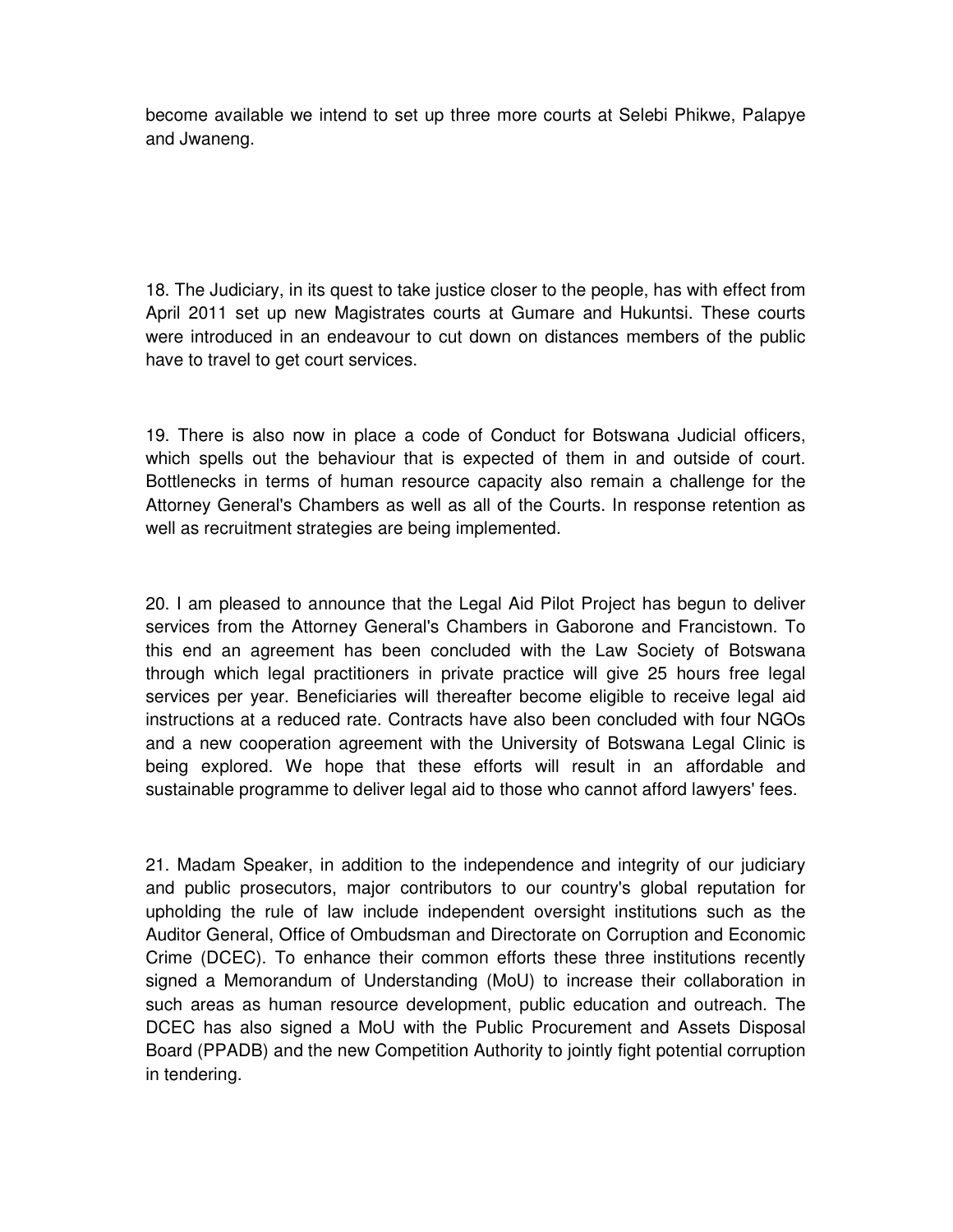## Fighting Corruption

22. I am pleased to report that Botswana continues to enjoy superior international ratings in terms of our relatively low level of corruption. This past year Transparency International, for the 15th year in a row, ranked us as being the least corrupt country in Africa, as well as among the best in the world, having moved up five places from the previous year. Yet, notwithstanding such accolades, we recognise that when fighting corruption there is always room for improvement and no room for complacency.

23. In keeping with our zero tolerance for corruption commitment, the DCEC, along with other stakeholders, including the new Financial Intelligence Agency and the Directorate on Intelligence and Security, are continuously reviewing their strategies to meet emerging challenges. Another ongoing initiative is the establishment of Anti Corruption Units in all Ministries and Local Authorities. Working alongside PPADB, these Units enforce guidelines to prevent abuses in procurement. The DCEC has also established its own Professional Standards Unit to ensure the ethical compliance of its officers.

24. To further empower the DCEC, a Bill revising the Corruption and Economic Crime Act will be tabled before this session of Parliament. Government is also in the process of drafting Whistle Blowing Legislation to protect individuals who in the public interest disclose information that relates to corrupt and illegal activities. To further ensure a holistic approach towards fighting corruption a new National Anti Corruption Strategy is being drafted.

25. DCEC is enhancing its partnerships with the private sector and civil society. As a matter of social responsibility the private, as well as the public, institutions have a duty to be proactive against corruption. In this regard an overarching Code of Conduct developed by the DCEC and BOCCIM was launched in September 2011. Here let me acknowledge the private sector's commitment, as signified by the number of companies who subscribe to the Code.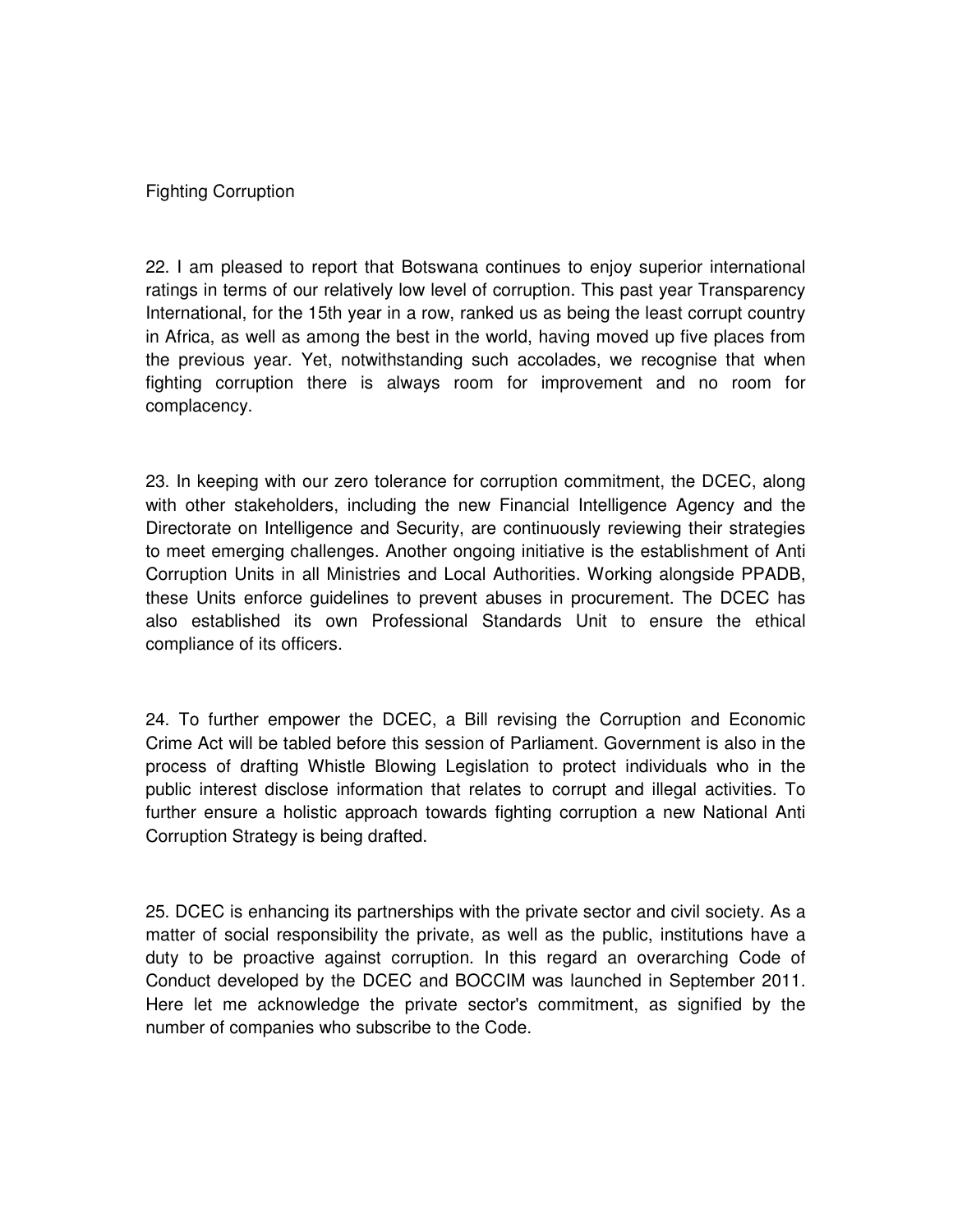26. Another innovation is the mainstreaming of topics of corruption into various programmes at all levels. For example, anti-corruption topics have been included in the Junior Certificate curriculum. It is through such examples of stakeholders coming together that we shall defeat corruption. I appeal to all Batswana to help us in this fight, by reporting to the relevant authorities even petty attempts to solicit or pay bribes.

Police

27. Madam Speaker, the Botswana Police Service has been upgrading its capacity in line with a more integrated approach to policing that includes the deployment of special task forces, flexi shifts, undercover operations and community policing. I am pleased to report that in the process the Police, in partnership with other security services and the public have continued to make progress in reducing violent and intrusive crime. Last year we recorded a 21.2% reduction in such crimes (14928 incidents in 2010 as compared to 18947 in 2009). During the first half of 2011 there has been a further downward trend when compared to the same period in 2010, with an overall decline in burglaries, theft, break-ins and robbery cases of 41.8%. But, notwithstanding such progress, the level of criminal activity in our country is unacceptable. To further reduce crime the following new strategies are being introduced:

\* National Anti-Crime Roving Teams targeting specific Districts and Stations with highest figures in crime;

\* Fast tracking the tracing and arrest of forensics identified criminals; and the

\* Identification of depository points for proceeds of crime.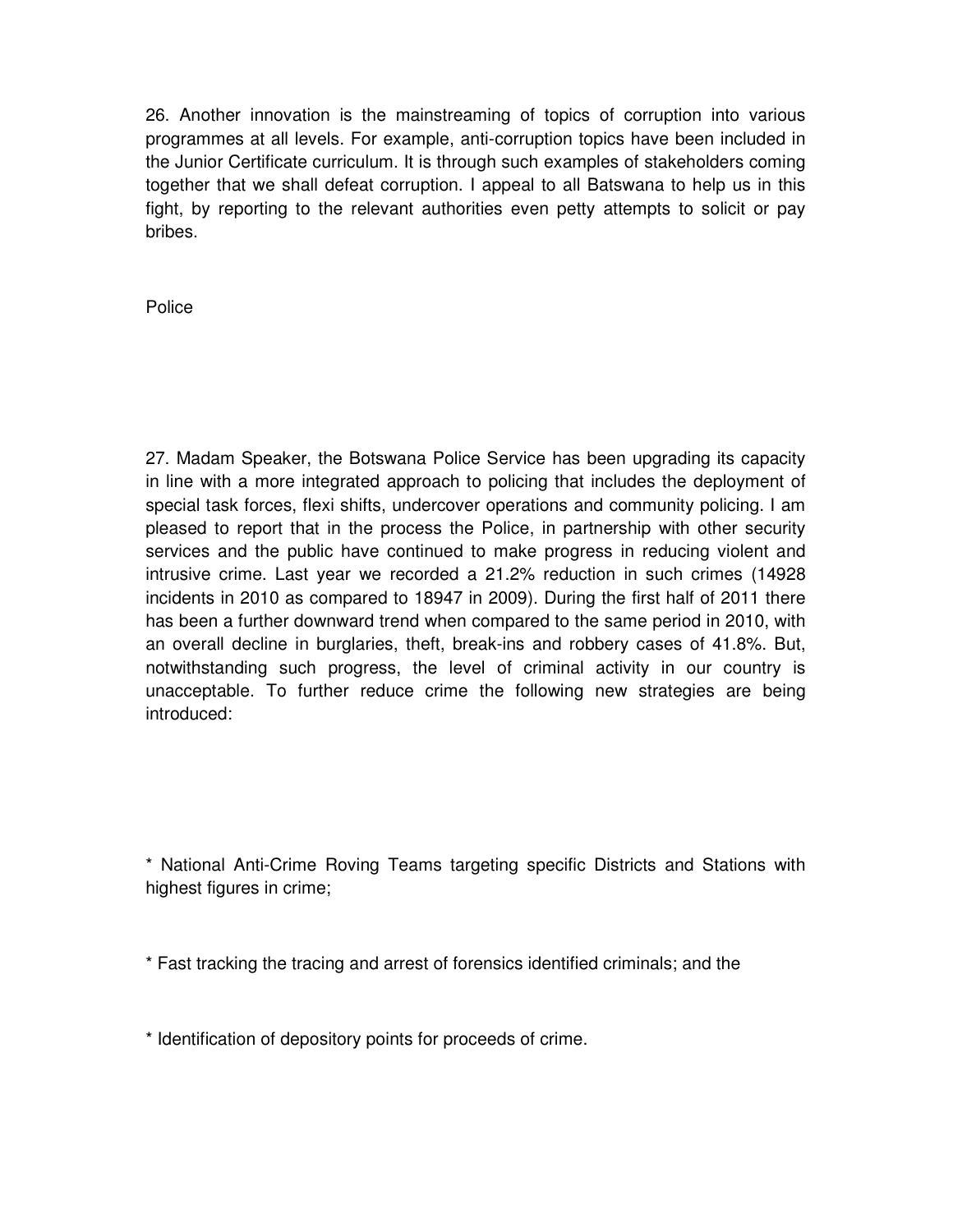28. These measures are in addition to the continued engagement of special constables, who now number nearly 3000, and the implementation of community based crime reduction initiatives, such as the Community Volunteer Programme, which became effective last April. Already about 7000 out of the allocated 10,000 posts under this programme have been filled, with youth making up two thirds of all those engaged. Another promising initiative is Cluster Policing, which brings community members together with the police to deal with local crime and social disorder. As I speak 571 policing clusters are active throughout the country.

29. In partnership with NGOs, the Police are also addressing gender-based violence through the placement of Gender Focal Persons in Police Stations, who provide psychosocial support and secure shelter for the victims of gender based violence.

30. There has been a modest improvement in road safety, as evidenced by last year's 5% decrease in the number of road accidents. The number of road traffic fatalities also went down from 475 deaths in 2009 to 397 in 2010, a decrease of 19%. But sadly, during the first half of this year 212 lives have been lost due to road accidents, compared to 181 recorded during the same period in 2010. In the face of this challenge the Police are intensifying their implementation of the following strategies:

\* Public education campaigns and the engagement of other stakeholders on road safety campaigns;

\* Increased highway patrolling and road blocks; and the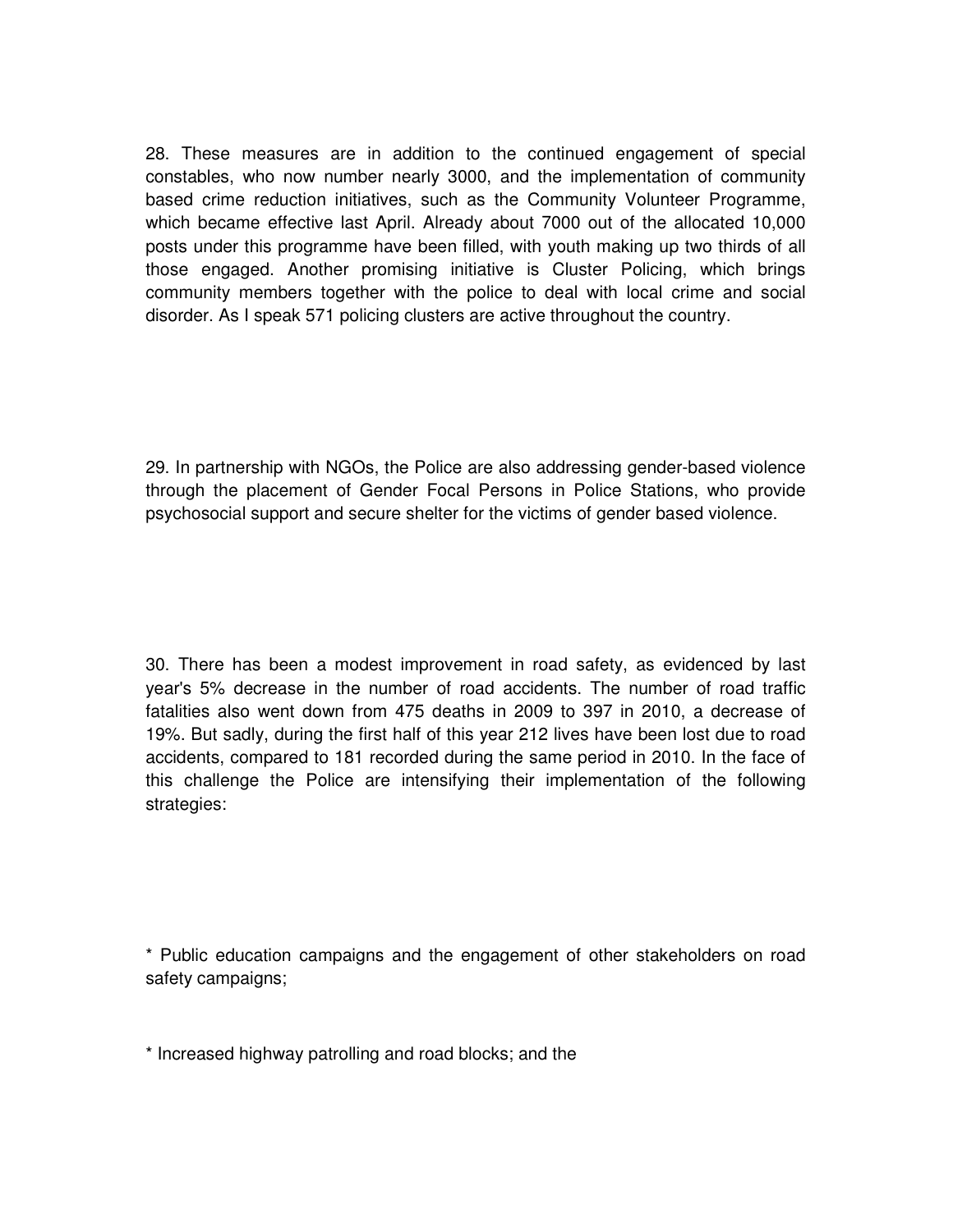\* Flagging of vehicles to enhance disposal of cases.

31. With reference to Vehicle Flagging, since the initiatives commencement in March 2010, a total of 24445 cases have been flagged, out of which 7368 were resolved through the payment of fines and 19177 are still pending. This positive development has greatly improved the disposal rate of traffic cases. In the long term road traffic violations should further reduce as motorists realise that they cannot avoid the penalties associated with their actions.

32. Since last July, the Police have deployed 9 so-called 'booze buses' for on the spot drunken driving assessment; 6 of which were financed through the Alcohol Levy while 3 were donated by the Motor Vehicle Accident Fund. The utilization of retained traffic fines for enhanced policing is also bearing fruit. Already, 30 motor vehicles have been procured for use in law enforcement, whilst P7.8 million has been availed for the procurement and servicing of traffic control equipment, such as speed and breath alcohol measuring instruments. There are still too many instances of bad and inconsiderate driving on the roads. More steps will be put in place to curb such behaviour.

33. The merger of the Botswana Police Service and Local Police is complete. Almost all former members of the Local Police have been absorbed into the Police Service. A total of 168 Police Posts and 215 Satellite Stations have also been added to the police estate. Whilst the merger has had its challenges, it has also brought about significant advantages in terms of visibility and police outreach to the remotest areas of the country.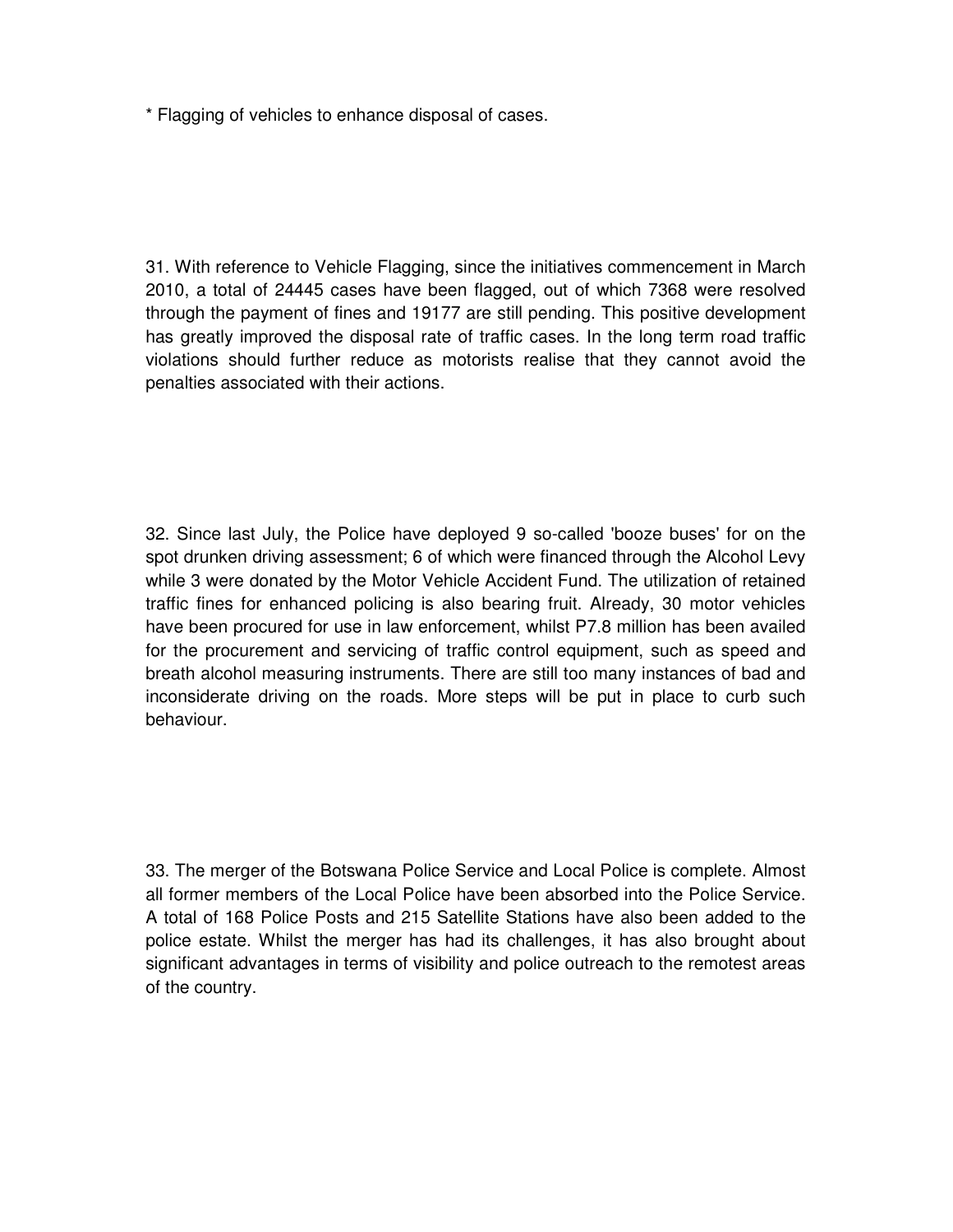34. Illegal immigration remains a challenge. From January to June 2011, over 21 thousand illegal immigrants were repatriated. In support of law enforcement, concerned Ministries are continuing their business monitoring inspections to root out illegal workers. Strict measures will be taken against those who are found violating the law.

35. The challenge of illegal immigration shows that fighting crime requires collective regional and international as well as domestic efforts. In this context, we continue to hold meetings with our neighbours on ways to cooperate in fighting crime.

Defence

36. Our Defence Force (BDF) continues to uphold its mission of defending Botswana's borders, while assisting civil authorities in disaster relief and crime prevention by engaging in joint operations with Police Service in fighting crime, and other Ministries in disaster management, including the control of animal diseases, and the undertaking of anti-poaching operations. The BDF also continues to undertake in bilateral and multilateral engagements to foster peace and stability in the region and beyond, cooperating with international partners, through joint military training and exchanges.

Prisons and Rehabilitation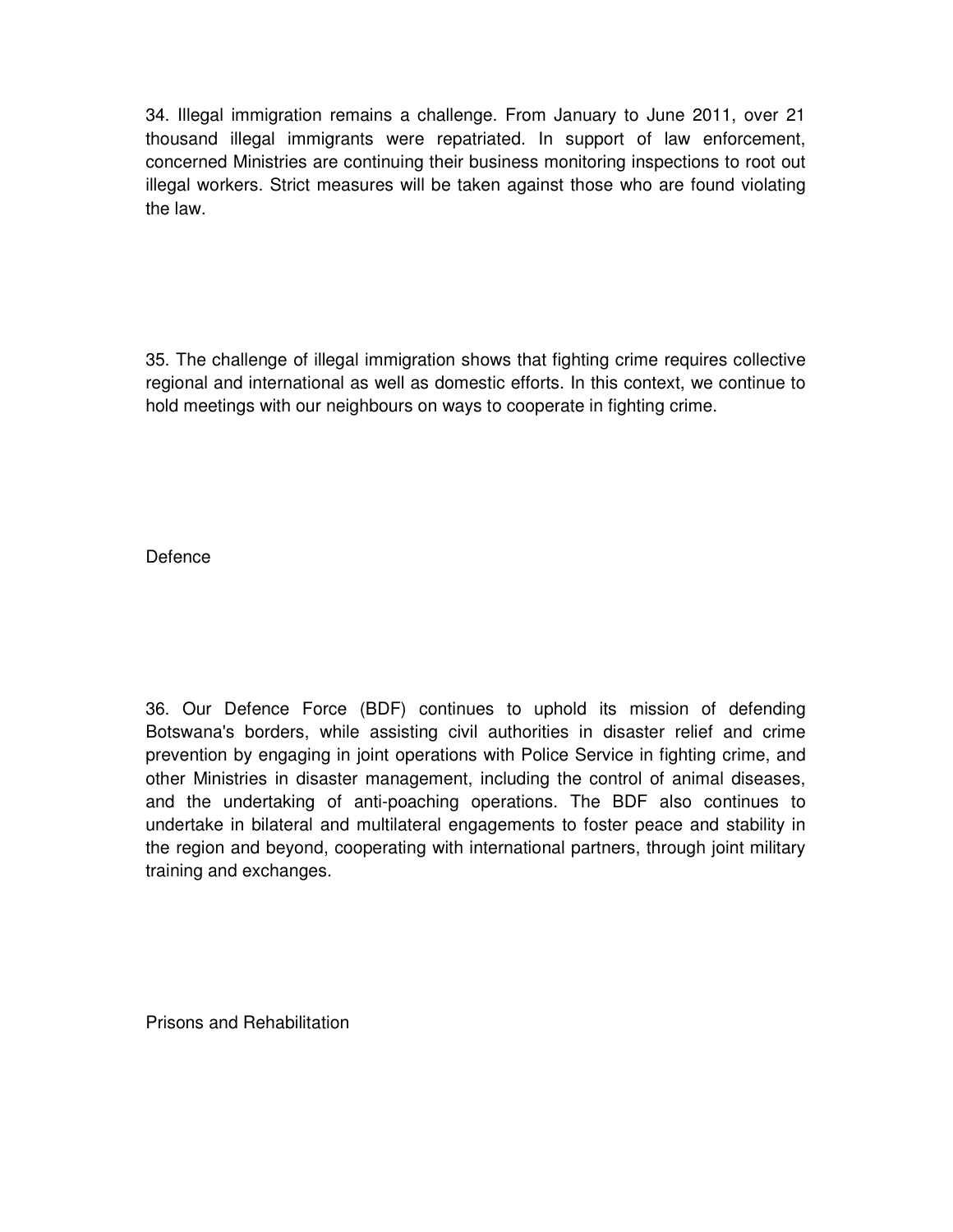37. The Botswana Prison Service has achieved progress in the rehabilitation of prisoners to facilitate their effective reintegration into society. A major challenge is overcrowding in prisons. Whereas the overall prison holding capacity is about 4200, the daily average is 5000 inmates. Several initiatives are being implemented in this regard, which include computerised prisoner management system aimed at facilitating prisoner focused rehabilitation programmes that focus on psycho-social needs, while profiling those with high risks of reoffending.

38. Another initiative for the re-integration of ex-prisoners is the establishment of a revolving Kick Start Fund, which will assist them in utilising skills and trades they acquired during rehabilitation to set up their own small enterprises after release. The Fund is to be financed using the proceeds of prison industries. Our rehabilitation efforts are in line with our ongoing policy of remission or reduction of sentences for some inmates who have paid their debt to society. So far 2800 prisoners have received such remission, of which 1585 have been released, while 1215 are still in custody undergoing rehabilitation.

39. Besides being vital to our quality of life, the importance of upholding the rule of law and national security as an enabler of economic growth and sustainable development cannot be overemphasised. We all thus have a stake in not allowing politics to interfere with our support for the combined efforts of our law enforcement agencies.

Economy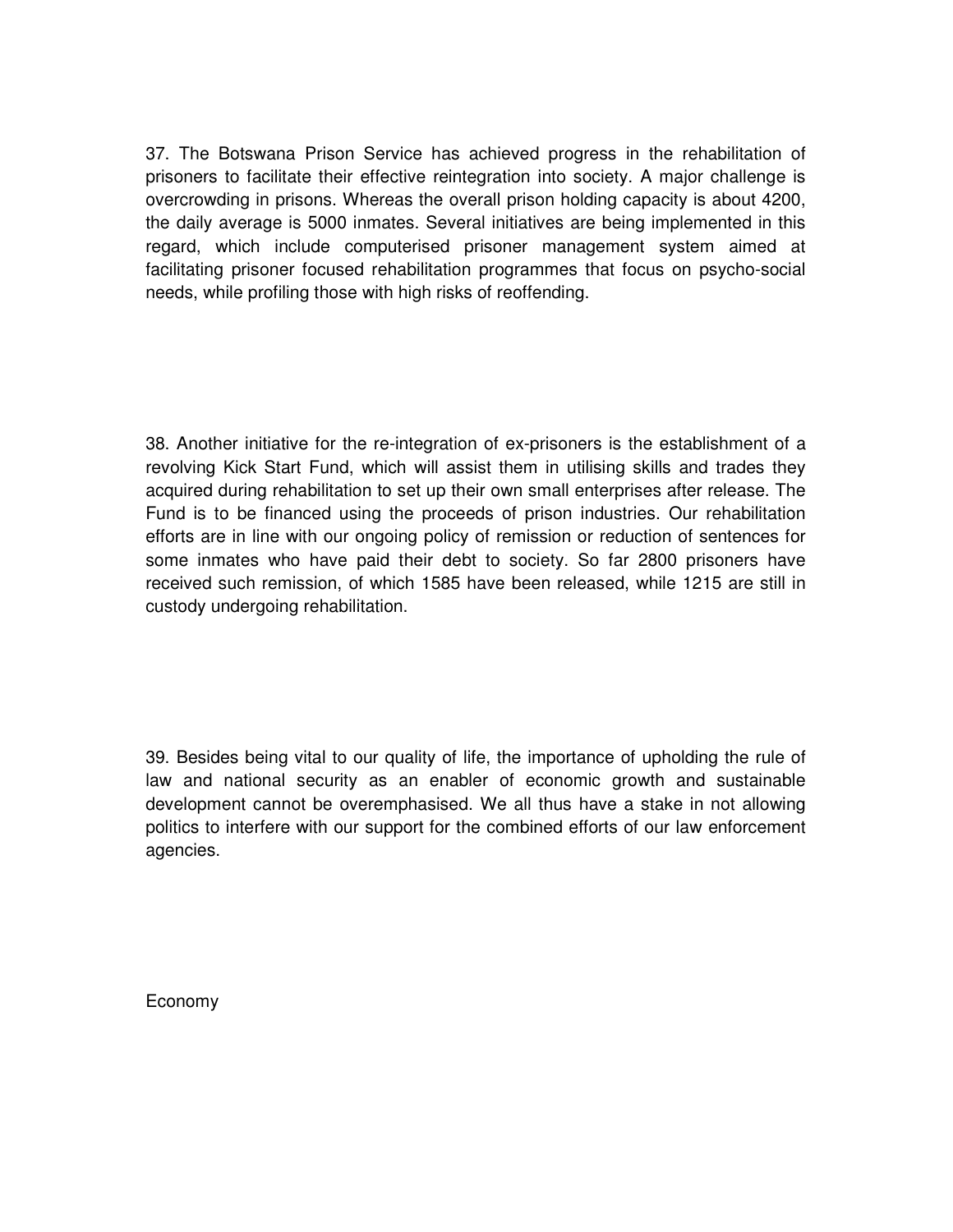40. Madam Speaker, turning to the economy, I can report that we are recovering from the worst effects of the recent global economic downturn. According to the latest, September 2011, statistics real GDP increased by 12.4% in the second quarter of 2011 as compared to 2010, with growth during the quarter at 7.2%. But, further progress is dependent on both local and international developments. Although the prospects for continued growth are improving, I must here caution that the level and quality of such growth will inevitably be affected by global market conditions, which remain uncertain with some leading economies now threatened by a return to recession. We are moreover not yet free of the full effects of the recession, as we still have a lot to do to return to prerecession levels. Should growth in the developed industrial countries continue to stall, the gains we have so far achieved are likely to be reversed.

41. The largest contributor to our own turnaround has been recovery in the mining sector, especially in the global demand for diamonds, which registered a positive growth of 23.7% in the second quarter of 2011. The non-mining sector also grew by a respectable 7.4% during the same period. Sub-sectors contributing to this positive trend notably included agriculture (15.7%), construction and trade (15.4%), hotels and restaurants (9%).

42. The economic outlook for 2011 is positive, with growth forecast at 5.7% in 2011 and 7.1% in 2012. Our projections of continued recovery are, moreover, supported by the analysis of independent economists and financial institutions. The latest IMF World Economic Outlook Report, for example, anticipates healthy growth over the next two years, while the leading ratings agencies - Moody's and Standard and Poor's - have maintained our country's investment grade ratings in the "A" categories.

43. The Textile Industry, which currently employs a sizable number of Batswana, was severely hit by the economic recession. In response the Special Support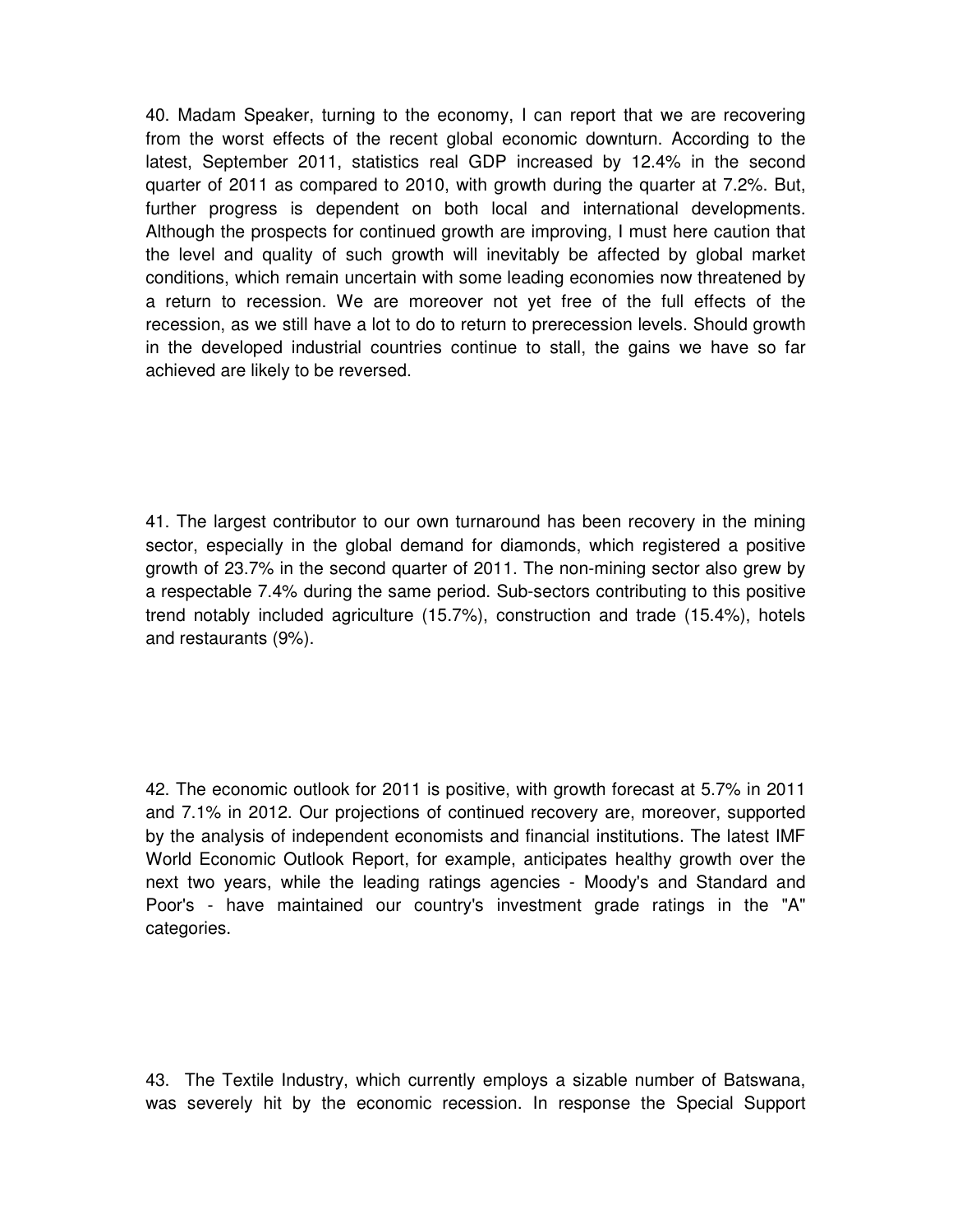Programme to the Textile and Clothing Industry was put in place. As of August 2011, 4286 citizen employee jobs and 153 companies across the country were saved by the programme through subsidies amounting to P 22.6 million. Beneficiary companies include 12 large scale, 14 medium scale, 73 small scale and 54 micro enterprises. The Programme ends in December 2011.

Deficit Reduction

44. That we have so far weathered the global economic downturn better than many economies was not an accident. It was rather an outcome of our commitment to do what is prudent, rather than what might be immediately appealing but otherwise unsustainable. In this respect, we remain determined to achieve a balanced budget in the coming year.

45. Our budget deficit for the 2010/11 was P8.5 billion, while we project a deficit of P6.9 billion for the current financial year. Government revenues and grants increased by 6.5% from P30 billion in the 2009/10 financial year to P32 billion in 2010/11 and are expected to increase further to P35 billion in 2011/12. But, this is still below Government expenditure, which stood at P40.5 billion in 2010/11 and is expected to increase to P41.3 billion in 2011/12. It may here be noted that 28% of the 2010/11 total expenditure paid for the salaries and benefits of civil servants.

46. To make Botswana's taxation system simpler and more efficient as well as investment friendly, Government reviewed both the Income Tax Act and the Value Added Tax. The resulting amendments became operational in July 2011, allowing for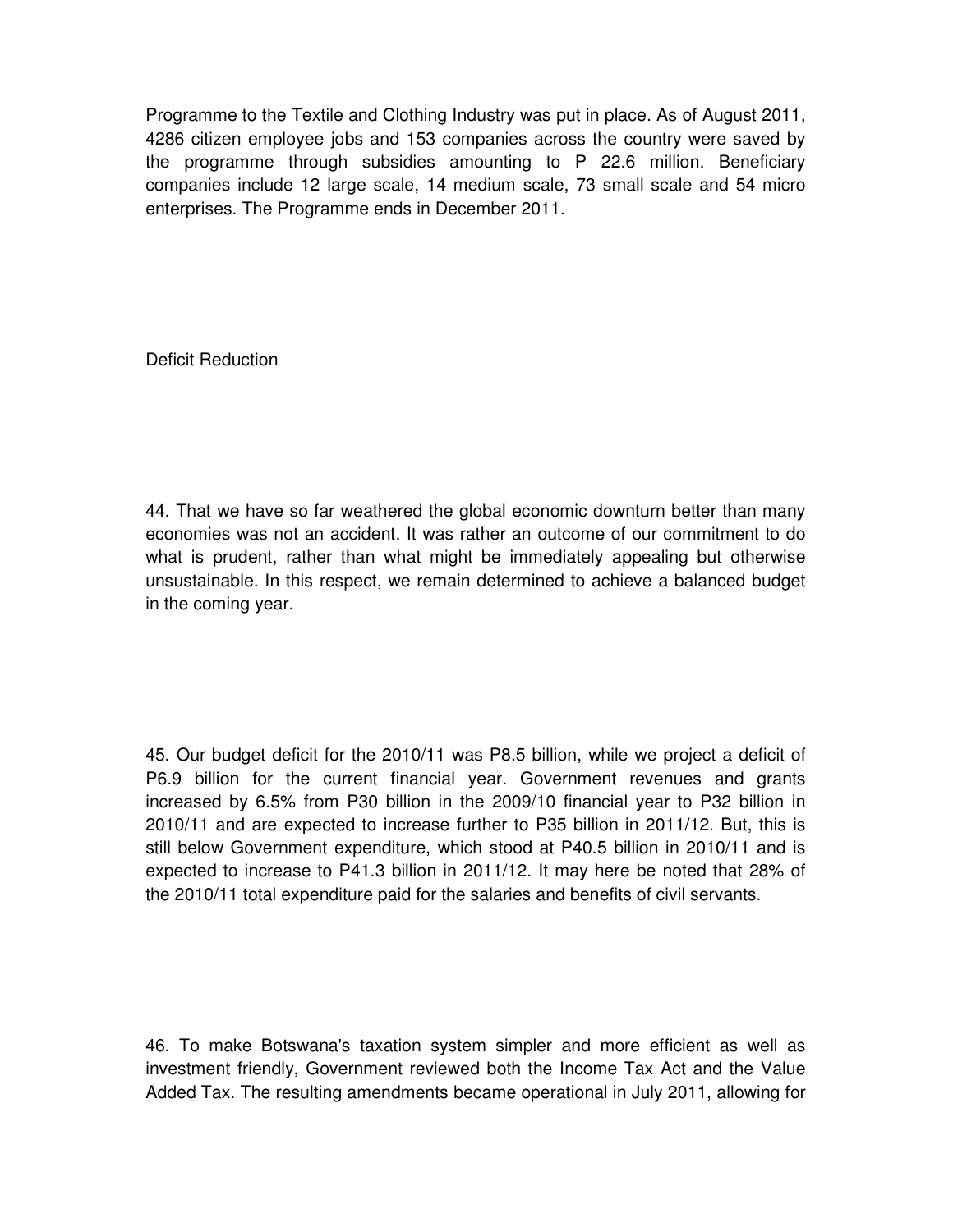increased efficiency in tax collection as well as an expanded tax base, all of which are necessary to augment our limited revenues.

47. With our economy now in modest recovery, some may want to simply wish the deficit away, rather than allowing it to be reduced as was planned and subsequently approved by Parliament through spending restraint. In the long term no one can survive, much less prosper, by spending more than they earn. Past saving will only take us so far. While our foreign exchange reserves improved during the first half of this year, standing at P58 billion as of July 2011, up from P50.9 in December 2010, the portion that actually belongs to Government, the Government Investment Account, remains below its pre-recession level. But, here too there has been improvement; in December 2010 Government's Reserves stood at P 13.5 billion, but as of July 2011 they had risen to P 22 billion.

Inflation

48. The average inflation rate was 6.9% in 2010, down from 8.2% for 2009. Unfortunately during the first half of 2011 inflation deteriorated to 2009 levels. We are both aware and concerned about the erosion of employees take home pay through inflation. Unfortunately, during hard times nations, like families, must make uncomfortable choices about their priorities. It was this unavoidable fact, rather than any lack of sympathy on our part, which recently brought Government as the employer into conflict with some of its employees. Besides being a direct burden on individuals continued higher inflation may also jeopardise the recent reductions in the Bank and Prime Lending Rates to 9.5% and 11% respectively.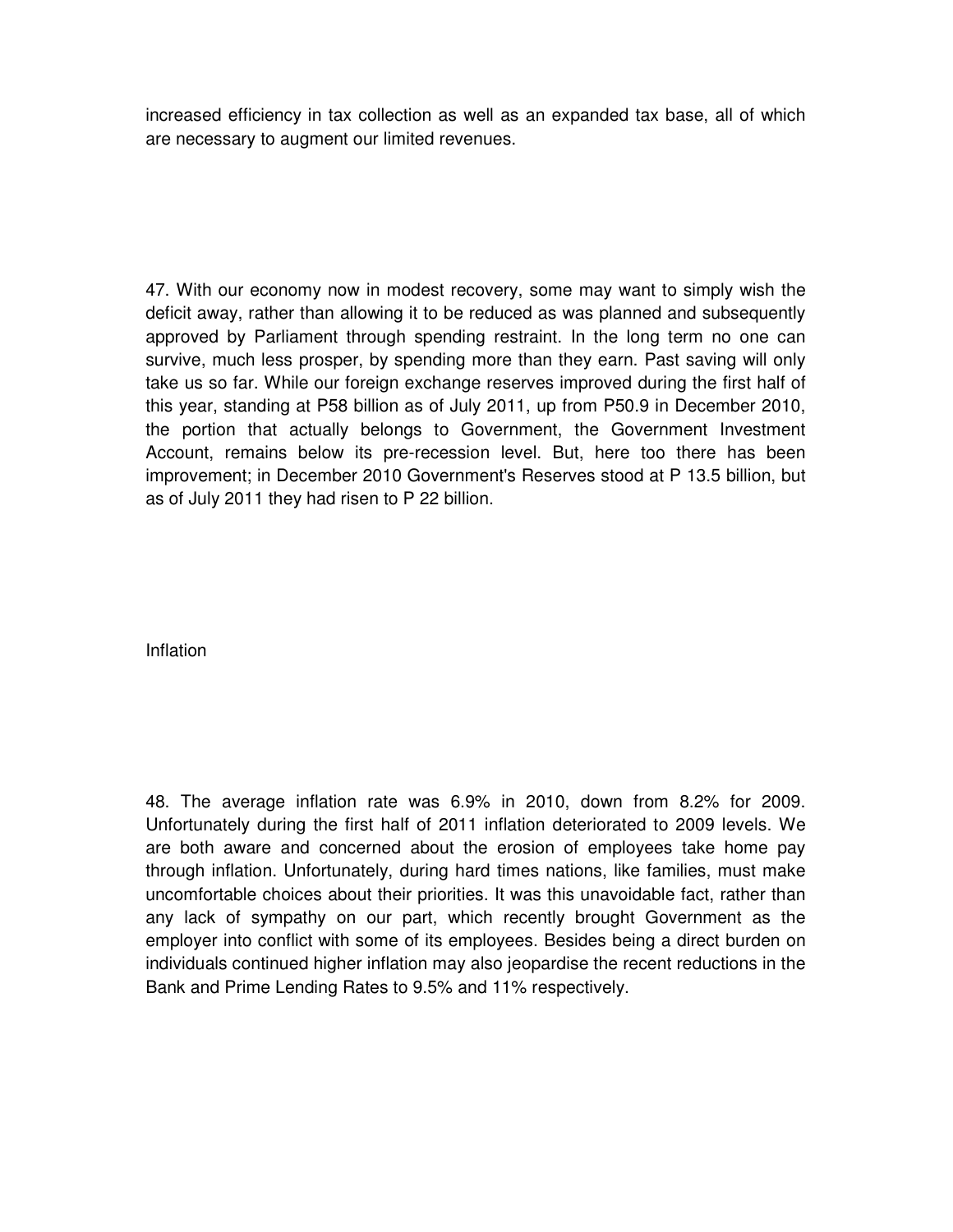49. Madam Speaker, what began last April as a legal strike of limited duration, degenerated into a long and at times lawless ordeal, which tested the patience and goodwill of all Batswana. In this respect I wish to take this opportunity to once more thank the majority of workers who remained at their posts for their patriotic dedication to duty in keeping public services running under trying circumstance. As a Nation we cherish the spirit of Botho and Ipelegeng. I take this opportunity to further express my sincere gratitude to all those Batswana who volunteered their services to schools and hospitals during the time of the industrial action. This was a vital initiative and patriotic response that helped maintain service delivery in those sectors. I also wish to acknowledge some of our youth who have continued to assist with tutorials and counseling in our schools. This demonstrates that patriotism is the quality that serves us in adversity as well as unites us in our diversity.

50. We do appreciate the fact that strikes can occur. This is why we have laws in place for their proper management. What became unacceptable was when some decided to forgo these safeguards, resulting in instances of a breakdown in the rule of law such as in ignoring court orders and vandalising of property. Here let me acknowledge that the majority of those who went on strike did stay within the law, which is also to be commended. For its part, Government accepts that it has a responsibility to uphold the labour laws without fear or favour.

51. Let me take this opportunity to also re-affirm that Government as the employer is committed to working in partnership with the Unions in the context of the Public Service and Trade Disputes Acts. But, as I also have previously warned, for such partnership to succeed we should focus on the common interests of workers, while avoiding extraneous political agendas and influence.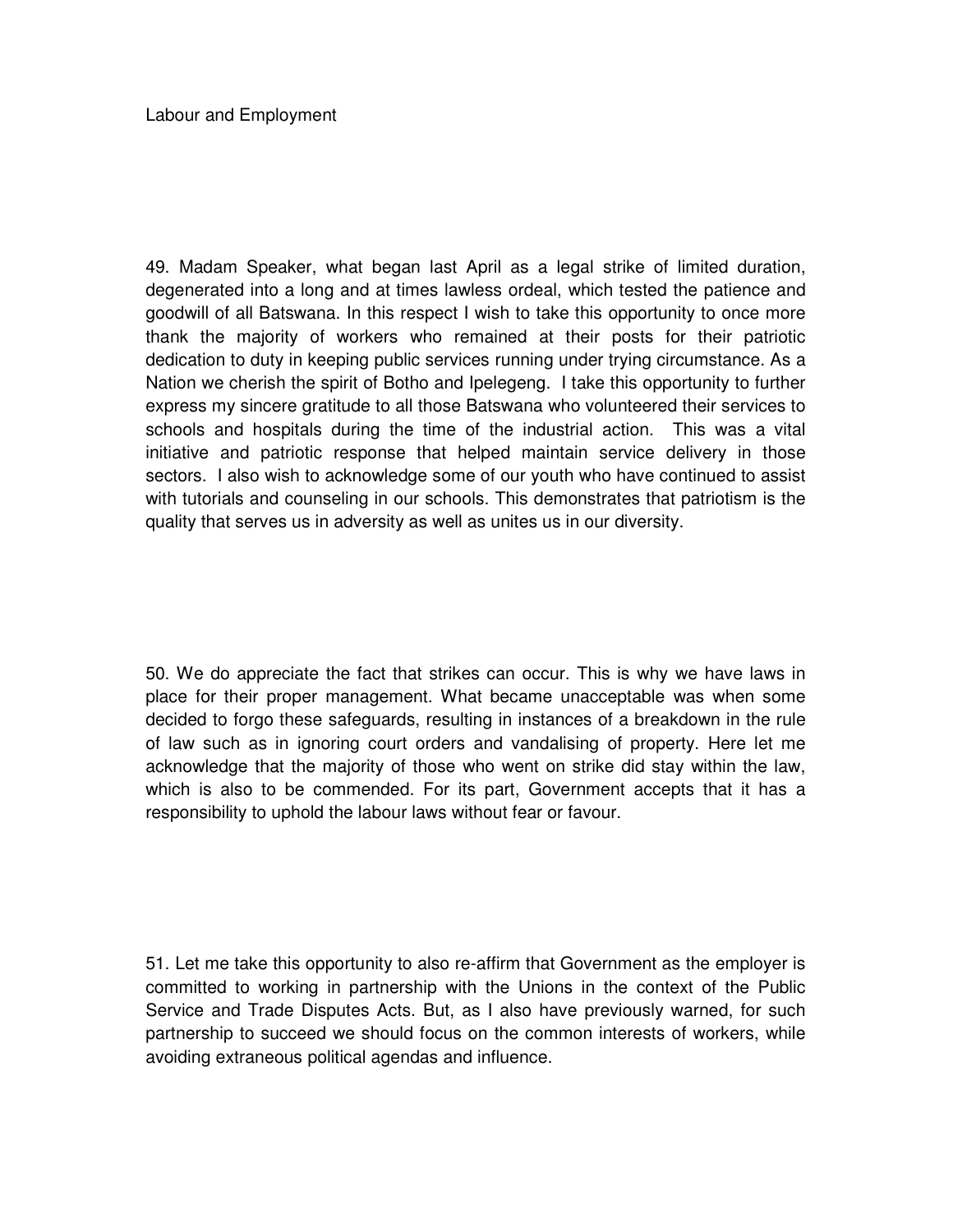52. In line with our National Development Plan (NDP 10), Millennium Development Goals (MDGs) Long-term Vision, and the Botswana Excellence Strategy, which is our framework for diversified growth, as well as the continuing need to nurture our recovery, we are committed to:

\* Growing the economy and expanding job opportunities;

\* Maintaining infrastructure along with basic services in such areas as education and health, as well as our costly social supports for both ordinary citizens and those with special needs; while

\* Achieving the goal of eradicating abject poverty through sustainable enterprise.

53. We have also been proactive in softening the economic burden of citizens through our subsidies of such basic necessities as fuel, water and power, whose costs would otherwise be much higher.

54. In coping with the effects of the recession we, unfortunately, had no choice but to defer many worthy projects. We are now in the third year of NDP 10 implementation. Much of the Plan's budget has been taken up by water, power and roads projects as well as maintenance of existing infrastructure. In the context of deficit reduction there is need to reprioritise spending as we approach the NDP 10 Mid-term Review, which will begin in March 2012 with its findings to be submitted to Parliament in December 2012.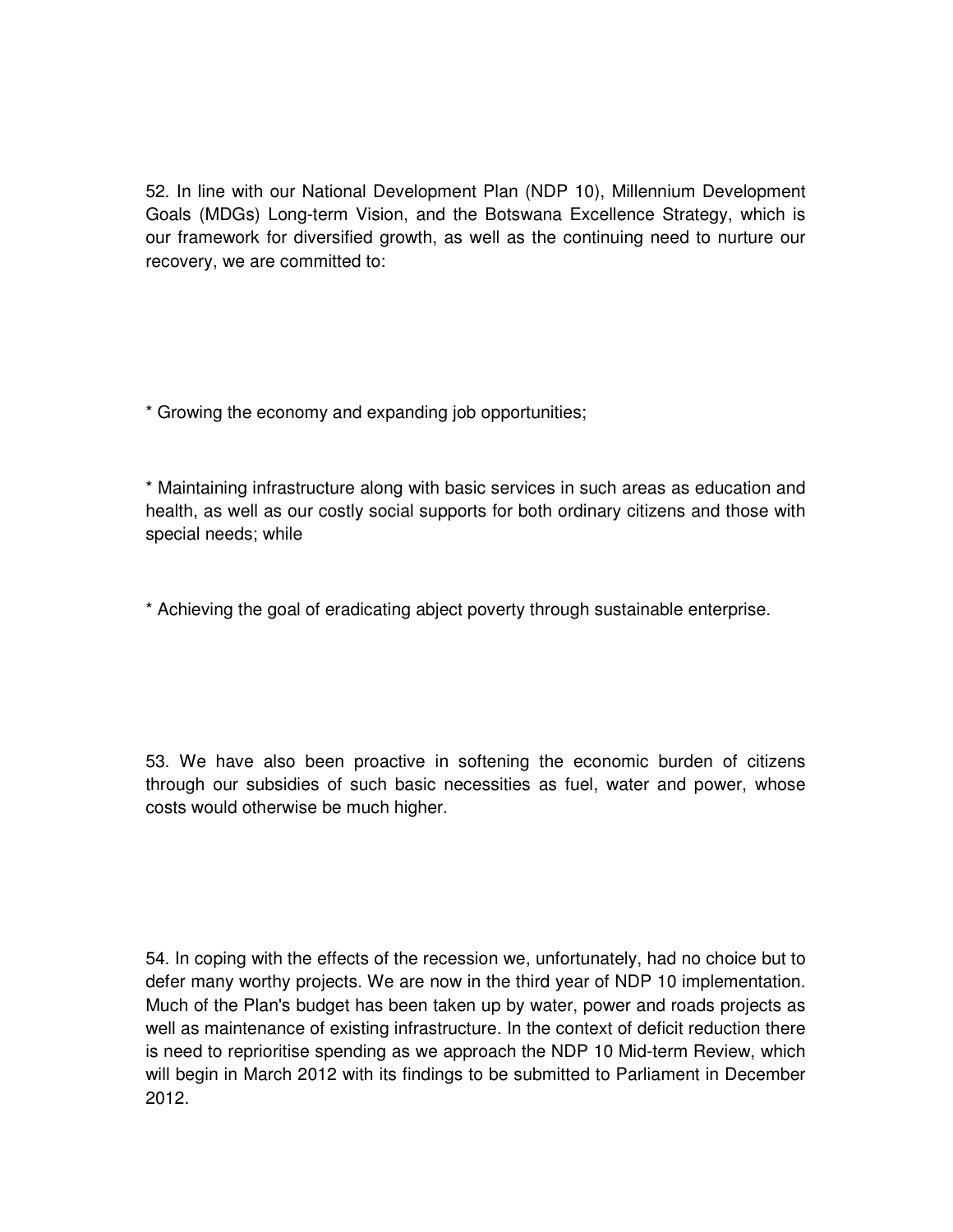Economic Diversification Drive

55. Madam Speaker, Government has an ambitious programme to diversify the economy. The Economic Diversification Drive (EDD) is anchored on the twin pillars of reduction of the import bill and promotion of local production through local consumption. The purchases are showing that we are on the right track with the value of EDD purchases increasing. A strategy for EDD is being implemented, which incorporates specific milestones. To ensure stakeholder buy in, extensive consultations have taken place in Councils, Dikgotla, Business fora and other gatherings.

56. A total of 2001 enterprises have already been registered with BOCCIM as of August 2011. Of these, 232 enterprises have so far been issued with EDD certificates. In addition, a priority list of EDD sectors and sub-sectors along with a National Suppliers Directory and guidelines for certifying agricultural producers have been produced. Sector and sub-sector specific strategies are also being developed.

57. Local procurement under EDD dovetails with our other established citizen empowerment initiatives such as the Citizen Entrepreneurial Development Agency (CEDA), whose loan, equity and credit guarantee schemes have since my last address so far assisted 424 new projects valued at P 331 million, while creating 1247 new jobs. Overall CEDA since its inception has assisted some 4759 projects valued at over P2.5 billion, while creating some 30,000 jobs.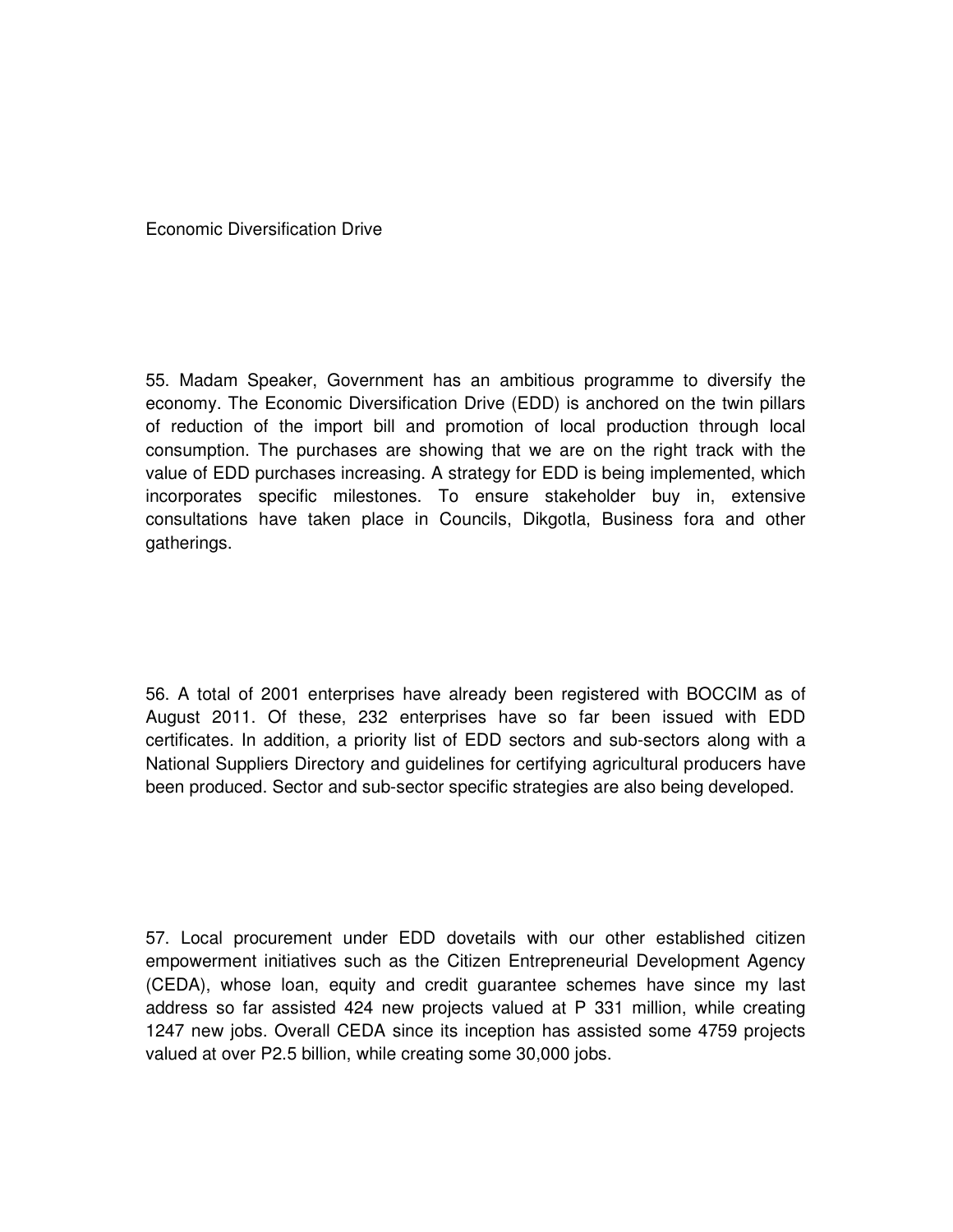58. The Local Enterprise Authority (LEA) also continues to provide entrepreneurial skills training and advisory services to citizen entrepreneurs in small, medium and micro-enterprises. Since its establishment in 2007 LEA has assisted over 14306 clients. Currently there are 1510 active clients. Of these 556 are existing businesses, 654 are pre-start up businesses, while 300 are start up businesses. To date 5329 entrepreneurs have been trained by LEA in various courses such as business and financial management, marketing and technical skills for small business owners. In addition LEA has assisted 776 clients develop business plans, 338 of whom have obtained approval on plans worth P 208 million, in the process creating 1722 new jobs.

Investment Promotion

59. Given the need to diversify our economy, investment promotion remains a key priority. In August of this year, Parliament approved the Special Economic Zones Policy, which provides for the creation of investor-friendly business enclaves, which will serve as magnets for attracting both domestic and foreign investment, thus also becoming catalysts for employment. Government is now committed, as a matter of urgency, to the realisation of these Special Economic Zones on the ground.

60. Cabinet has also formed a Cabinet Committee to oversee further reforms necessary to improve the ease of doing business in Botswana. To further facilitate business development, in the context of the Botswana Excellence Strategy, Government is already committed to reducing bottlenecks to private sector growth, such as obtaining land, licenses and permits, including residence permits, that frustrate value added job creation and skills transfer.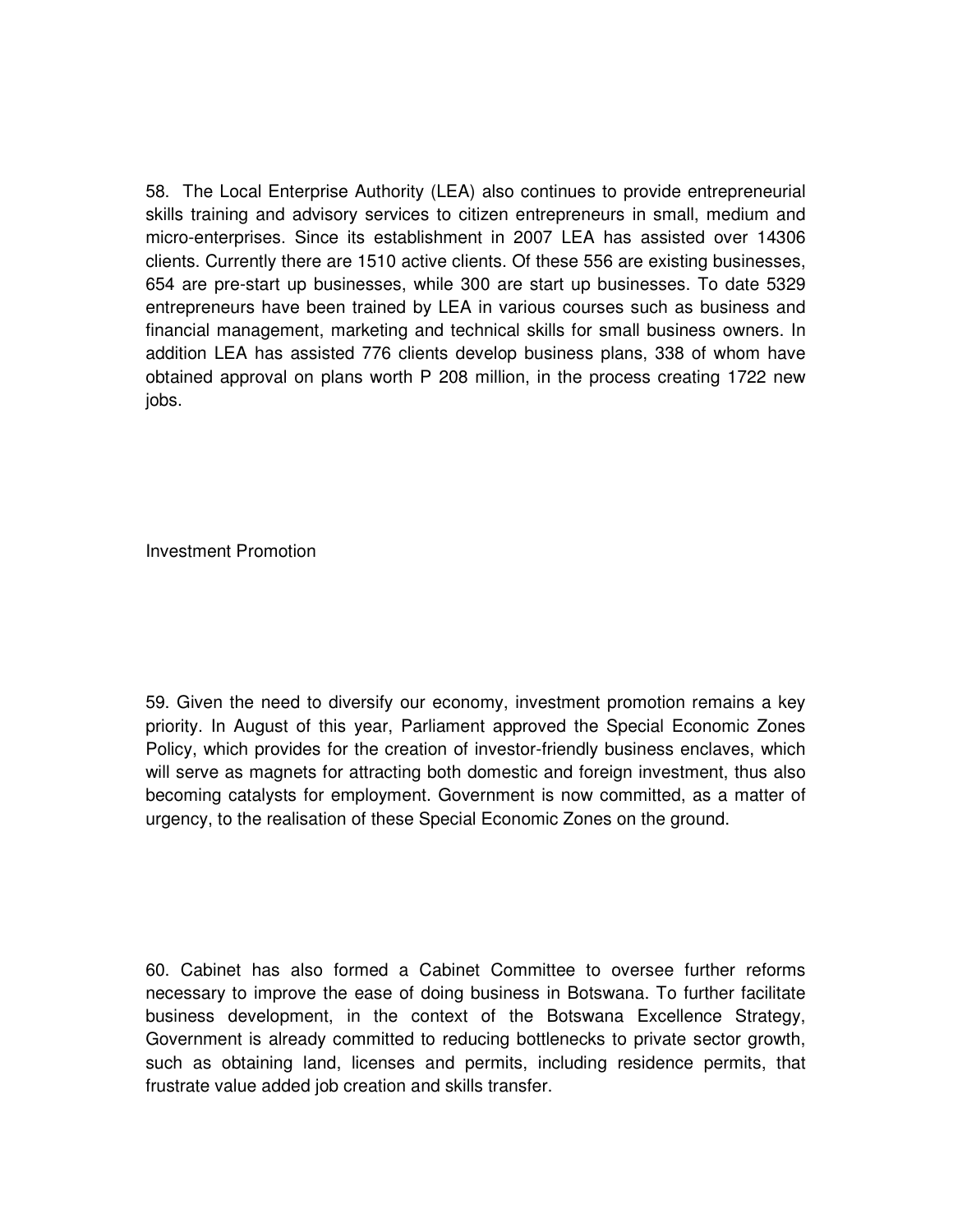61. The ongoing merger of the IFSC with BEDIA into a unified investment promotion authority should be finalised in the coming year. For its part the IFSC has attracted and certified 35 financial institutions to conduct business in our country. The aggregated capital of these IFSC companies now stands at P 8 billion, a considerable achievement by any measure. Their total combined capital investment, moreover stood at P827 million as of the end of the second quarter of 2011/12 with the associated employment of 1794. The bulk of investment generated came from new investments with a total value of P660 million and employment levels of 1157. BEDIA assisted companies further exported P381 million worth of goods.

62. In an endeavour to further enhance the business climate, Parliament approved the Competition Act to prohibit anti-competitive practices. The Competition Authority has since been established and the Executive Secretary assumed office in April 2011 and implementation regulations were published in October 2011, making the Authority fully operational.

Local Development

63. Madam Speaker, whether we speak of economic empowerment or improved service delivery, achieving good governance at the national level is dependent on the effectiveness of our Local Authorities. It is for this reason that last year we launched our "Taking Cabinet to the Councils" initiative that has facilitated the exchange of ideas between the National Executive and Local Authorities. We recognise that the local Authorities play a critical role in enhancing our democracy by, among other things, ensuring that our policies and programmes match local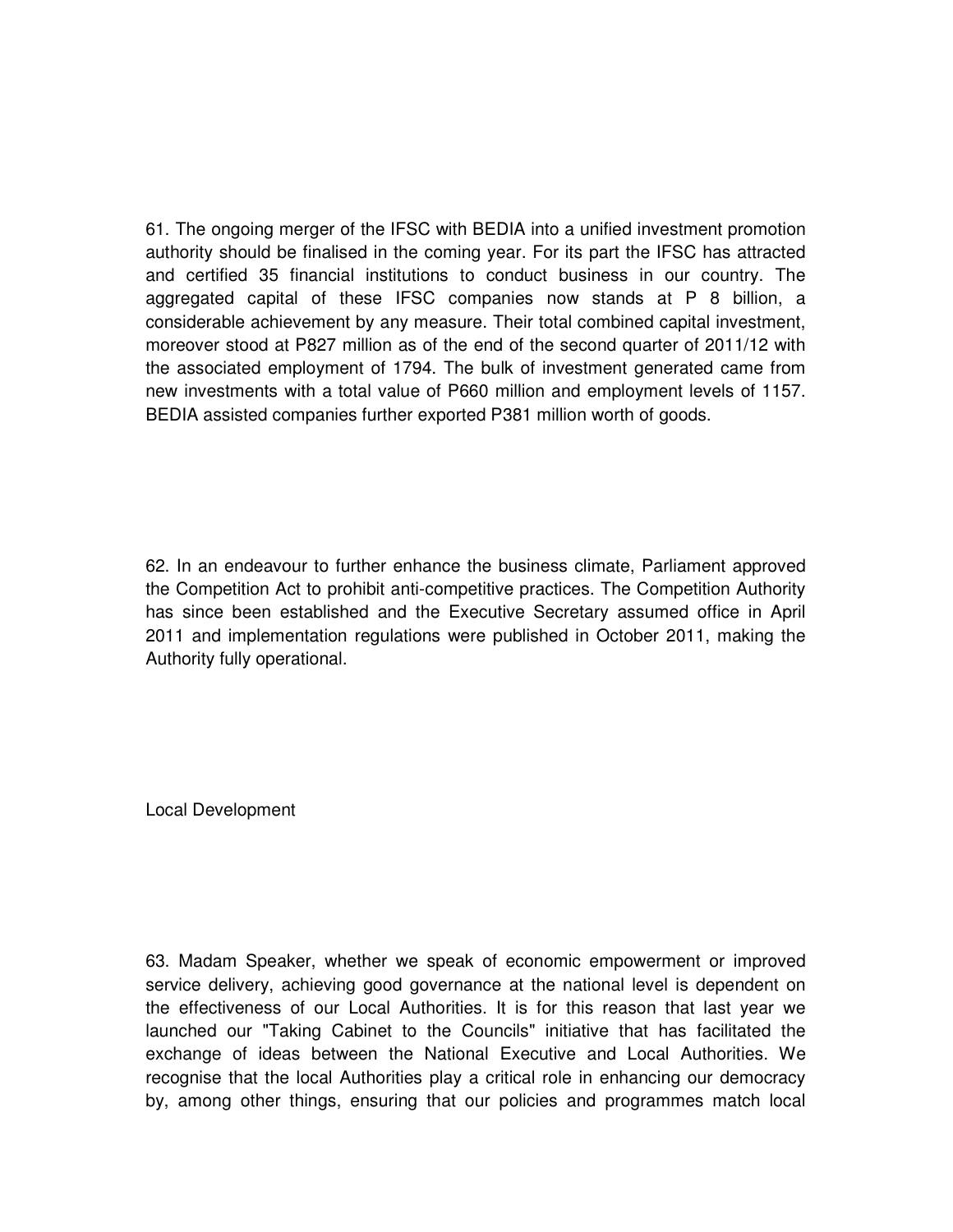capacity and expectations. So far we have convened 8 such meetings, which are scheduled to continue in the coming months, so that Cabinet ultimately has the opportunity to interact with all of the nation's Local Authorities.

64. As the Executive we are committed to bringing services closer to citizens by strengthening the capacity of local government structures. This is reflected in the phased, cost effective creation of additional Sub-Districts, which is consistent with our wider commitment to decentralisation. We have also adopted a Local Economic Development Policy to promote partnerships between authorities, businesses and the community at local level.

65. Traditional Leadership, Bogosi, continues to play a pivotal role in nation building and cultural preservation as well the as delivery of justice through customary courts. Government is committed to strengthening the role of Bogosi within local governance structures, while recognising that traditional leadership like other institutions will need to adapt to the changing social environment. In partnership with traditional leaders, Government has convened "Dipitso tsa Bogosi" to bring traditional leaders together in addressing concerns about the erosion of societal values as evidenced by forms of misbehaviour that should be alien to our society. Consultations on the review of the Customary Courts Act are complete and the findings will be presented to Parliament.

66. Inasmuch as we recognise and value Bogosi as a cornerstone of our Republic, I feel compelled to stress that appeals to tradition at the local level must never be at the expense of our national unity and progress. When celebrating our diversity and mobilising initiatives at community level, we should remember that as Batswana we have but one country, one citizenship, which should always come first. While we can be united in our diversity, we cannot be divided in our civic and legal obligations as citizens of a democratic republic. As citizens and as patriots our loyalty to the nation should thus take precedence over ties of ethnicity, tribe or locality.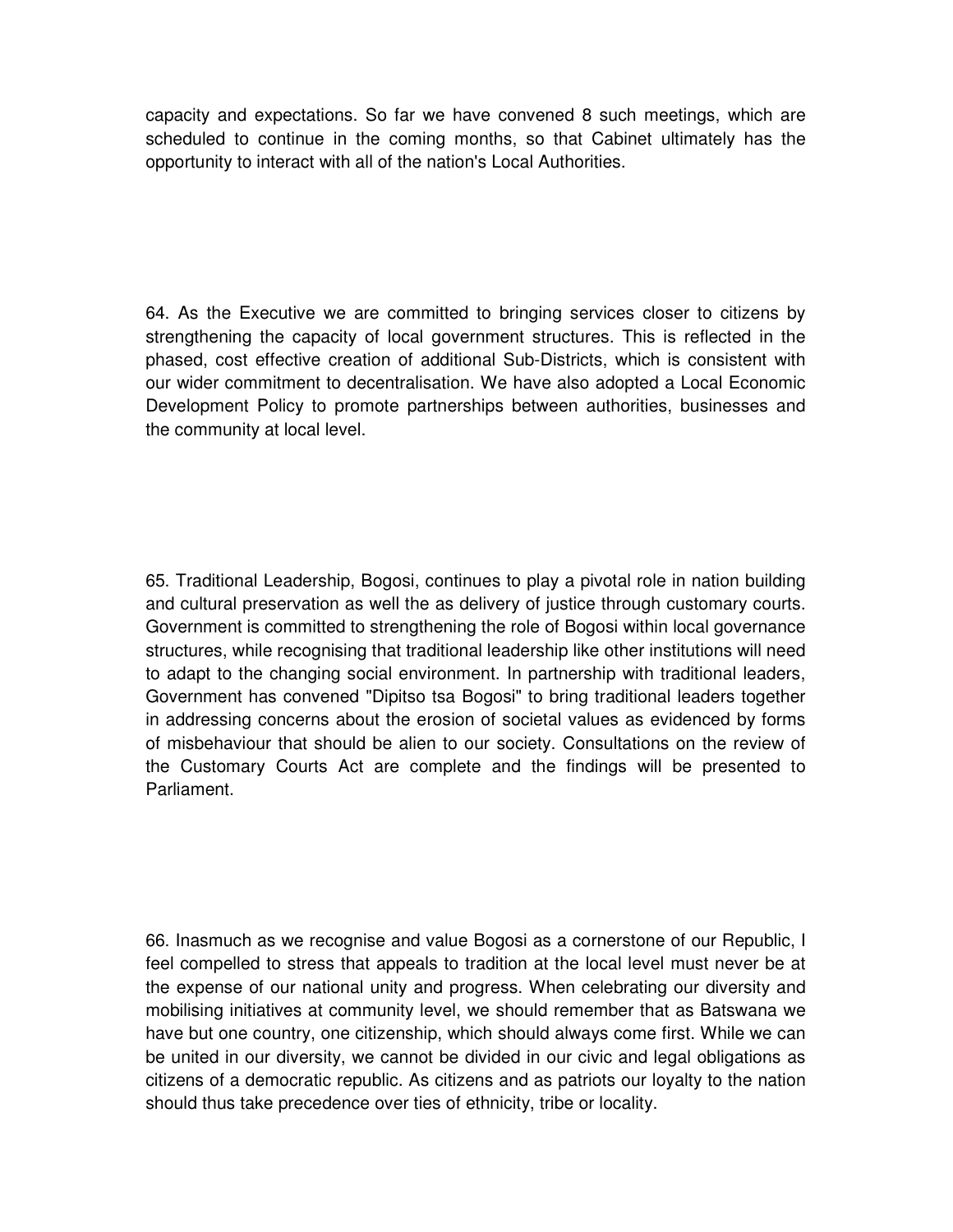67. Let us also celebrate the fact that over the past five decades we have made common progress by our coming together to embrace a democratic culture based on the collective rights and responsibilities of all of our citizens. I have already spoken at some length about the need for all of us to continue to make national progress by upholding the rule of law. In this respect there cannot be one set of laws for some and not others. Our rights and responsibilities to one another are indivisible.

Social Safety

68. A country cannot be said to have truly achieved prosperity when a portion of its citizens remain in poverty. As part of our commitment to ensure the welfare and dignity of all Batswana, Government will continue to provide social protection programmes for different categories of vulnerable people. To this end, Government has developed a Social Development Policy Framework to empower individuals and communities. A Local Government Pitso was convened in August 2011 to launch the framework under the theme Rebuilding Resilient Communities.

69. Government continues to provide social protection to our senior citizens through the Old Age Pension and World War Veterans' Schemes. A total of 92,916 Pensioners and 2809 World War II Veterans or their surviving spouses and children (below the age of 21) receive monthly allowances. This financial year P287 million has been allocated for these payments, which since April 2011 have been outsourced to Botswana Post.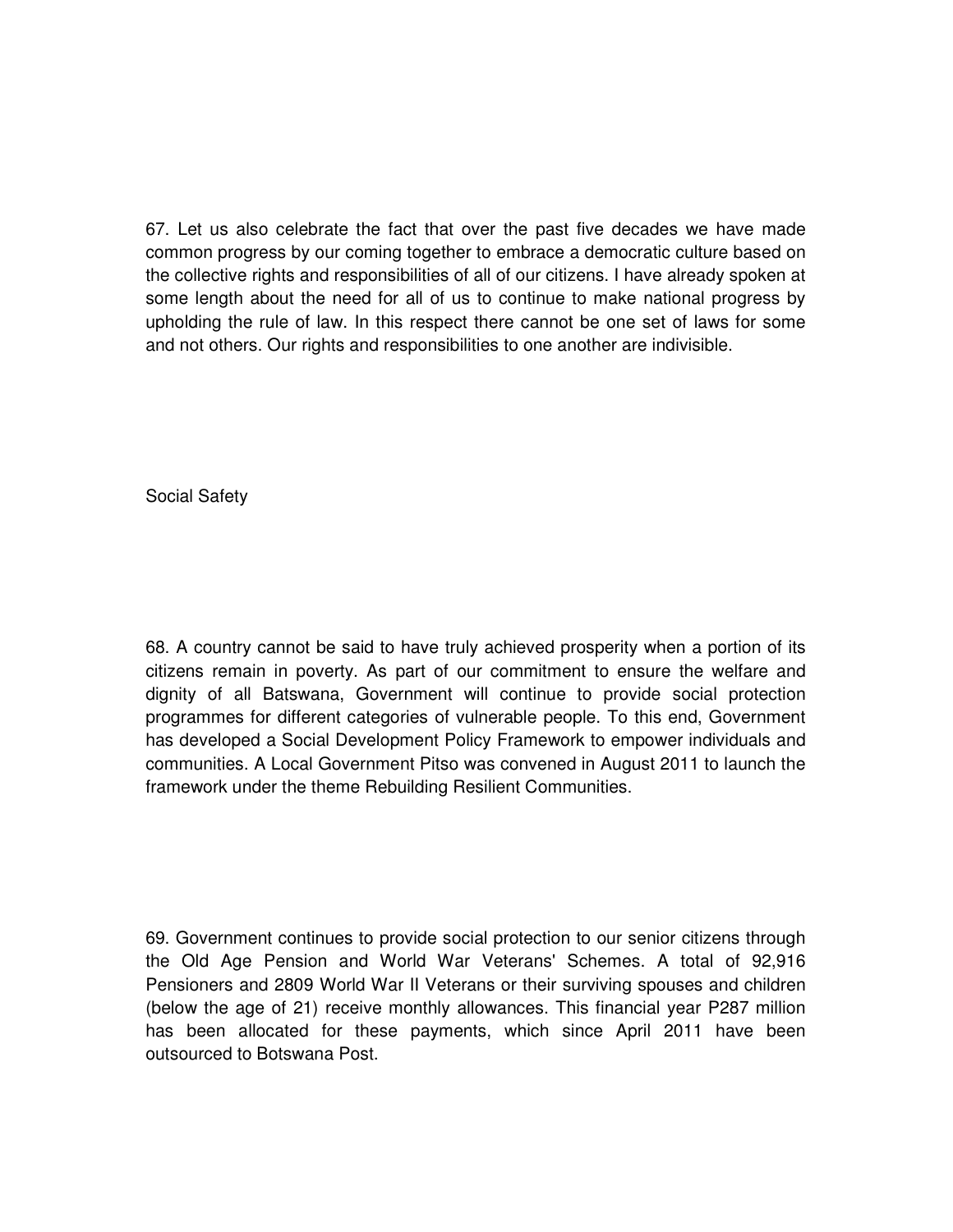70. While supporting those in need, it is our vision to graduate the destitute out of poverty. We are implementing the poverty eradication programme in all constituencies; having so far trained 5631 beneficiaries in 24 constituencies for the backyard garden project, while rolling out the programme in the remaining 33 constituencies. Overall, approximately 11400 households or more than 68000 people throughout Botswana are eligible to benefit from the programme by the end of this financial year.

71. Let me here stress that our poverty eradication roadmap has never been confined to the back yard garden initiative. There are up to 18 alternative packages. Potential beneficiaries must choose the package that best suits them, with each individual entitled to only one choice. While we acknowledge challenges of water scarcity and cost, everything is being done to overcome such bottlenecks. To cater for the anticipated windfall of output in produce, products and services, Government is working to promote local markets and Market Days to support the processing as well as direct marketing. Those who have attended Market Days around the country can testify to the quality, quantity and attractiveness of our local products.

72. To ensure sustainability as part of the Poverty Eradication Program, Government is developing a robust monitoring and evaluation system. The poverty eradication programme is grounded in international experience as well as local commitment to increase the potential for the hither to poor to contribute in the improvement of individual household income, while making a net contribution to national wealth creation. We shall increase linkages between produce, products, services and their procurement and leverage on Botswana's purchasing power.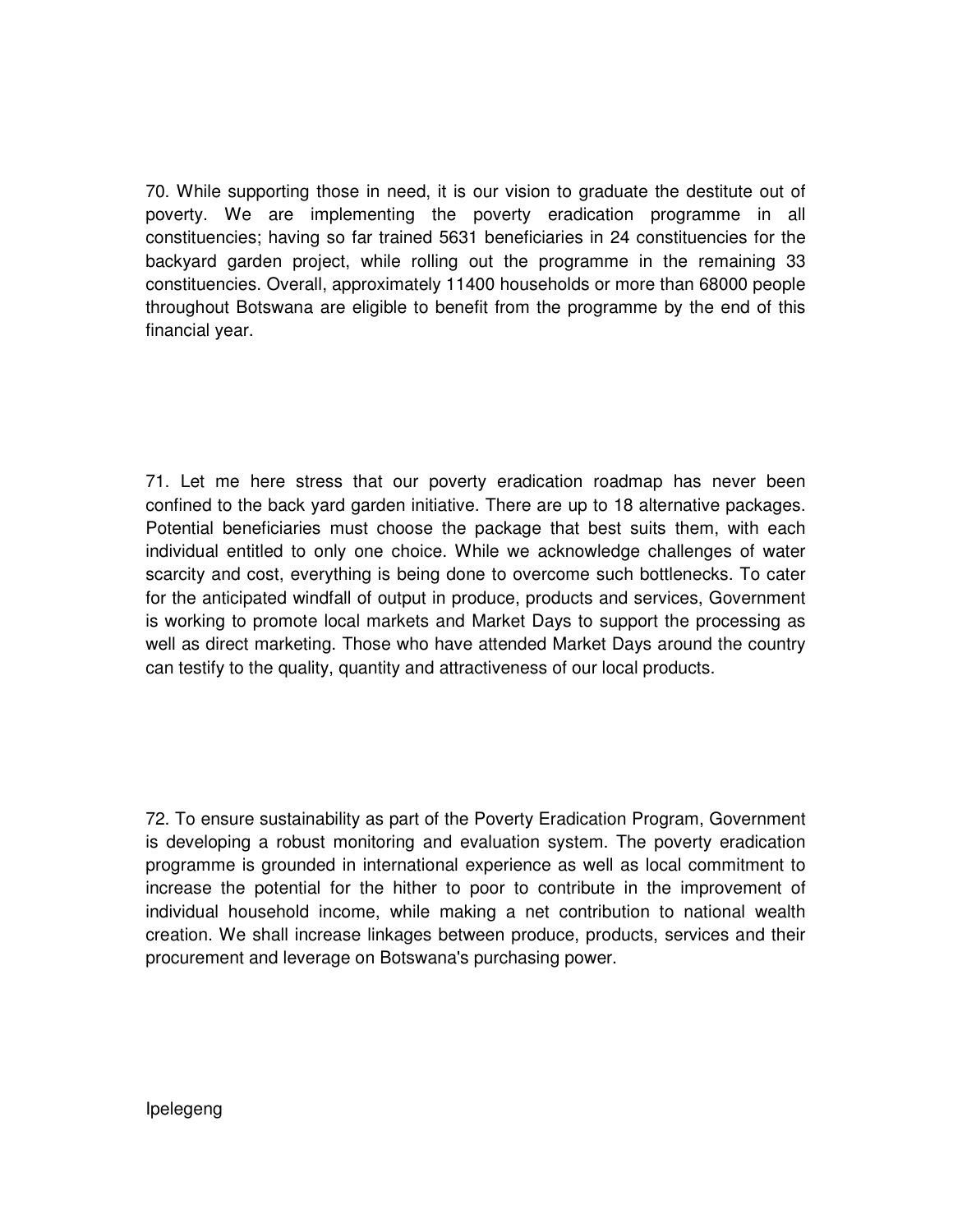73. Government has provided funds amounting to P330 million for the Ipelegeng Programme, which continues to provide temporary work for the unemployed, while contributing to infrastructure maintenance, environmental cleanliness, fighting crime and job security. Since April 2011, the programme has engaged a total of 141,799 beneficiaries. This includes 30,897 youth. The wage rate has been increased for labourers and supervisors for a six hour working day for 20 days in a month, while the monthly employment target was increased to 50,000 people. Due to the nature of the work, which takes labourers distances from their homes, we shall from next year be providing on the job sustenance.

Affirmative Action

74. Our commitment to citizen based empowerment is further evidenced by additional programmes and initiatives, including affirmative action in the vocational empowerment of people with disabilities, which will include ensuring that:

\* A Monitoring and Evaluation System for improved teaching and learning outcomes for People with Disabilities is in place;

\* Standardised Early Life Skills Programme and Vocational Orientation at Primary School are provided to learners with Intellectual Impairment.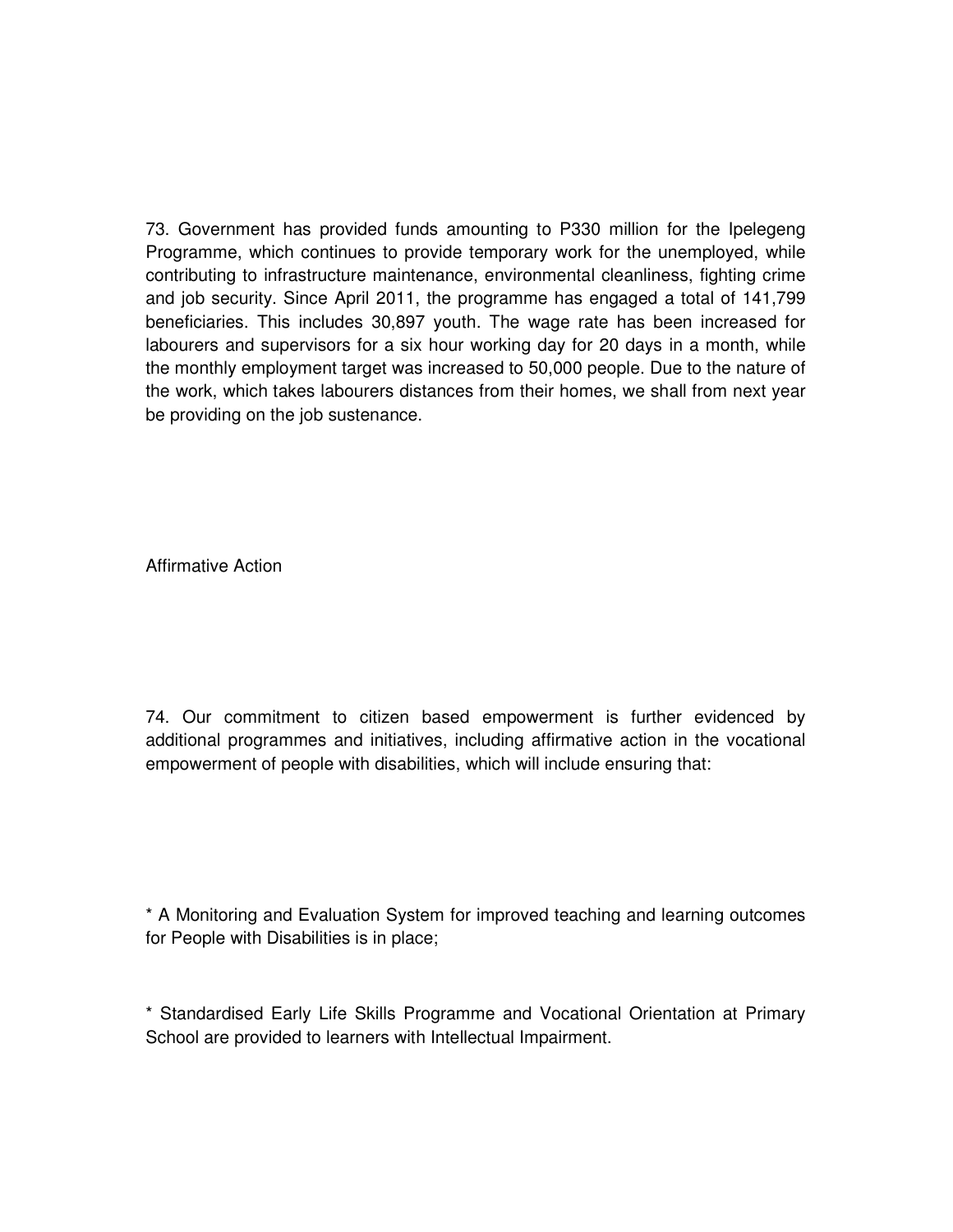\* People with Disabilities, who successfully complete their studies at recognised tertiary institutions, are assisted to seek employment, depending on availability of vacancies.

\* Special funding mechanisms and social safety nets targeting People with Disabilities are introduced through CEDA and other Government agencies to promote self-employment and entrepreneurship among this group of Batswana.

75. The revised Remote Area Development Programme (RADP) also provides for affirmative action in empowering Remote Area Communities, which have lagged behind the rest of the country in terms of their development and poverty levels. As such residents of these Communities are being given special consideration in such areas as sponsorship for tertiary education and vocational recruitment. Last month a RADP Pitso was held in Ghanzi to afford Remote Area Dwellers, as well as other stakeholders, an opportunity to make their own input into how we can further refine and extend our interventions, recognising that too many of our past interventions have been cascaded downwards rather than developed at grassroots level for the communities' benefit. Specific recommendations arising from the Pitso, which we support, include:

\* Adoption of a multi-sector approach for the effective implementation of the Remote Area Development Programme and Affirmative Action Plan;

\* Establishment of a development backlog eradication programme aimed at addressing underdevelopment in remote area settlements;

\* Special dispensation for allocation of land for RAD communities by various land boards; and

\* Greater innovation by local Authorities in sourcing funds for RAD development.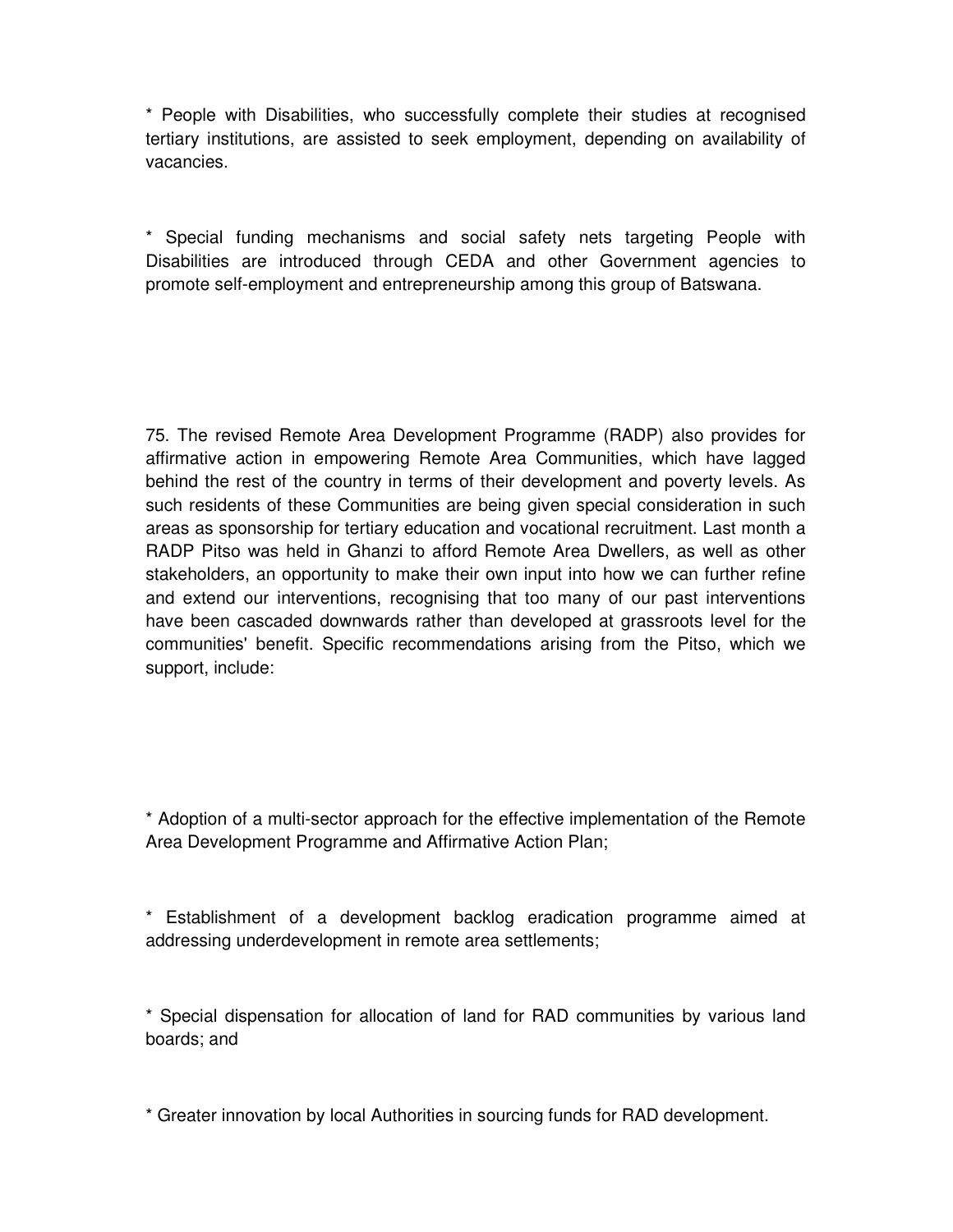76. Given the higher rate of poverty among women, Government continues to provide economic empowerment support through the disbursement of grants to women to start income generating projects. Additional funding drawn from the alcohol levy to assist more women to become involved in income generating projects is being put in place.

Youth Empowerment

77. Madam Speaker, Government has no greater priority than empowering our future by empowering the youth. To achieve this we have developed a comprehensive framework of assistance. The Action Plan for the National Youth Policy approved by Parliament earlier this year is being implemented. We are also implementing recommendations made at the 2010 Youth Pitso, while examining additional proposals arising from last month's follow-up Pitso. Within this framework, youth continue to benefit from such initiatives as the Youth Development Fund, Youth Exchange and skills development programmes as well as additional sector specific interventions.

78. Through contributions from the Alcohol Levy, the Youth Development Fund has been doubled from P60 million last year to P120 million this year, giving more young people the opportunity of realizing their entrepreneurial potential. To date, assistance for a total of 1838 businesses have been approved at a cost of some P147 million; resulting in the creation of just over 4500 jobs. In addition, 475 Youth Development Fund beneficiaries have undergone mentoring and business skills training this year.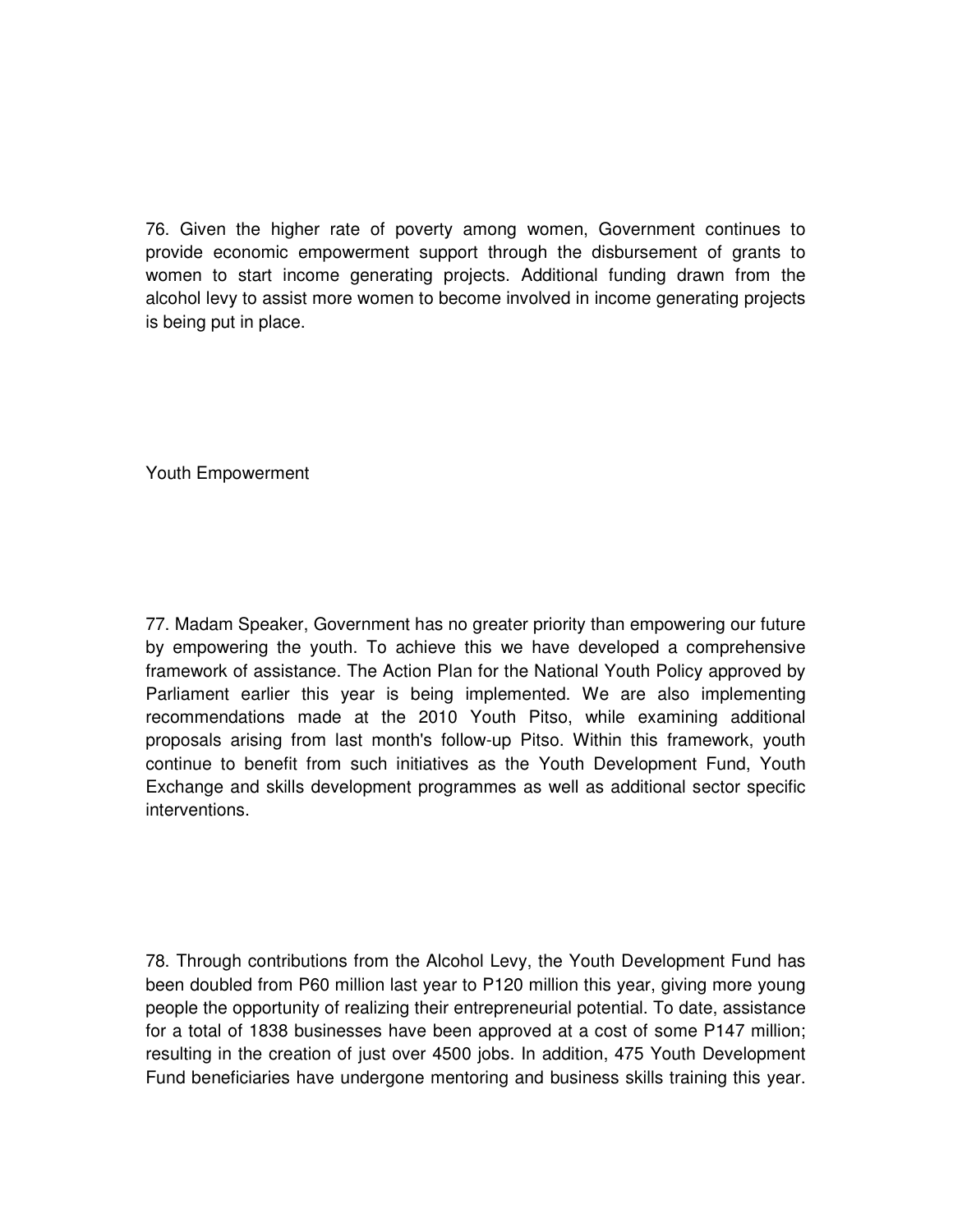To enhance our efforts project monitoring, now at district level, is being strengthened.

79. Access to arable land and industrial facilities has been identified as a major challenge for youth projects. Government has intervened to address this challenge to accelerate project uptake. For instance, a 63 hectare farm has been acquired at Mmankgodi for an integrated agricultural business to benefit a considerable number of young people. In Moiyabana, a 46 hectare farm has been secured and is earmarked to accommodate 83 young people.

80. In addition, Government supports emerging youth industries through the refurbishment of unused buildings. To this end, a total of 10 sites have been upgraded at a cost of P14.4 million. Communities have also availed boreholes, unutilized structures, community halls and schools for use by the youth. To promote good social values and influence good behaviour, initiatives such as role modelling, life skills training and peer education, along with HIV/AIDS testing and counselling, continue to be promoted. These programmes have reached over 61 thousand young people across the country.

81. Government is also empowering youth in the construction industry through the establishment of databases of youth with relevant vocational skills, categorized by district and villages, as well as for youth owned companies, which are shared with ministries, parastatals and nongovernmental organizations. Since the programme started, maintenance tenders worth P30.3 million have been awarded countrywide to about 64 youth contractors from the corporate database. For the financial year 2011/2012, 15% of the maintenance budget has been reserved for youth individuals and companies.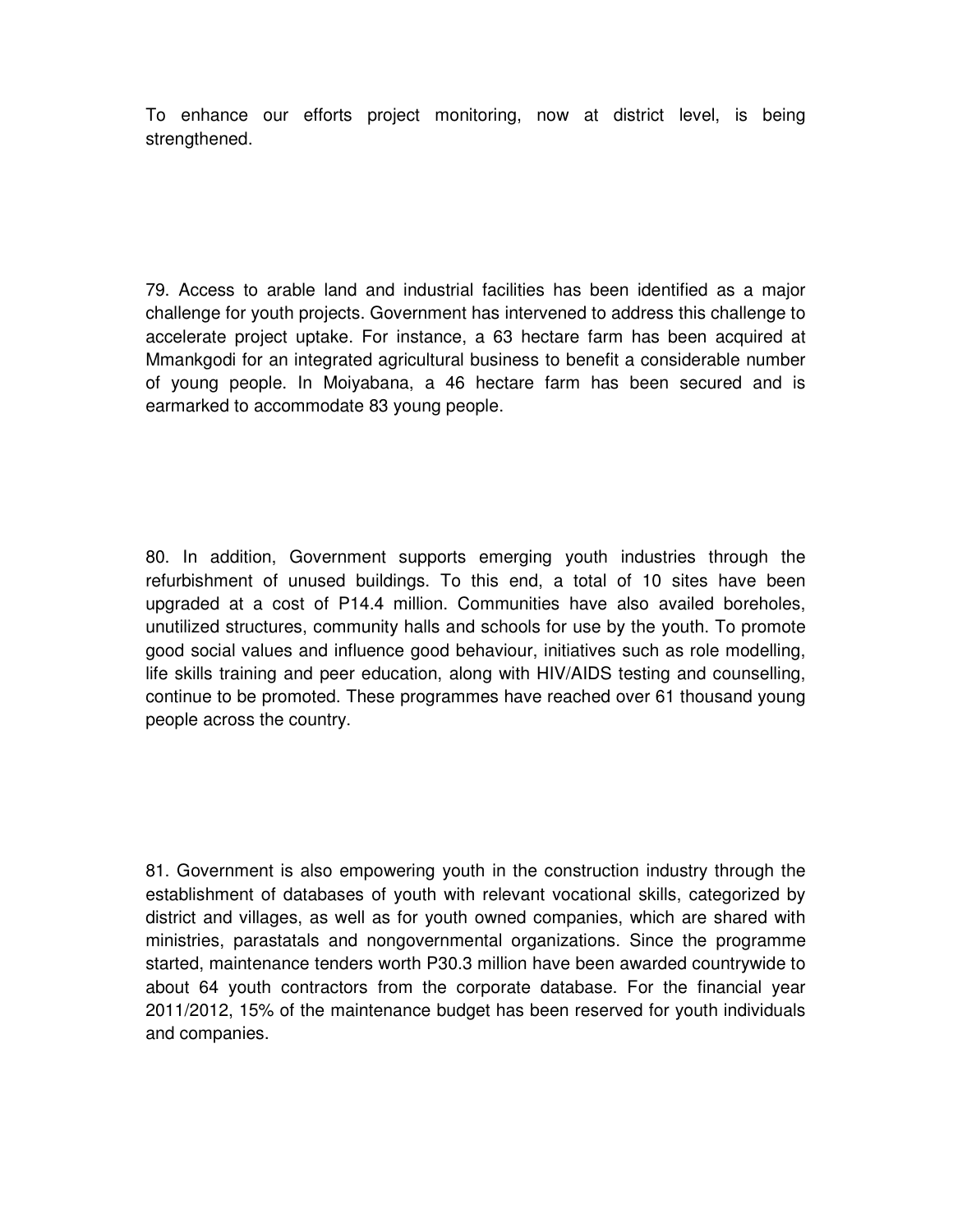82. The National Internship Programme aims at equipping University graduates with skills and knowledge to prepare them for the job market. As of July 2011, 4500 Interns have been placed in institutions, with just over 3000 currently enrolled in the programme while 1227 have been absorbed into permanent employment. Although the majority of interns are in the Public Service, efforts are ongoing to have greater numbers absorbed into private and parastatal organisations. We are going to put in place ways to revise the programme. In the meantime the following steps are now being undertaken:

\* Increased recruitment and re-tooling in areas need such as Technical and Vocational Education and Training;

\* Strategic attachments in major public projects; and

\* Further focused training, including life skills training and in exceptional cases graduate programmes, to better match skills with market needs.

Mining

83. Madam Speaker, the mineral sector's performance continued to improve during the past year as evidenced by increased sales and rising commodity prices. Demand from Asian markets has been a principal contributor to this trend, which is encouraging for the prospects of our newly licensed and emerging mineral projects. We now anticipate growth and diversification in the mineral sector to play a critical role in driving our economy forward.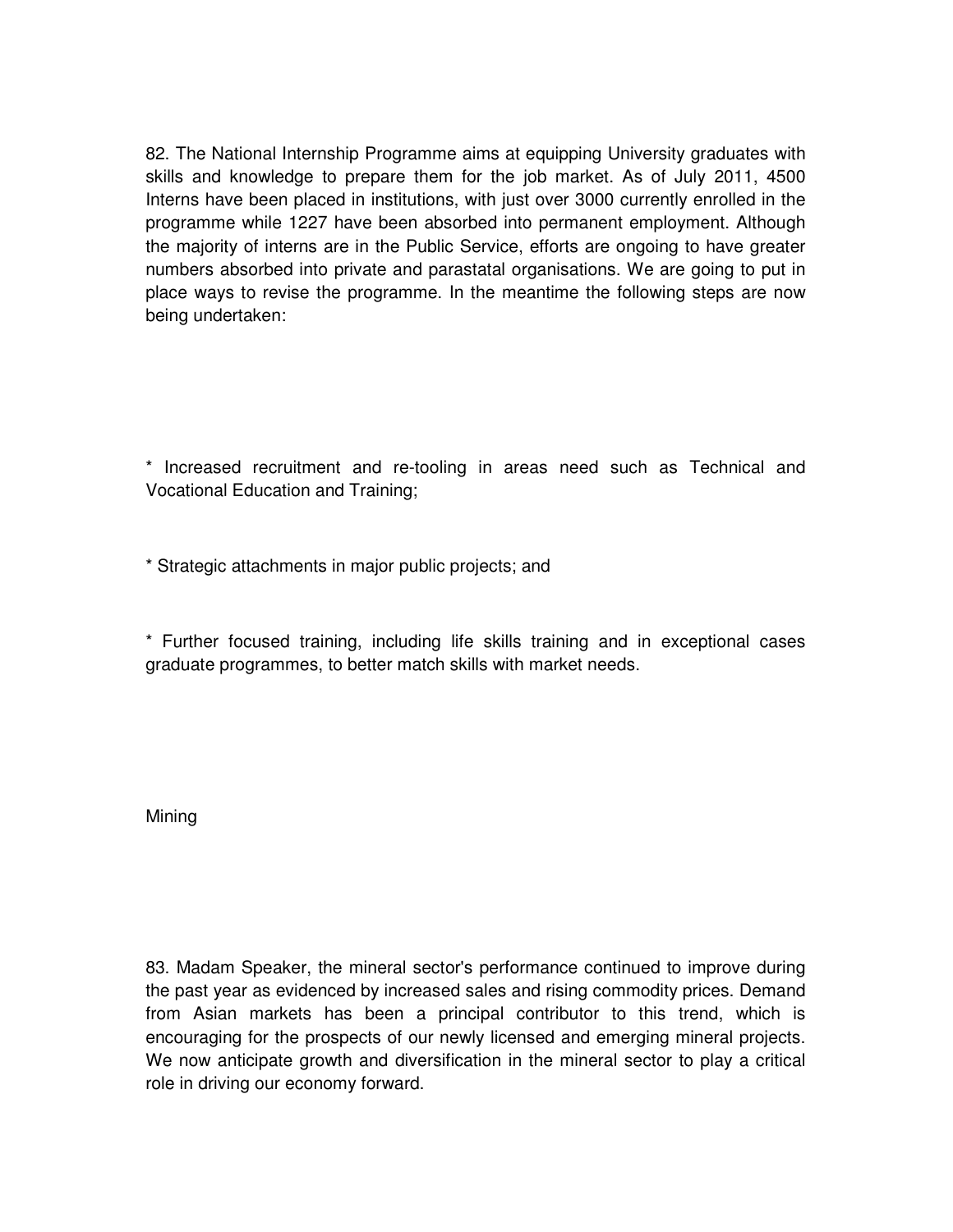84. Employment in the mining industry has remained relatively stable standing at 18,451 as of June 2011; while downstream diamond industry employment has so far increased by about 8% to 3250 this year. In addition the Jwaneng Cut 8 project is currently providing temporary employment for 2400 people of whom 84% are citizens.

85. Our success in developing, diversifying and maximising the benefits we receive from our minerals has been rooted in the principle that the natural resources of our country, irrespective of where they are located, must be used equitably for the benefit of all citizens. This is why ultimate ownership of our mineral wealth is entrusted to the state, notwithstanding who may claim the land on which it is found. As a result all of our citizens, whatever their regional affiliation, have a collective stake and enjoy common benefits, rather than just those few who by chance find themselves sitting on nature's gifts. At the same time it is this policy of collective resource ownership that has empowered Government, acting as a trustee, to secure favourable mining and marketing agreements, such as the latest sales agreement with DeBeers.

86. The new sales agreement signed between Government and De Beers, which has not been affected by last Friday's announcement of a change in the Company's shareholding, is a breakthrough in our efforts to ensure that we fully achieve our vision, through the Diamond Hub, of becoming a global centre for downstream diamond industries as well as production, aggregation and sales. Under the agreement De Beers is to move all of its sorting and trading of gems to Gaborone by the end of 2013. Also under the agreement, we shall directly sell 10%, thereafter rising to higher percentages, of our local production. De Beers' will also significantly increase the value of the diamonds it makes available to manufacturing companies in Botswana, while further agreeing to finance the Jwaneng Cut 8 Project.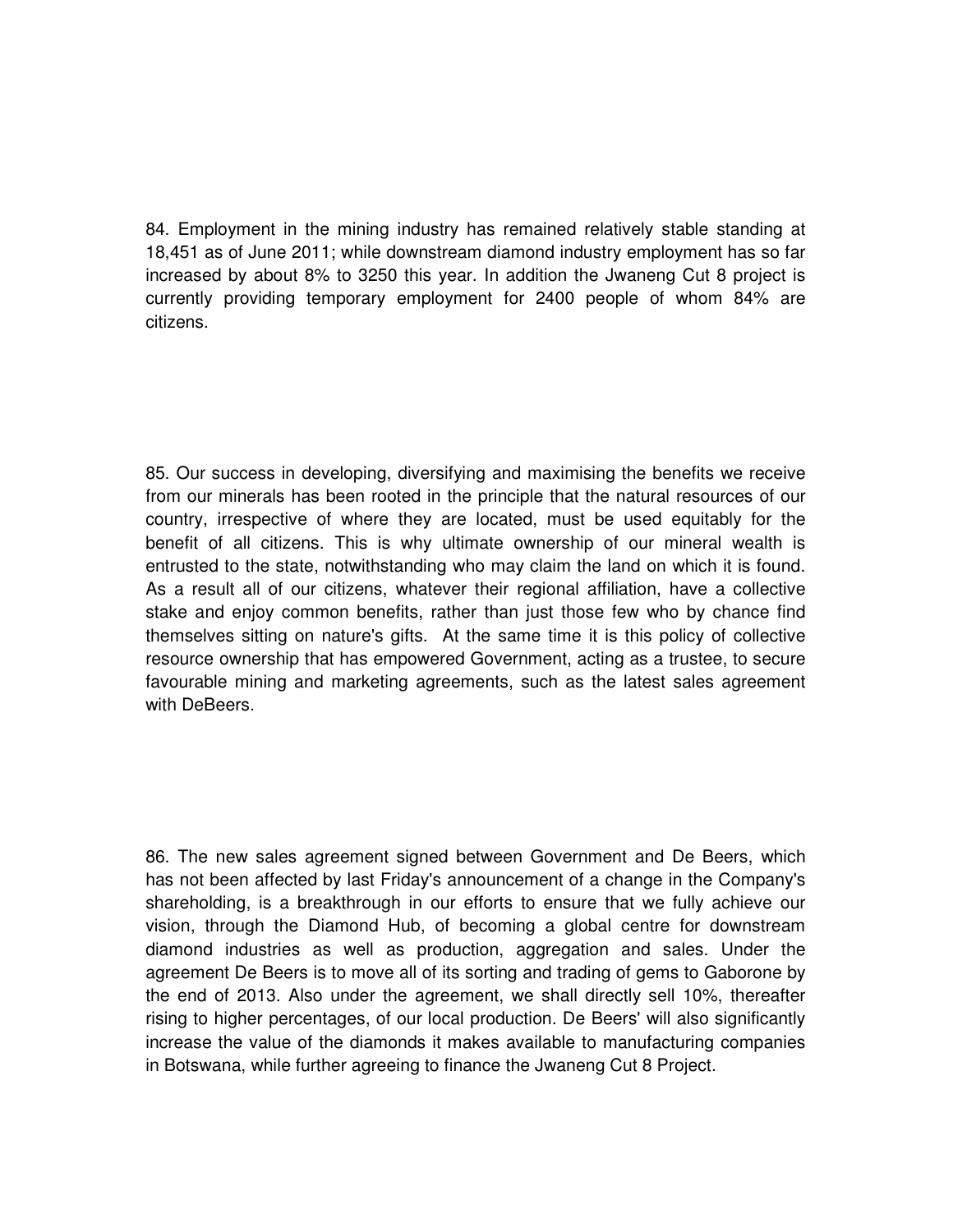87. In addition to diamond beneficiation, the agreement can be a driver of growth in other areas of our economy, such as financial and other service industries, but only if we as Batswana are willing to fully embrace the new opportunities through private sector initiatives coupled with greater productivity. In this respect we are only restricted by our own limitations.

88. Even before the agreement, trends in our domestic diamond industry were encouraging. As of June 2011 DTC Botswana had sold \$377 million to local sight holders, as compared to \$277 million at the same period in 2010. Increased demand has resulted in higher profits on the sale of our diamonds, which this year earned P14.45 billion against an anticipated P9.79 billion. The downstream diamond industry continues to evolve. This year 2 of the 16 cutting and polishing factories commenced diamond jewellery manufacturing for export.

89. Since November 2010 Firestone Diamonds has begun marketing their diamonds locally. The Lerala mine, which was saved through Government assistance, along with the Boteti and Gope mines, will also contribute to the local market over the next two years. Together they are expected to produce an additional 900 thousand carats per annum.

90. In an effort to enhance the national diversification efforts, the Ministry is also in the process of reviewing the Mines and Minerals Act to better cater for the development of Coal Bed Methane as well as additional legislation to facilitate the development of a downstream gas industry.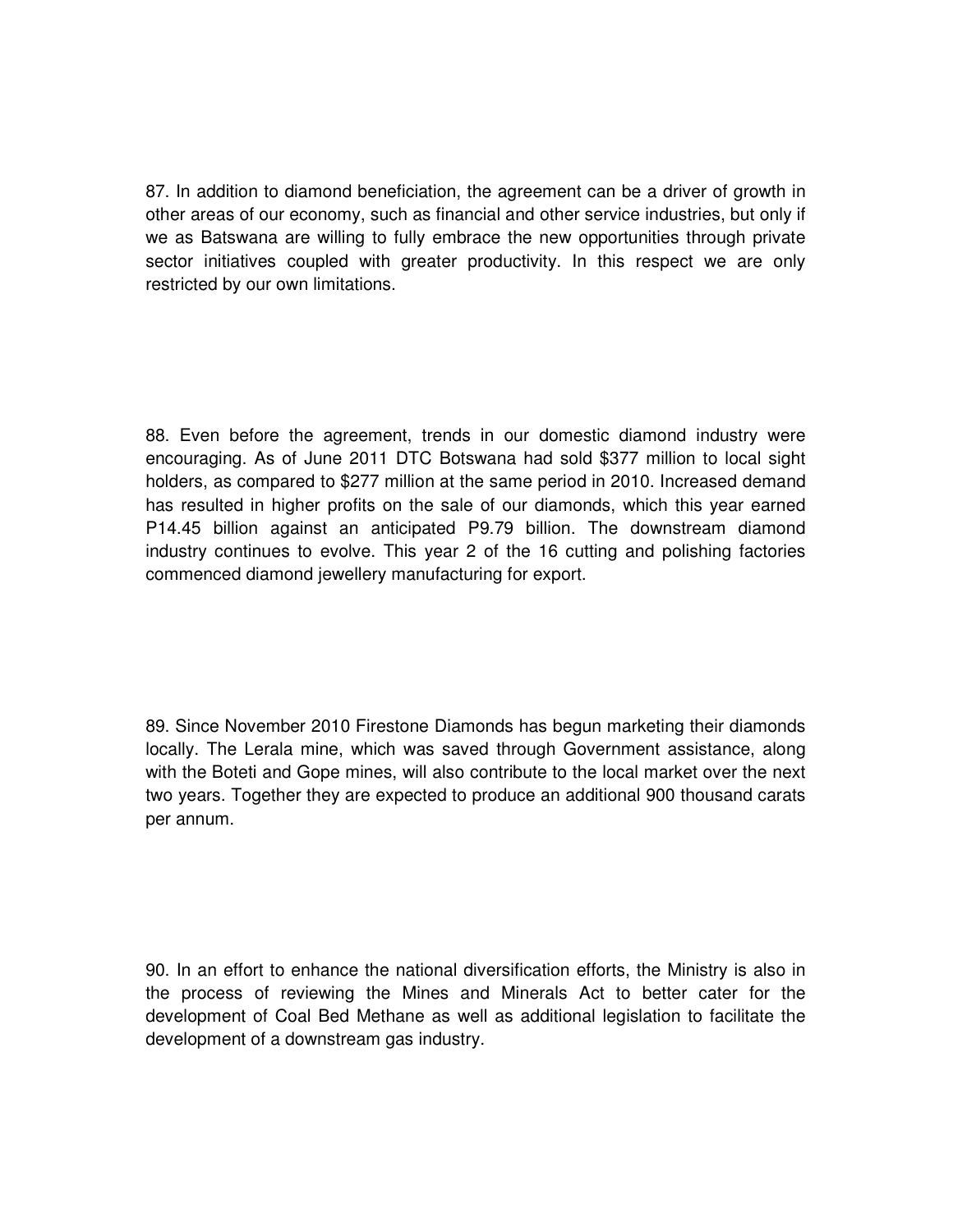91. As diamonds are a finite resource, we have to turn to other minerals especially coal. The country has an estimated 200 billion tonnes of coal, which can be used to meet local energy needs as well as exported. Given emerging global demand, particularly for the growing economies of Asia, coal will remain a key fuel for power generation; but with a clear understanding that issues of Green House Gas emissions will have to be mitigated through the use of clean coal technologies. To meet the demand for coal will further entail the development of railway infrastructure. This gives urgency to the Trans-Kalahari and Botswana to Mozambique via Zimbabwe railway projects. We aim to start exporting coal in the next 12 months.

92. Besides the new and expanded diamond and coal mining we continue to be encouraged by the progress being made with respect to other minerals such as base and rare metals, soda ash and salt.

Energy

93. Madam Speaker, while the Energy sector has been facing great challenges in meeting the demand for reliable energy services, with the commissioning of the 600MW Morupule B Power in 2012, we should return to normal. Here I wish to pay tribute to Batswana for their understanding during the difficult period we have gone through. Without your cooperation in implementing energy saving measures the situation would have been worse.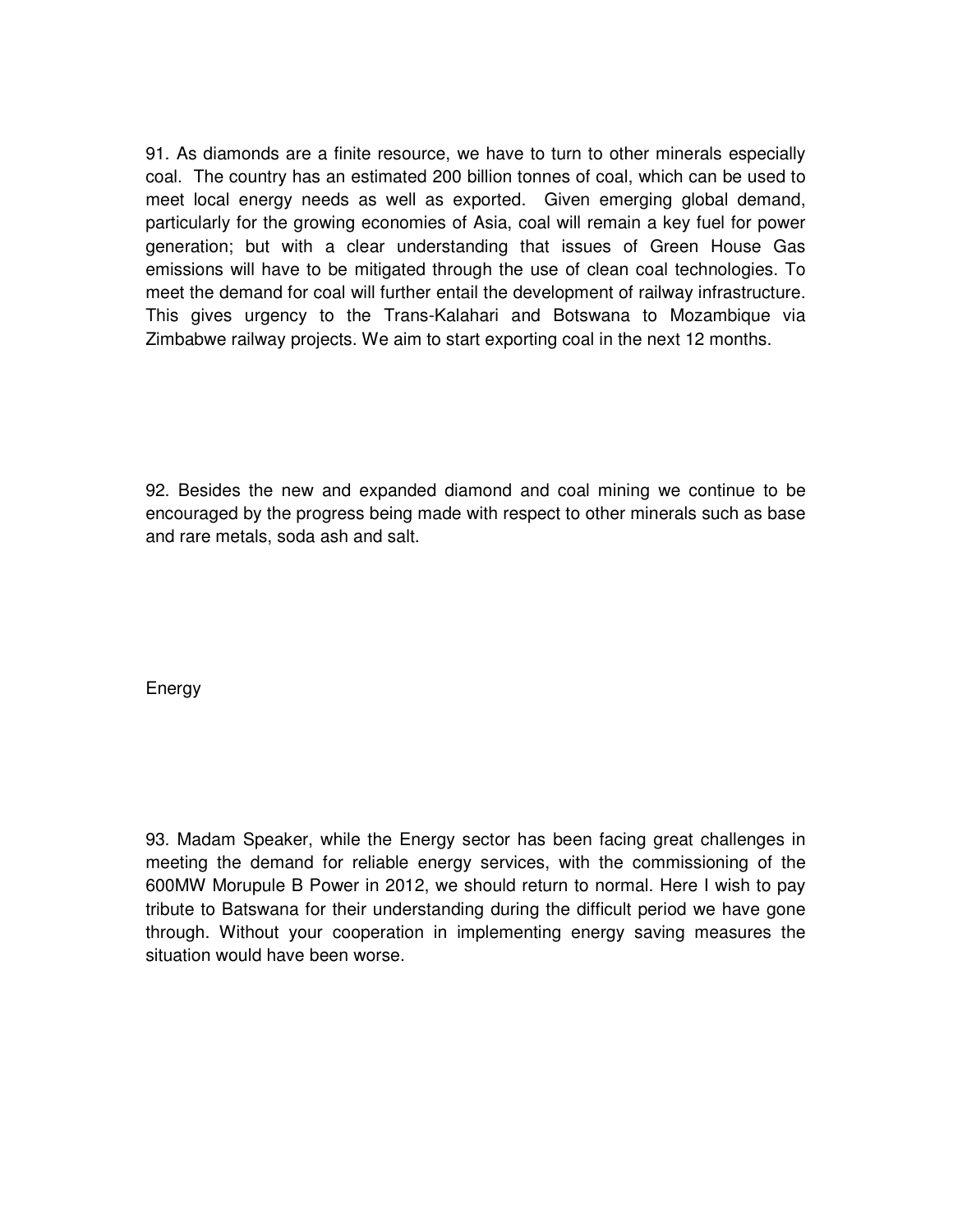94. Progress on the construction of the 600MW Morupule B Power Station, together with the associated transmission and water infrastructure development remains on target to meet the scheduled commissioning by end of 2012. Completion of the project will increase the installed domestic electricity generation capacity from the current level of 280MW to 810MW at the end of 2012. Additional investment will be required to restore the existing Morupule Power Station to a dependable capacity of 100MW. This will allow national consumption to be met until 2015/16 when new generation capacity will be required.

95. We continue to face challenges in the petroleum sector due to our dependency on a single route of fuel supply. We are therefore developing alternative supply routes through Mozambique, Namibia, and Zimbabwe to supplement our traditional supply route through South Africa. In order to further improve the country's security of supply for fuel, Government is establishing a national oil company whose mandate will be to ensure availability of petroleum products in the country. Meanwhile our expansion of our strategic depot at Tshele continues to progress.

96. As of May 2011 national access to electricity stood at 63%. To increase this figure the National Electricity Standard Connection Cost of P5000 for new households was introduced late last year and has already benefitted over 11,000 customers. This has been made possible by the National Electrification Fund, into which all electricity users contribute 5 Thebe per kilowatt-hour on their monthly bills. By August 2011 the Fund had accumulated a total of over P202 million.

97. Similarly, pricing for medium and large business users is structured to encourage better management of the demand on the power system. Some 850,000 incandescent electricity bulbs have been replaced with the higher efficiency Compact Fluorescent Lamps throughout the country. The project has realised a reduction of some 30MW in the national peak power demand. The project was carried out by 5 citizen contractors.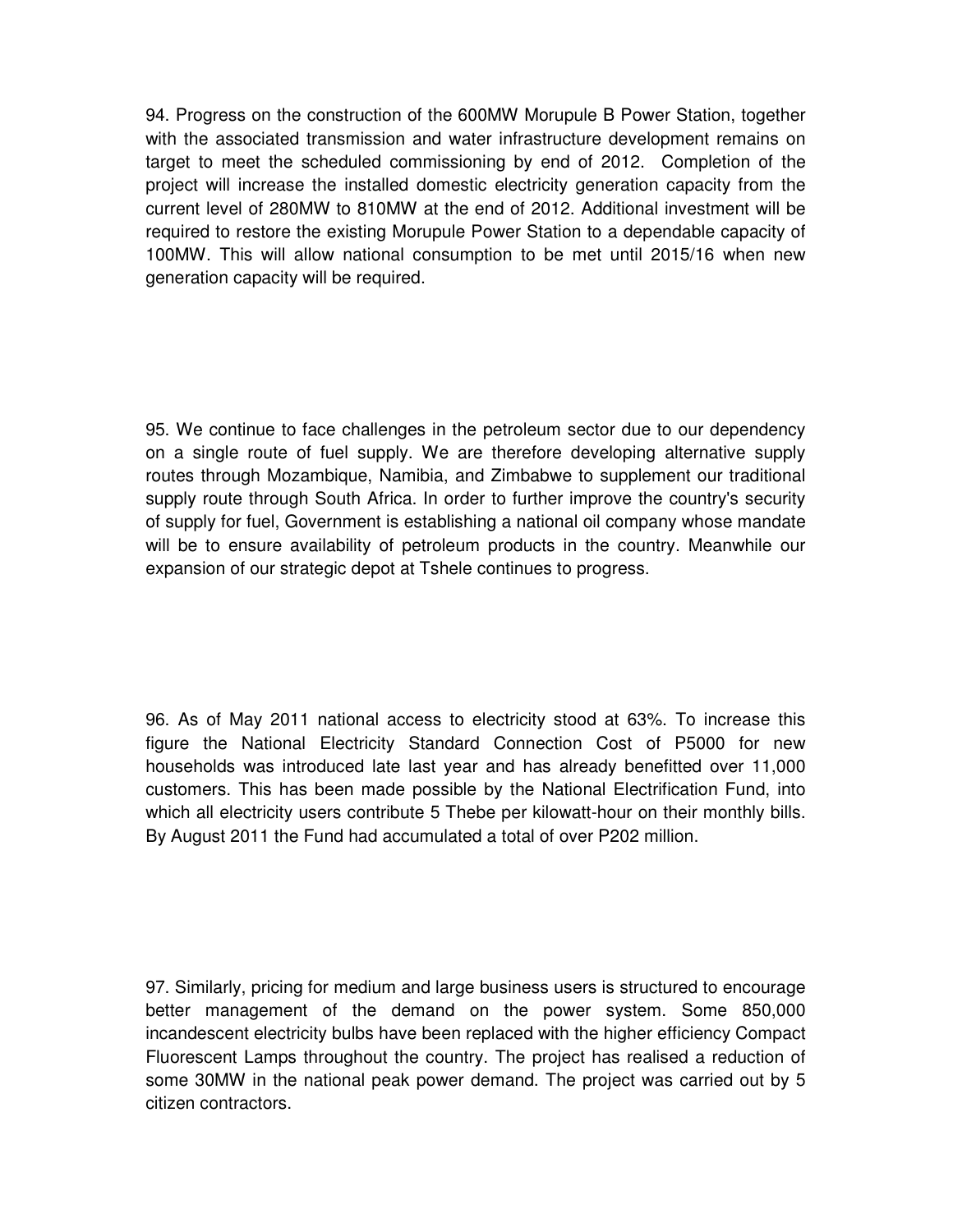98. The development of the renewable energy sub-sector is also progressing. With Japanese assistance, work has now started on a 1.3 MW photovoltaic power station pilot project in Phakalane, which is scheduled for completion in 2013. Government is also undertaking a feasibility study for the development of a 200MW Concentrated Solar thermal power station. Progress also continues to be made by BPC Lesedi (Pty) Ltd, a subsidiary company of the Botswana Power Corporation, in promoting such off-grid energy solutions as solar home systems, efficient wood stoves, heat retention bags, rechargeable lanterns through its network of SMME franchisees.

99. Our conservation efforts are being augmented by the Hot Water Load Control project, which entails the remote management of customer geysers at times when there are electricity supply constraints. Some 54, 000 of the targeted 80,000 households in Gaborone, Francistown, Lobatse, Selebi-Phikwe and Jwaneng have so far been fitted with the necessary equipment; realising reduction of approximately 10MW in the national peak power demand.

100. To further address national power supply shortages, an emergency solution comprising a total of 160MW of diesel-based emergency generation facilities has now been fully implemented. The 70MW diesel-based rental facility near Matsiloje was put into operation in January 2010 and continues to perform successfully to alleviate shortfalls in electricity supply and reducing the frequency and extent of supply interruptions (load-shedding). The other project, comprising 90MW of dual fuel (diesel and gas) generation in Orapa commenced operation in August 2011.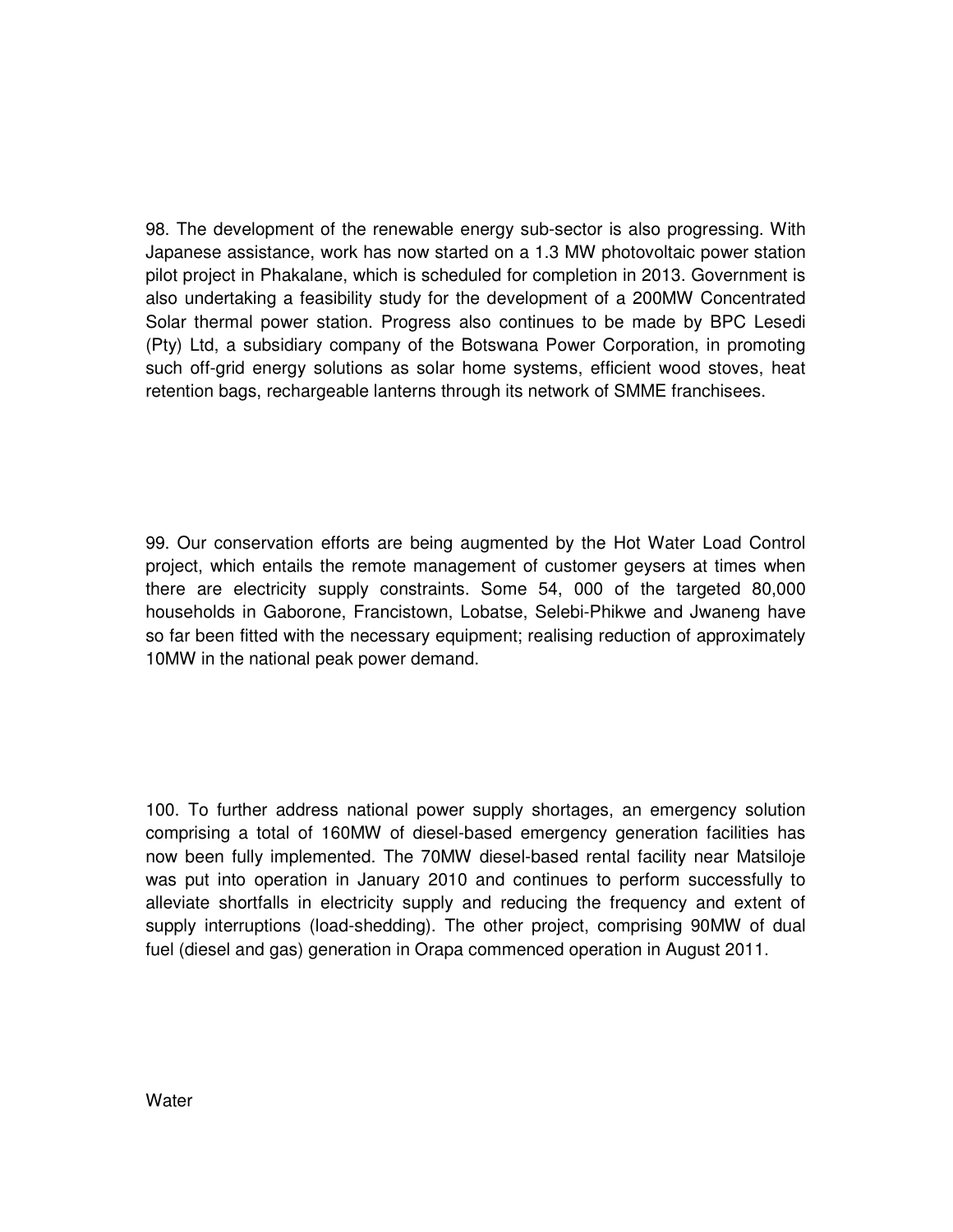101. Madam Speaker, both current and projected water scarcity is a major challenge. The water sector therefore strives to efficiently develop and protect our limited water resources. As part of this effort, the Water Sector Reform programme is progressing according to schedule. As of the end of September a total of 318 out of 540 water supply villages have been taken over by WUC, along with a total of 1453 employees from the Department of Water Affairs and Local Authorities. All the remaining water supply villages will be taken over by April 2012 save for the Maun Management Area, which is scheduled for April 2013.

102. The take-over by the Water Utilities Corporation from the Department of Water Affairs and Local Authorities has had teething challenges, which are being addressed through the rehabilitation and expansion of distribution networks for major villages. This has resulted in the provision of emergency water projects in 16 villages at a cost of P362 million. Out of 373 villages taken-over, 140 villages are now under a billing system whereby clients are able to pay their bills at any WUC office. Since the beginning of the take-over in May 2009 some 18,914 private water connections have also been made. The target for clearing the backlog is April 2012.

103. Government is also implementing a number of major infrastructural projects in order to meet increasing water demand. The progress to-date on these is as follows: The construction of the three dams mainly Dikgatlhong, Lotsane and Thune are on schedule with the completion date for both Dikgatlhong and Lotsane dams expected to be in February and March of 2012 respectively. Thune will be completed in 2013. The dams will also support economic diversification by provision of water for irrigated agriculture.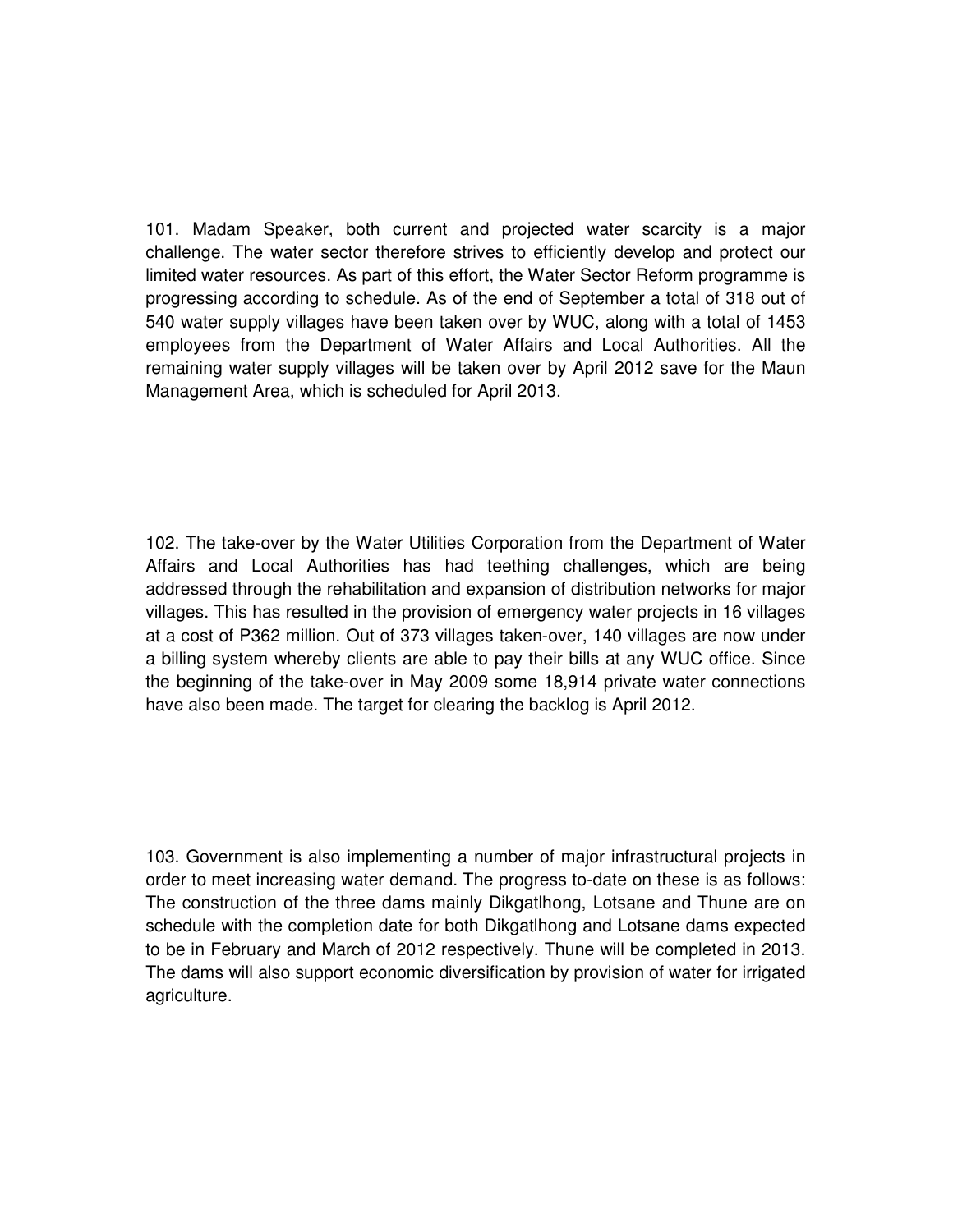104. Water will be conveyed from the dams in the eastern part of the country through the envisaged North South Carrier 2 Pipeline during NDP 10. The North South carrier Pipeline 2 will only be constructed up to Palapye. The remainder of the length up to Mmamashia treatment works will be looked at during NDP 10 mid-term review. As part of the project Government will also upgrade the existing North South carrier pipeline to increase its capacity.

105. The contract for the Molepolole, Thamaga, Moshupa, Kanye and Goodhope villages' connection to the North South carrier was awarded in December 2010 for the Design Audit, redesign and tender management for construction of the pipeline. Construction is scheduled to commence during the 2012/2013 Financial Year. The construction of Goodhope Village Water Supply is expected to be complete by December 2012. In order to further address the water shortage in areas where surface water is not readily available, government continues to develop additional Groundwater Resources in the country.

106. A reclamation project for Gaborone wastewater is ongoing with a pilot treatment plant set to begin operations this month. Government is also promoting water conservation with various stakeholders through an integrated water resources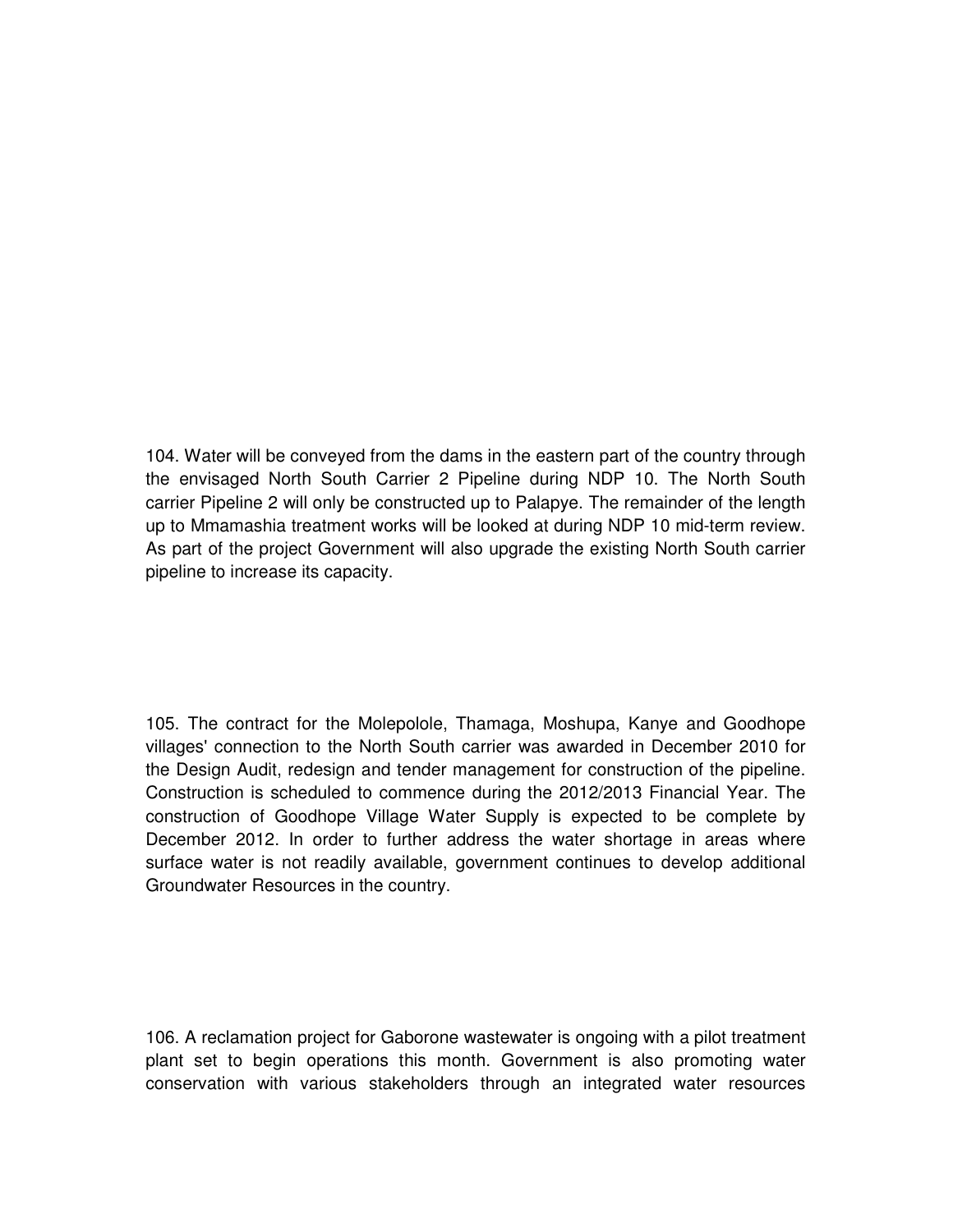management process. Innovations have been demonstrated in such areas of grey water recycling, effluent utilization and rainwater harvesting.

107. Madam Speaker, the Limpopo and Zambezi Watercourse Commissions came into effect last May creating new opportunities for the cooperative development and management of the two basin's water resources, while the Okavango and Orange-Senque Water Commissions are already being coordinated from Gaborone and Pretoria respectively.

108. Government remains committed to drawing some 495 Million Cubic Metres of water per annum from the Chobe - Zambezi River system, for medium and long term development. In line with this requirement, final notes to SADC and Member States have been sent in accordance with the revised SADC Protocol on Shared Watercourses. South Africa, through our existing Water Supply Agreement has pledged to supply water to the Middlepits village cluster. This will require investment in additional infrastructure, which should be completed by April 2013.

**Agriculture** 

109. Madam Speaker, though I am pleased to announce continued growth in many agricultural subsectors, more can be done towards fully realising our productive potential.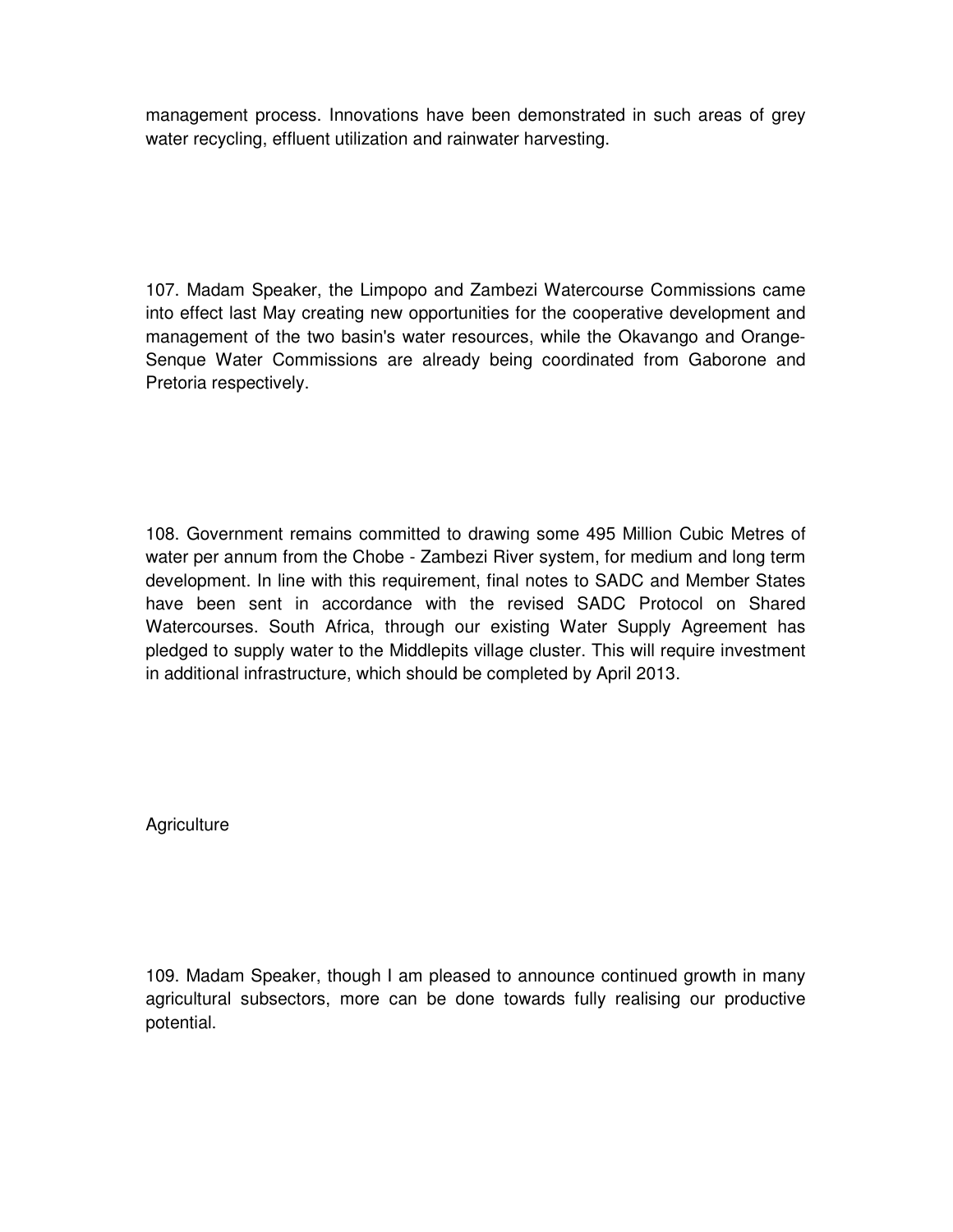110. Commercial development of the livestock sub-sector is also hampered by animal diseases. Early this year the country experienced an outbreak of Foot and Mouth Disease (FMD) in the Northeast and Bobirwa. Consequently, all veterinary disease control zones recognized by the World Organization for Animal Health (OIE) as FMD free without vaccination, commonly known as green zones, lost their FMD free status and our beef could not access international export markets.

111. In response, Government adopted a FMD eradication strategy which included establishing a containment zone, vaccination and subsequent stamping out of all cattle in the containment zone. As a result OIE approved our application for the establishment of a containment zone, thus re-instating all our traditional green zones as FMD free without vaccination. Our veterinary movement protocol has thus been revised to facilitate movement of animals and animal products, allowing the Francistown BMC abattoir to re-open.

112. We have signed a MoU with Zimbabwe on joint FMD control, which has involved a commitment on the part of the Zimbabwe to vaccinate cattle within 40km along our shared border from Plumtree to Beitbridge. Government has also been able to sell more than 50% of the cattle from the infected zone for slaughter in Zimbabwe. Only animals that are not suitable for slaughter are being destroyed. Meanwhile in the Bobirwa area, the disease is being controlled through a new purified vaccine.

113. Another serious setback this year was the suspension of access to the EU beef market following an inspection of our veterinary services and BMC slaughter facilities. In response we quickly agreed with the EU on an action plan, which is being implemented. In the meantime we continue to explore alternative markets for our beef in an endeavour to diversify from our traditional markets. In addition to sales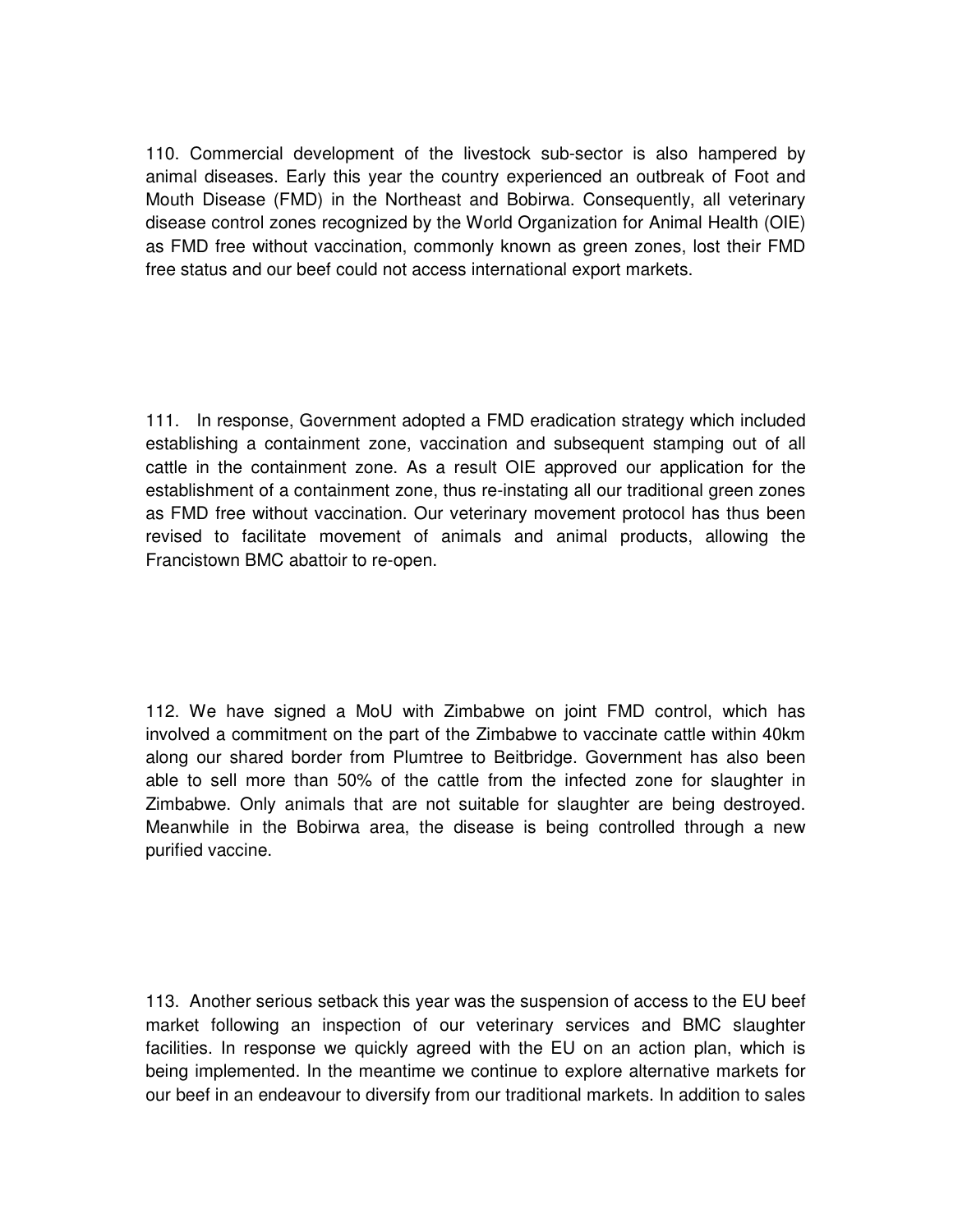to Zimbabwe, we recently secured the Angolan market for both live cattle and beef products from Botswana. As a result, the Maun BMC abattoir has re-opened to slaughter primarily for the Angolan market.

114. Madam Speaker, small stock population has increased from around 1.6 million to 1.8 million over the past year, which can be partially attributed to the Livestock Management and Infrastructure Development (LIMID) programme. Since phase two of the programme was launched in September 2010 2587 applications were submitted and 548 projects were approved, while 344 are under implementation. We still face challenges relating to shortage of supplies and inflated prices for small stock.

115. Still in the Livestock sub-sector government has released a Botswana made beef breed, named "MUSI" in September 2011. This is a composite beef breed that has been developed for local conditions.

116. As a way of addressing the concerns of poor supplies at the Livestock Advisory Centres, Government has taken a decision to operate the centres through a revolving fund, which has already proven to be effective for stocking the centres. Information on the sector programmes continue to be disseminated through the media. In addition field days were organized in various districts during the year in order to impart knowledge to farmers.

Arable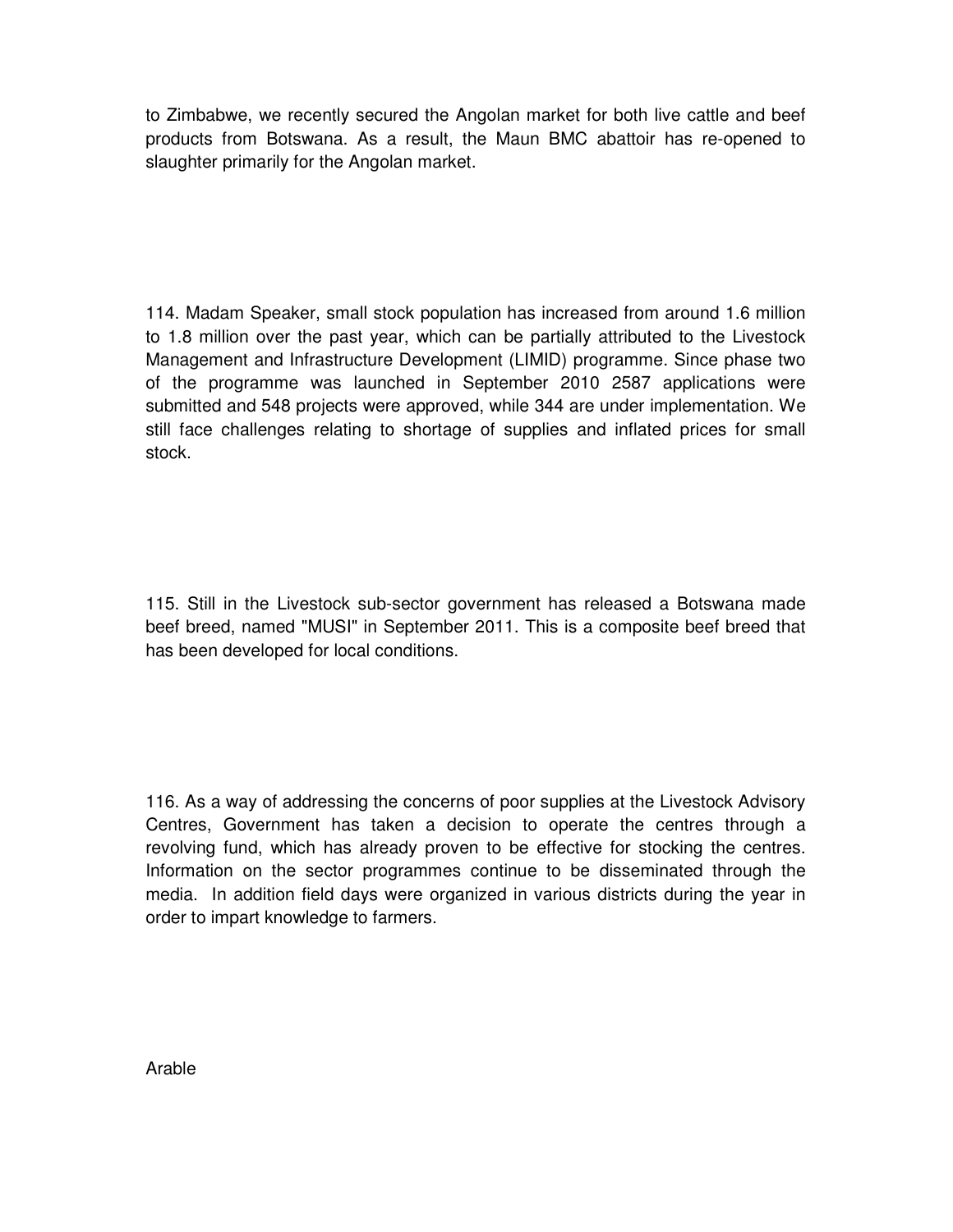117. With the support of the ISPAAD programme, during 2010/11 cropping season 118 thousand farmers planted a total of 377 thousand hectares, which is 11% more than the previous season and three and half times greater than the area under cultivation in 2007-08. Since 2008 the number of ISPAAD beneficiaries has also steadily increased. The target cereal production was 72800 metric tons and the records to date indicate that the production is 71% of the annual target. The figures are not yet conclusive as the farmers have not finished harvesting. It should be noted that a lot of produce is sold to the public before the dry season and the record shows that at least about P2.7 million has been used to purchase the produce at various government institutions. We expect the ISPAAD horticulture component to contribute to meeting the national vegetable demand.

118. There has been further success in increasing the land for commercial arable agriculture. The Government owned Sedibeng Farm (3797ha) has now been allocated to commercial farmers, while the modalities of allocating the Musi Farm (5580ha) for commercial production are being finalised with Ngwaketse Land Board. Additional 16625 ha of commercial arable land has been allocated in Pandamatenga.

119. Government is also committed to assisting farmers with cluster fencing in arable farmlands as a move to protect their fields from being destroyed by cattle and wildlife. Commercialization of the dairy industry, small stock, honey as well as the irrigated and rain fed arable production are being further promoted through the NAMPAADD programme, which now dovetails with our broader efforts to promote rural development through the EDD, local procurement and poverty eradication initiatives.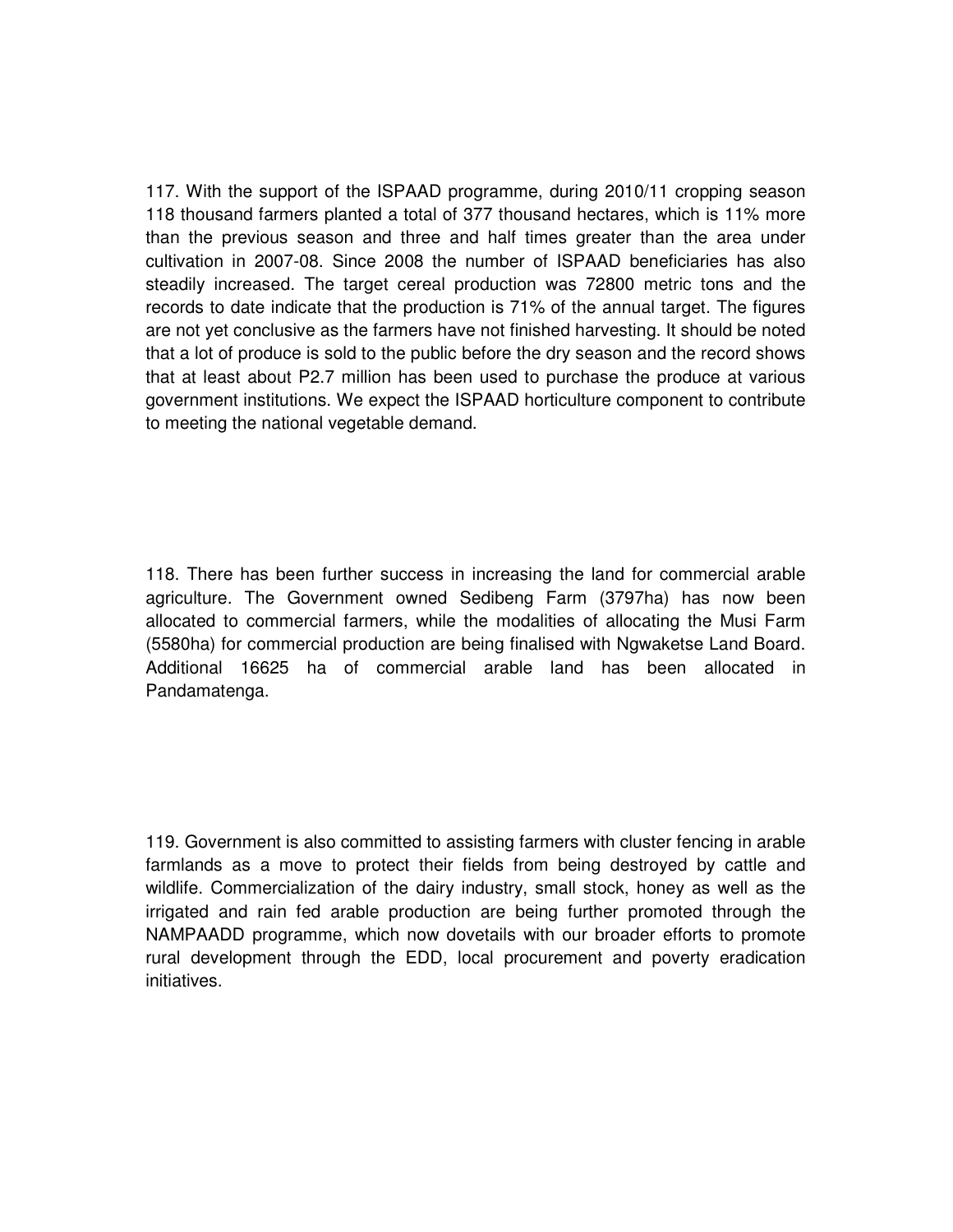120. To continue improvement of the agriculture sector, Government in consultation with concerned stakeholders, has started the review of the National Agriculture Policy, which dates back to 1991. The revised policy will look at the entire value chain of products in the sector. Government is also in the process of creating more responsive extension systems. This includes creation of District focused structures, where staff with expertise in particular environments will be moved to relevant Districts.

Tourism

121. Our efforts to expand our tourism industry are progressing as was reflected in last year's record 2.1 million international tourist arrivals, who are estimated to have spent P 4.7 billion, while we also had 1.2 million domestic tourists, who generated nearly one billion in additional revenue. To grow these figures further, we are making a proactive effort to broaden our tourism base. Out of the targeted 100 heritage sites, developments at 82 sites have been completed. These include access roads, trails and signage.

122. New tourism opportunities are being sought through the development of Dams, Educational Parks and Game Reserves within the country. Management plans are being developed for Gaborone Game Reserve and Dam, Francistown and Maun Educational Parks and Dithopo Game Ranch. Work to list Okavango Delta as the second World Heritage Site in Botswana is expected to be completed by 2012.

123. With support from external partners such as the World Bank, Government continues to identify innovative measures to mitigate human-wildlife conflict. An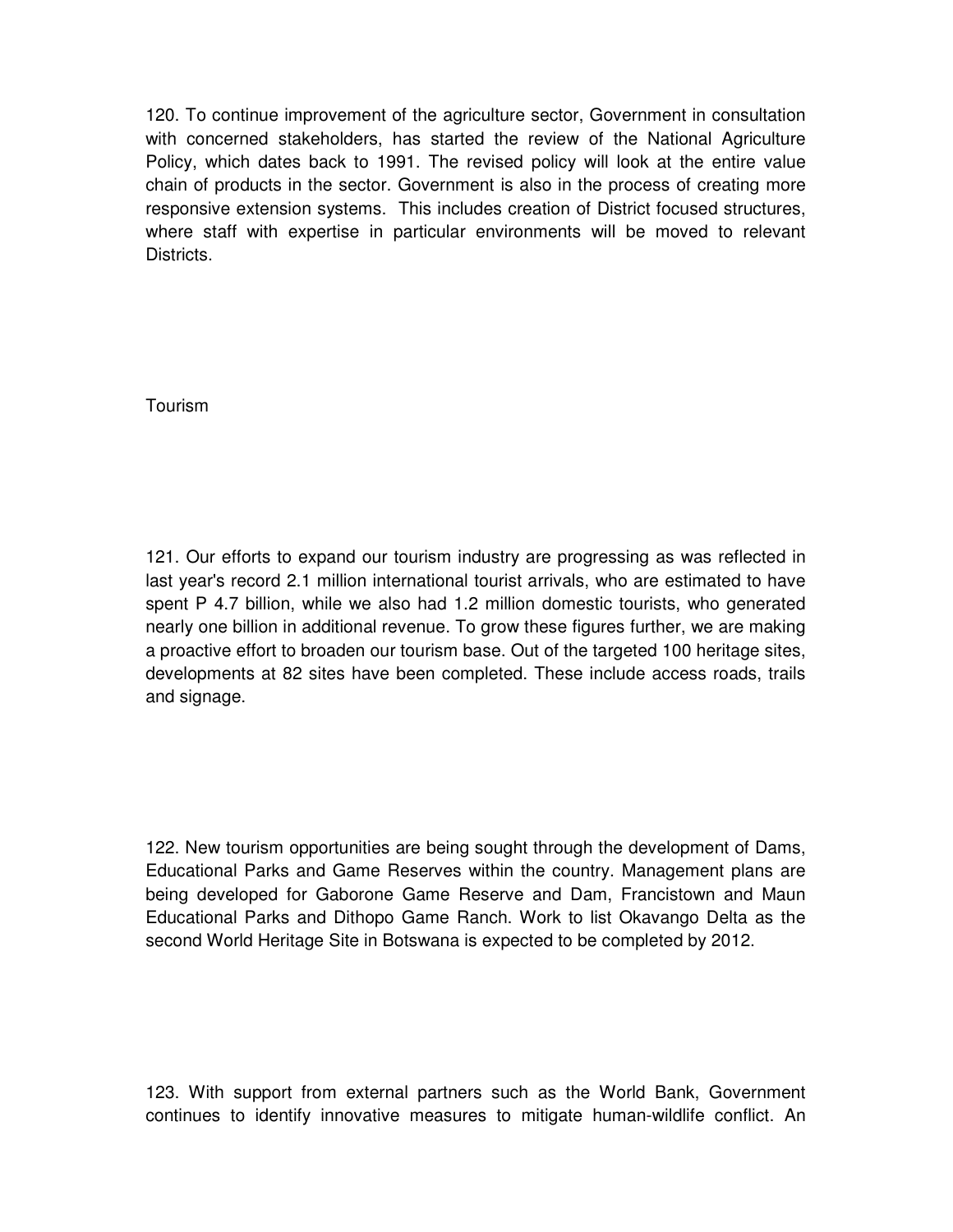example is the positive response by local farmers to the promotion of chilli peppers and beekeeping as a deterrent for elephants, as well as a cash crop. Traditional practices such as kraaling, herding with dogs and the use of restraining fences are also being revived and strengthened.

124. I am pleased to report further progress regarding development of Trans-frontier Conservation Areas:

\* Amendment to the Bilateral Agreement of the Kgalagadi Trans-Frontier Park between Botswana and South Africa was signed late last year, which provides governance structures for the joint management.

\* A treaty governing the Kavango Zambezi Trans-Frontier Conservation Area with Angola, Namibia, Zambia and Zimbabwe, was signed and its Secretariat office at Kasane launched in August 2011.

\* Consultations for a final treaty for the Greater Mapungubwe Trans-Frontier Conservation Area between South Africa, Zimbabwe and ourselves remains ongoing.

125. A Framework Management Plan for the Makgadikgadi was launched in June 2011, which incorporates recommendations for wise use of the Pans. All areas of possible use are included, among them eco-tourism and the sustainable use of natural resources.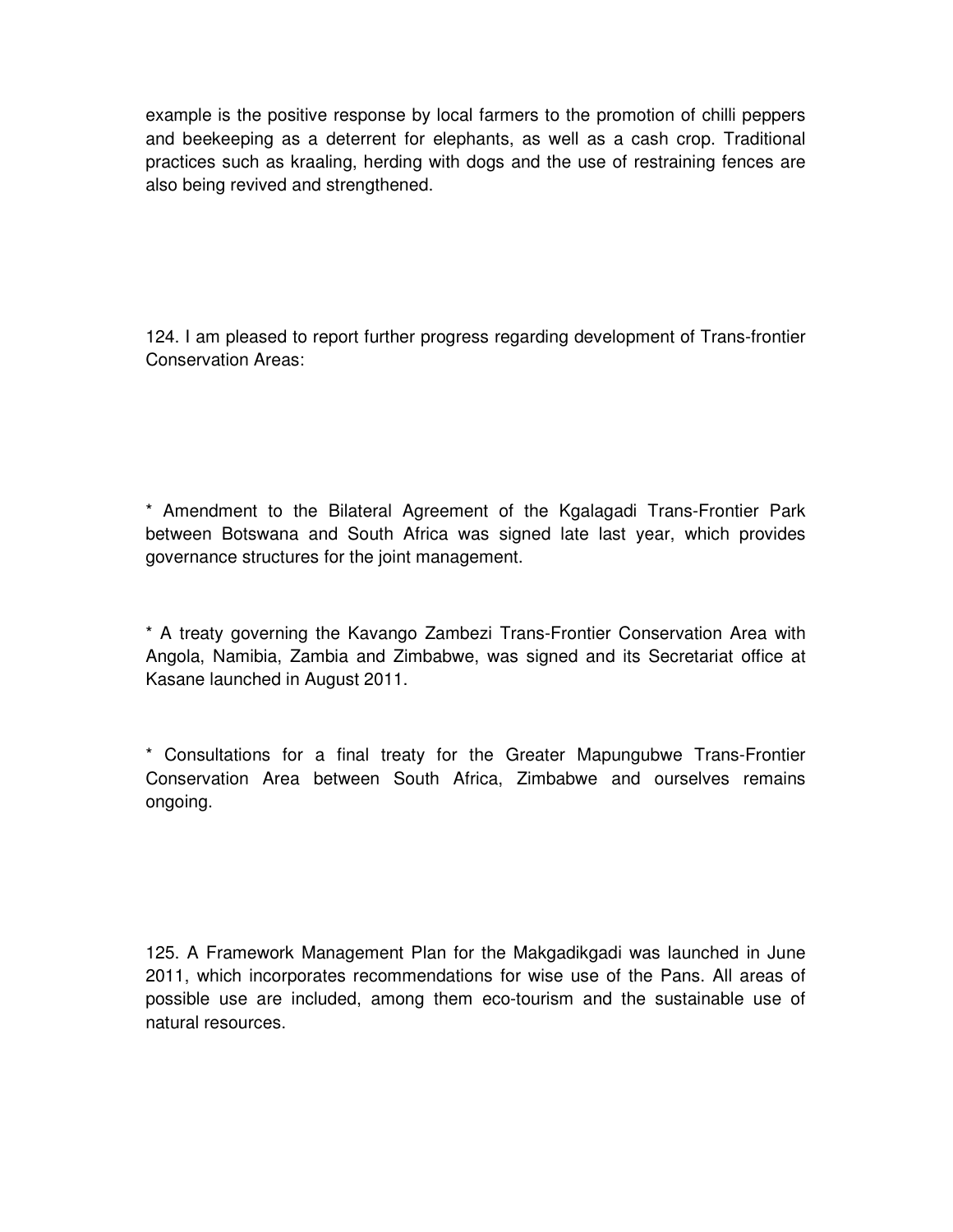Environmental Protection

126. Also, following approval of the review of Environmental Impact Assessment Act, draft EIA regulations are being aligned to the revised Act.

127. Uncontrolled wild land fires continue to be a major challenge to forest and range resources management. With assistance from Australia, Government continues to work with communities in refining our wilderness fire management strategy, which has resulted in the training of 1162 fire fighters. In addition, rural fire brigades are being established in Chobe, Ngamiland, Central and Ghanzi districts. An Advance Fire Monitoring System has also been installed at the Department of Forestry and Range Resources

128. Tree planting continues to combat land degradation. Since April 2010 approximately 136000 trees have been planted through the Accelerated Tree Planting Programme. There has also been an increase in small and medium sized nursery establishments, while the further promotion of backyard nurseries has now been incorporated into our poverty eradication efforts.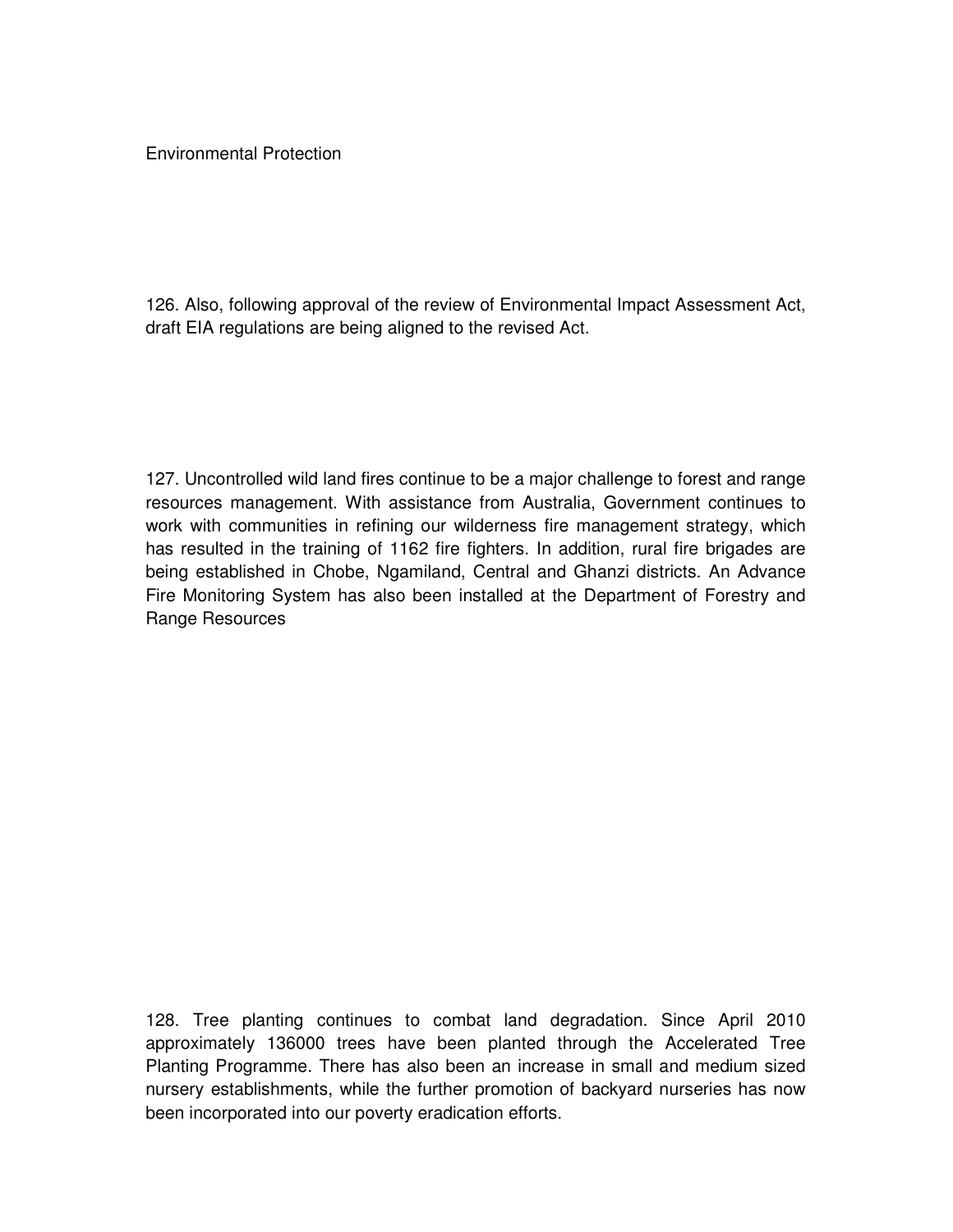129. Government is also currently working with the World Bank in the development of a climate change policy. Our Department of Meteorological Services has taken up its additional responsibility of serving the SADC Regional Implementation Centre for the African Monitoring of the Environment for Sustainable Development programme.

130. In partnership with UNDP, we are further developing the guidelines for waste recycling so as to enable sustainable waste separation, re-use and recycling. This approach is meant to gradually move us away from construction of landfills to waste resource recovery and re-use. We are making further progress in expanding the sewer network around the country. The Gaborone Sewerage Reticulation project is expected to be complete by August 2012. The sewerage scheme for Goodhope has been completed while construction of sewerage infrastructure in Kanye, Kasane and Molepolole will soon commence.

**Construction** 

131. For a long time our construction industry lacked professionalism and effective regulation. This has led to problems such as corruption, fraud and the premature boarding of Government buildings. To reduce the risk of substantial variations being introduced after a construction project has commenced, a Stakeholder Reference Group consisting of people representing the developer and clients has been introduced along with Design and Quality Audit Teams for each stage of design and construction. The Quality Audit Teams will furthermore make unannounced inspections of projects at various stages of their construction. We shall continue to hold the party that caused the defect accountable for costs to correct the work. Poor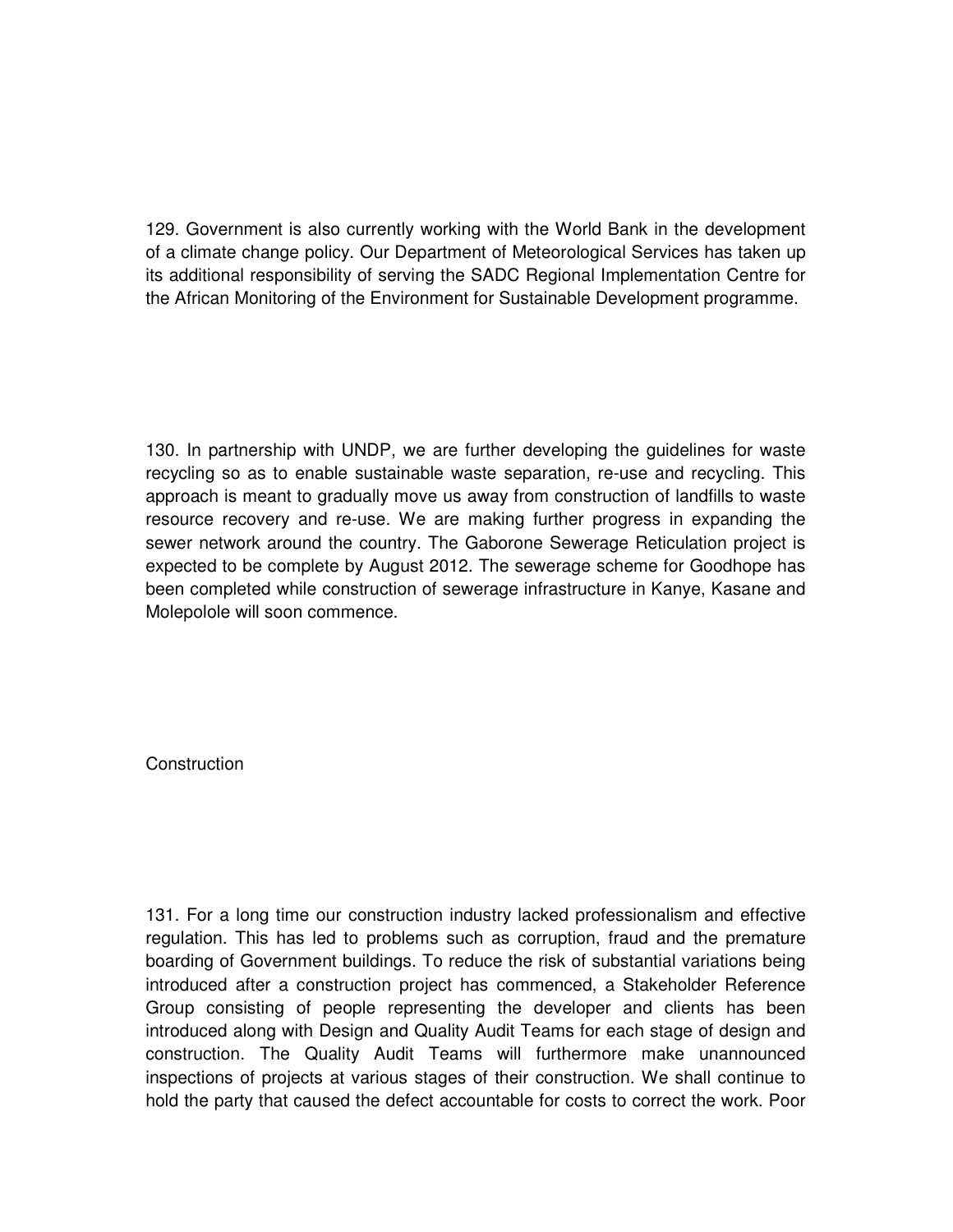workmanship, along with failure to complete work on time, by both local and foreign companies, has cost Government dearly and shall not be tolerated.

132. As part of the restructuring of DBES, a Claims Audit Team was also introduced, which uncovered substantial amounts of money that were falsely claimed by contractors and consultants. This abuse was at a high cost to Government; initially up to P 1 million in unwarranted amounts were uncovered every week. As a result there have been some payment delays, which should abate now that the abuses have been reduced and service providers are improving the quality of their submissions.

133. To further instil professionalism and integrity in the construction industry, we have enacted both the Engineers' and Architects' Registration Acts. Government together with the construction industry representatives are working on the establishment of a construction industry body that will oversee its operations and have engaged the Botswana Institute of Development Policy Analysis (BIDPA) to help determine the kind of overseeing body that is required to better regulate industry behaviour.

134. In addition, better inspections have been introduced to ensure that completed projects are up to standard before their handover. We are further ensuring that any defects that are subsequently discovered during the liability period are also corrected, with the resulting costs borne by the responsible party. Progress in these areas has been facilitated by the twice yearly convening of Construction Industry Dipitso.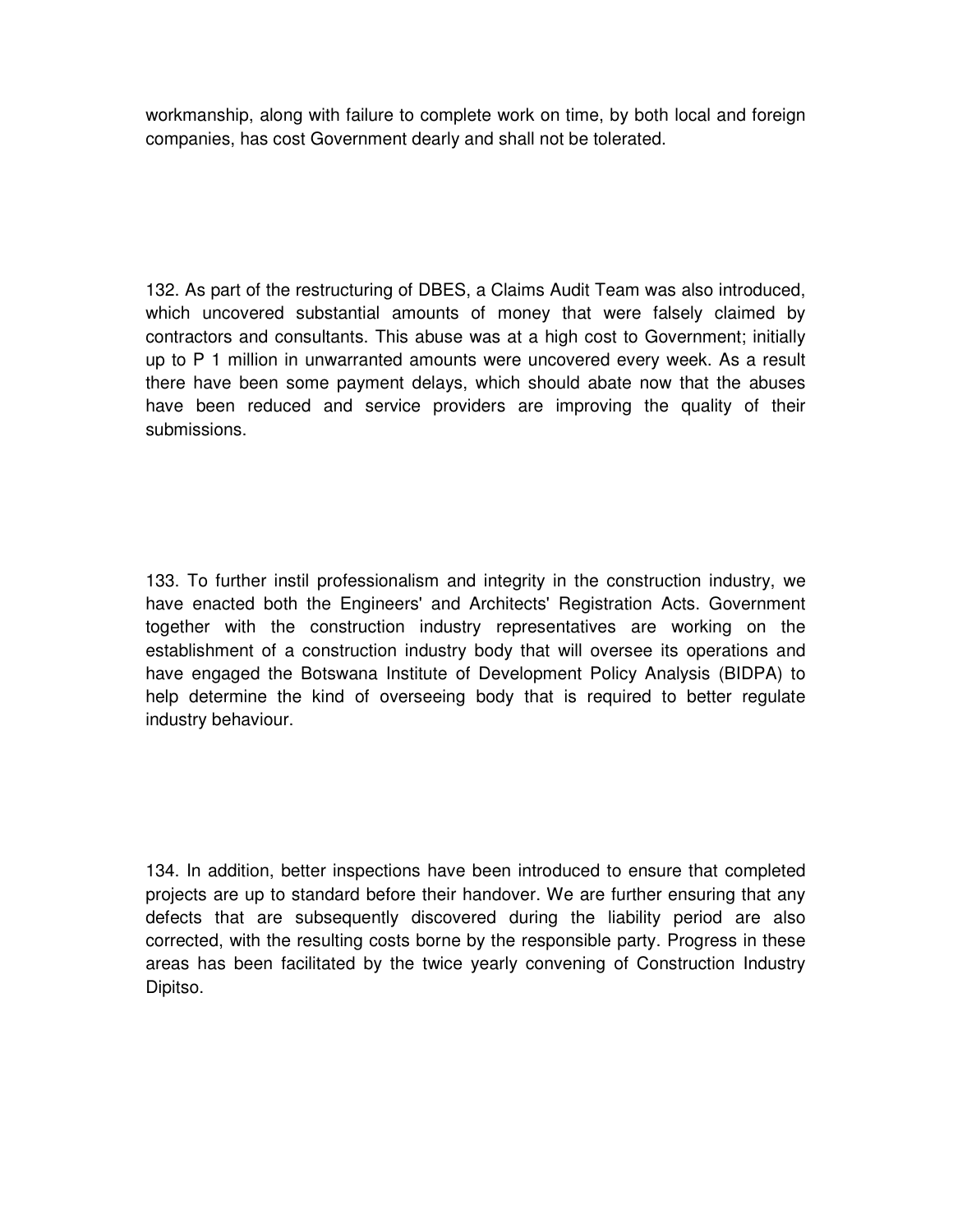Infrastructure Development

135. Since independence, Government has adopted five year National Development Plans to guide project implementation. An overview of the past implementation of these plans has confirmed that too many of the projects were not completed as planned. Consequently projects ended up being carried over to the next planning period and sometimes even beyond. In order to address the above, a comprehensive review and overhaul of planning and project delivery systems by Government are necessary in the long term.

136. Another critical requirement is to achieve quality and durability on all infrastructure developments; hence the developers and designers must follow the proposed Planning Principles and impose all specified Quality Controls for all Construction Projects.

Science & Technology

137. In today's global market, innovation, research and development are key contributors to sustainable development. The draft policy on Research Science Technology and Innovation will convert our presently fragmented science research activities into a more cohesive approach. Through this Policy, which will be tabled during this Parliamentary sitting, we are committed to building our national capacity for coordinated scientific innovation by establishing facilitating structures with monitoring and support mechanisms. This will better ensure that our research focuses on achieving national priorities for sustained development through diversification. Alongside the draft Research Science Technology and Innovation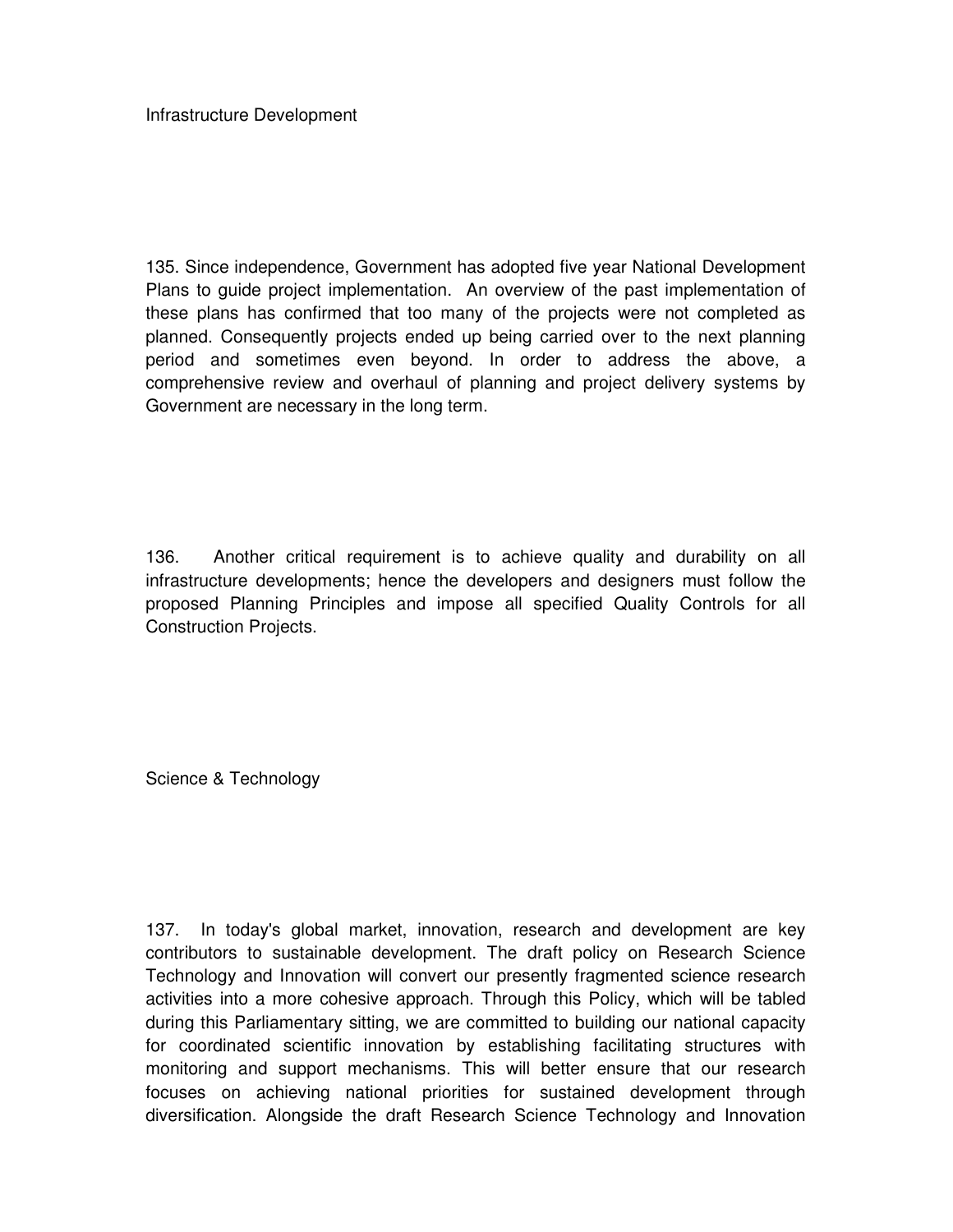Policy is a draft Implementation Plan, which is a blue-print for translating the aspirations into reality. In partnership with the private sector it will thus be our goal to increase our investment in research and development from its current estimated 0.43% of GDP to our NDP 10 target of 2%. This effort will be facilitated by the National Innovation Capabilities Database on Research, Science, Technology and Innovation Resources in Botswana, which will provide online information about local research capacity and infrastructure.

138. In order to further strengthen the National System of Innovation the Government intends to rationalize research institutions by merging BOTEC and RIPCO. The rationalization is expected to refocus these institutions in a manner consistent with the Revised Science and Technology Policy. In the meantime the two institutions continue to conduct research and development of innovative products and services. BOTEC was this year awarded a patent for the Kgalagadi Sand Building Block by the African Regional Intellectual Property Organisation. It is building demonstration houses in different parts of the country to showcase the bricks practical application.

139. With support from Sweden, the Botswana Innovation Hub is currently working on implementing the Clean Tech Programme, which will drive research and business development in the energy and environment sector. The Hub is also implementing an ICT development programme. A key component of this initiative is the establishment of the Microsoft Innovation Centre during 2011. In addition, the Hub is one of the four regional partner institutions in the Southern Africa Innovation Support programme, funded by Finland, to promote regional cooperation in innovation.

140. To enhance nuclear safety and security, portable radiation monitoring devices have been distributed to 16 ports of entry to curb inadvertent trafficking of radioactive sources and detect any undeclared radioactive sources imported and exported out of the country. Efforts are in place to monitor the ambient radioactivity from both man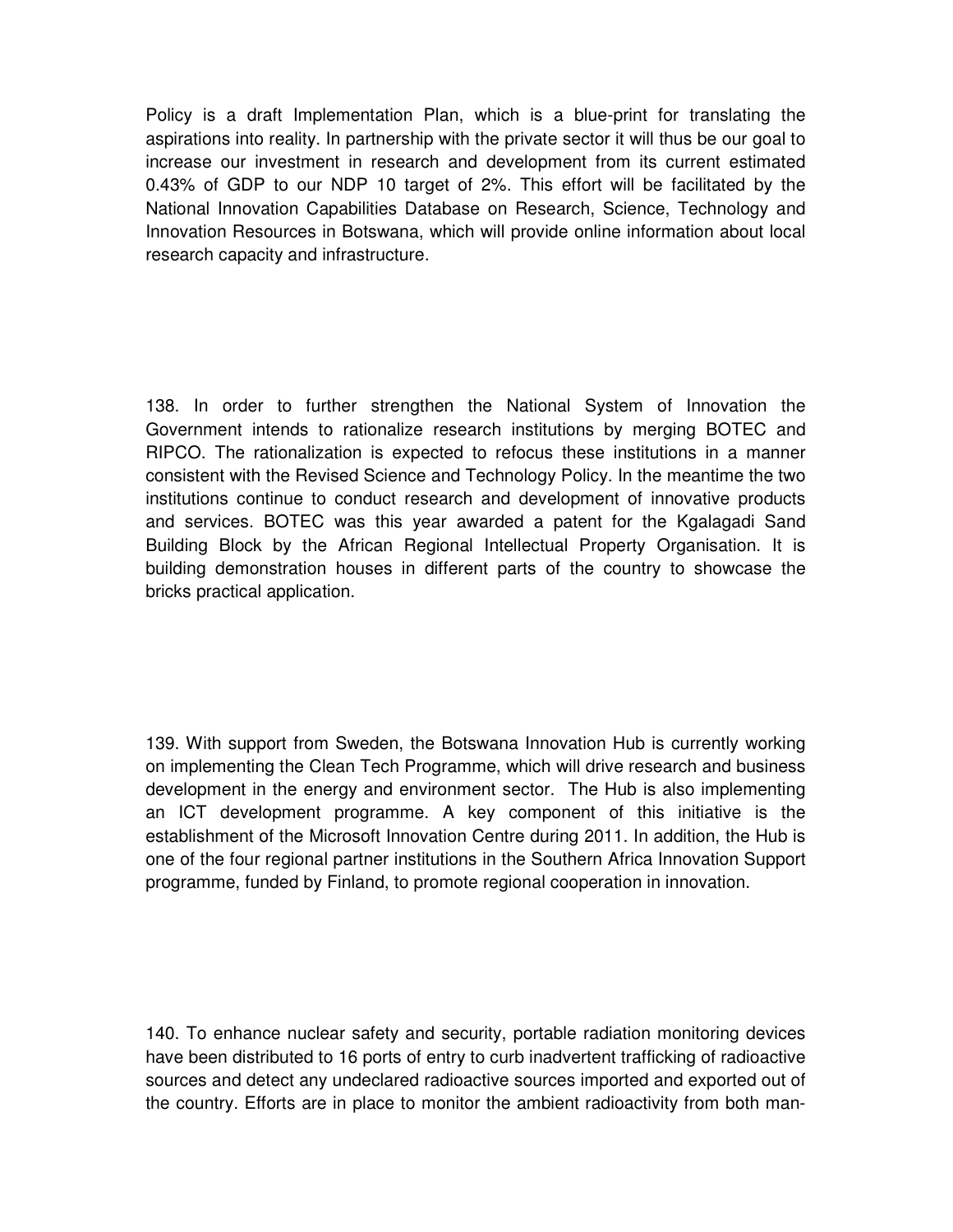made sources and naturally occurring radioactive material. Environmental radiation monitoring stations have been installed in nine locations to detect and record any changes of environmental radioactivity.

Mass Media, ICT and Telecommunications

141. Madam Speaker, the Information functions of government continue to play a catalyst role in "connecting government with every citizen everyday" in line with a national vision of an educated and informed nation. In this respect Government remains committed to Botswana's transformation as a digitally enabled information age society through our investment in communications in line with our implementation of the National ICT Policy and international best practice. The E-Portal which is evolving as a one stop shop for Government information and services is being constantly revised and added to, to better meet the needs of its domestic and international users. The Draft National e-Government Strategy has also been completed and shared with stakeholders.

142. Botswana, like the rest of the world, is actively preparing for the change from analogue to digital terrestrial television broadcasting. To this end, the Department of Broadcasting Services has embarked on an expansion of a terrestrial network for Digital Television Transmission at a total cost of P160 million. This project entails the installation of 38 new transmitters around the country in order to extend both Radio and Television coverage and reception. To date, 34 such transmitters have been installed in various parts of the country.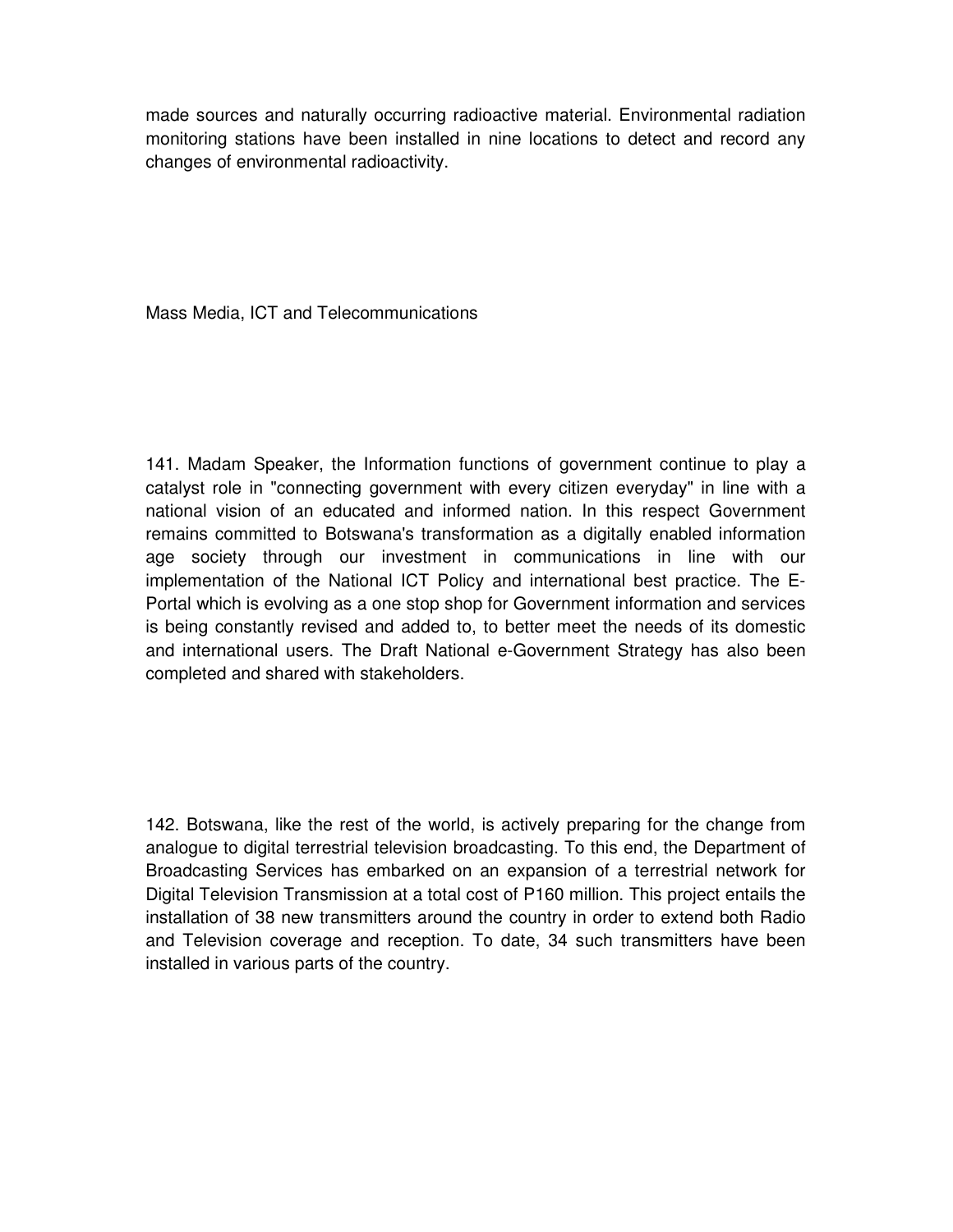143. A large proportion of our citizens rely on the government Daily News paper for their information needs on government policies and programmes, and how they can enquire about and access public services. I am happy to note that the Daily News now reaches a growing number of small villages and remote areas. Since government contracted the Botswana Post for the distribution of the Daily News, the number of villages receiving the government newspaper has more than doubled from 210 in 2009 to 463 villages in 2011

144. The roll-out of telecommunications services to 197 non serviced areas through the Nteletsa II is expected to be completed in December 2011. As I reported last year many of the villages originally covered under Nteletsa I have experienced network breakdowns due to both technical faults and the negative impact of the theft of solar panels and other equipment. To remedy the situation, the Botswana Telecommunications Corporation (BTC) has been installing alternative technologies. This effort began in March 2011 and it is scheduled to be completed by the end of 2012.

145. As I have reported on previous occasions, to further ensure that Botswana has access to affordable and efficient telecommunications, Government has undertaken joint venture investments with other countries in the development of undersea fibre optic cable systems and their associated terrestrial backhaul links. This project has two major components, namely the East Africa Submarine Cable System (EASSy) and the West Africa Cable System (WACS). The EASSy component has been commissioned and has been carrying national traffic since December 2010, which has already had a positive impact on the wholesale cost of telecommunications services.

146. The other component, known as the West Africa Cable System WACS, is still under implementation and it is expected to be completed by April 2012. Deriving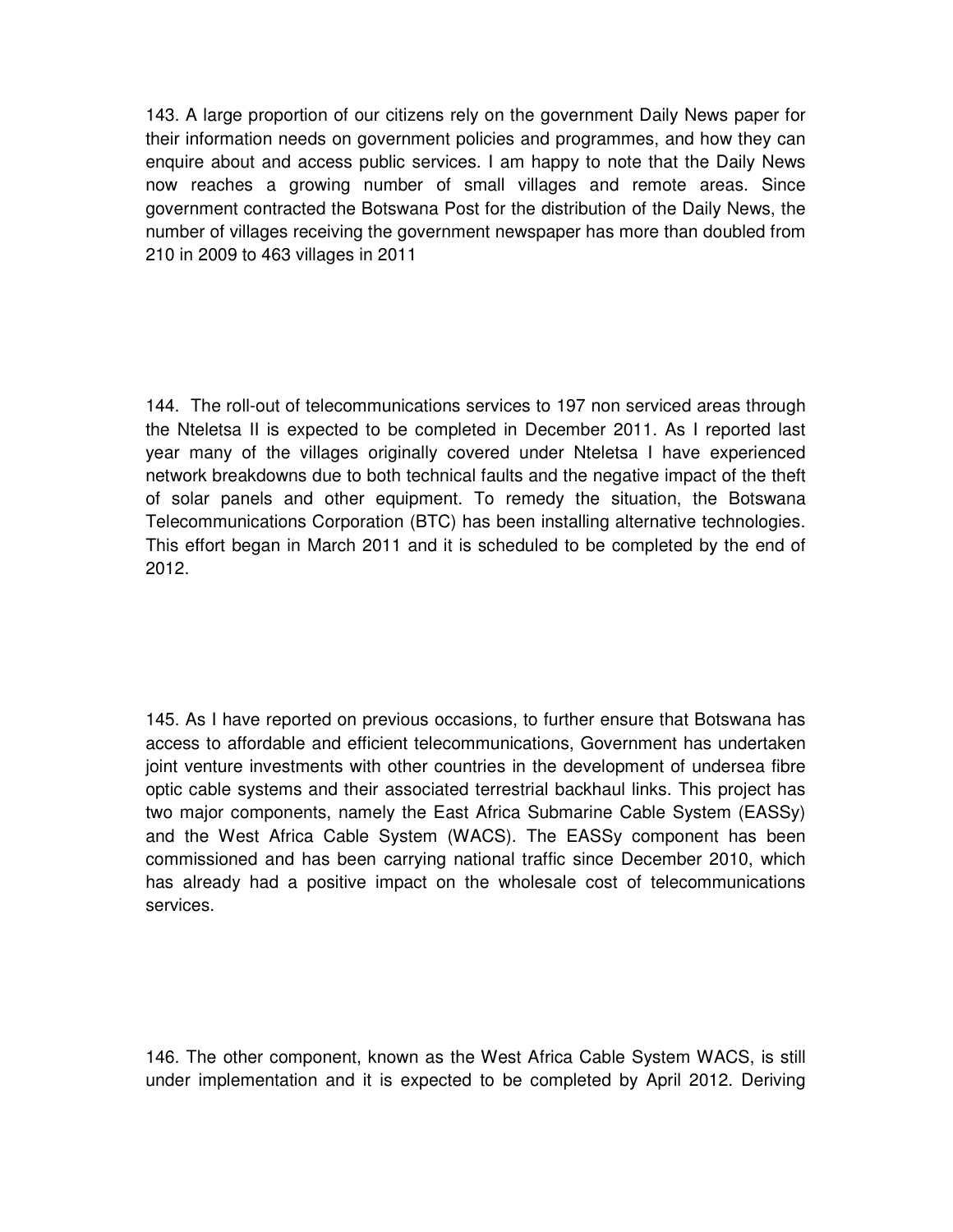maximum benefit from both of these projects will also require further investments in local networks to achieve optimal bandwidth and connectivity.

147. The process of BTC privatisation has commenced and a consortium has been appointed as advisors for the project implementation. The advisors are currently carrying out a financial, legal, human resource and regulatory due diligence on the BTC. Government has also approved a transaction structure for the privatisation, which will be done in three phases.

Transport Hub

148. The Transport Hub was established to identify and coordinate transport projects and policy initiatives that will transform Botswana into a regional transportation centre. Several initiatives are being implemented to realise this goal, including:

\* Completion in April 2011 of a feasibility study and detailed designs on the Kazungula Bridge, along with sourcing of funds for construction.

\* Finalising a decision on the alignment of Trans-Kalahari Railway line with Namibia. It is anticipated the project will be awarded for construction first quarter of financial year 2012/2013.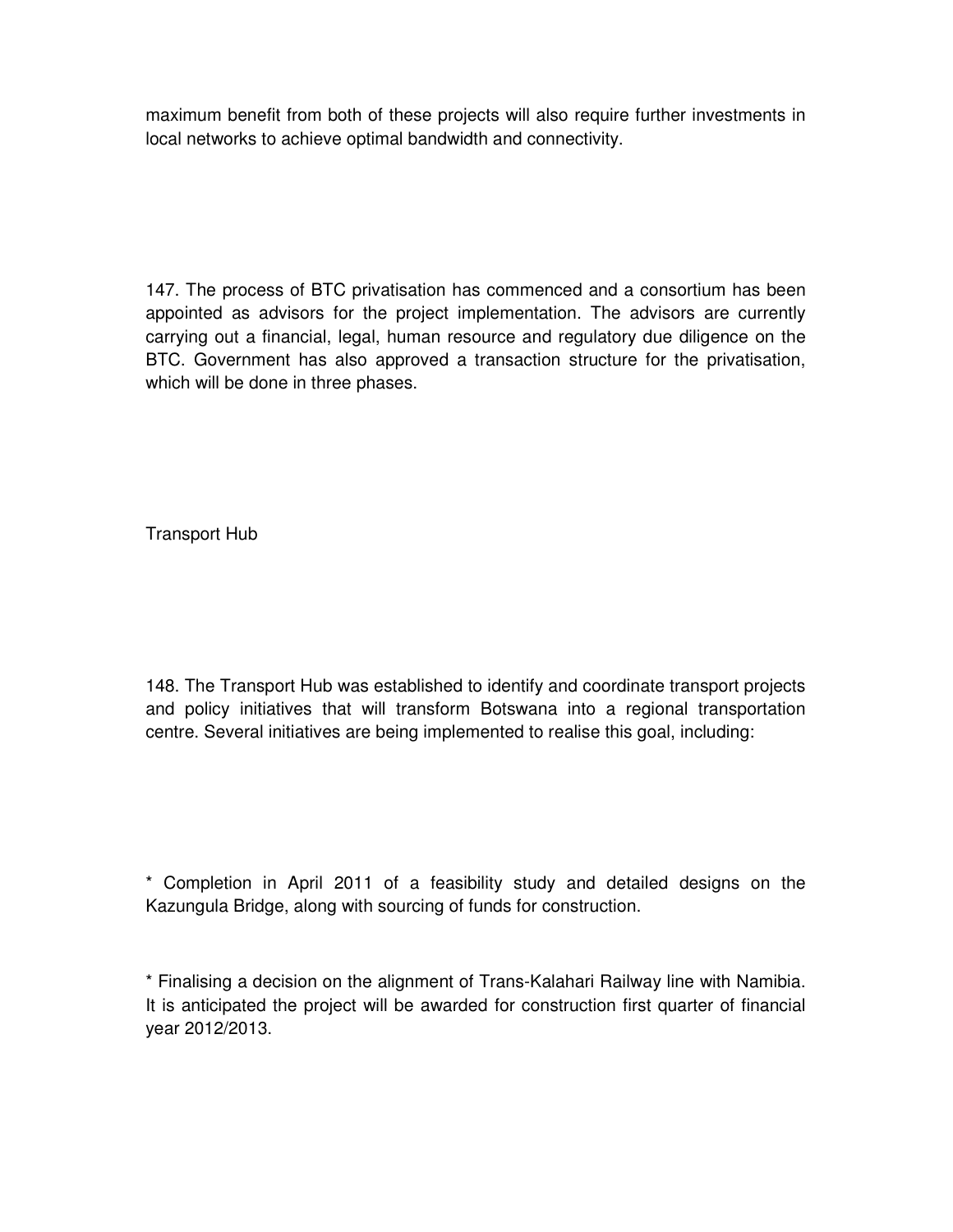\* Securing a developer and operator for the Dry Port Facility in Walvis Bay, with the award of tenders expected by the end of this month.

\* Completing Phase II of Sir Seretse Khama International Airport expansion; while the new Francistown Airport has already been completed.

\* Extension of the Maun Airport runway which is scheduled for completion early next year.

The new Kasane terminal building which had been scheduled for completion by February 2011 had been delayed due to redesign, which now incorporates existing structures.

Aviation

149. Madam Speaker, the aviation industry was especially hard hit by the global economic downturn, while its recovery has been slowed by rising fuel prices. Passenger numbers slipped during the fourth quarter of 2010 and the first quarter of 2011. In this context, a statutory financial audit of Air Botswana is in progress and preliminary indications are that the airline's losses will be even greater than the previous year's figure of P45 million. For some time Air Botswana has been plagued by a range of challenges reflecting poor governance structures and resulting performance. To move forward the Air Botswana Strategic Plan 2011 is now being implemented, which incorporates a new organisational structure.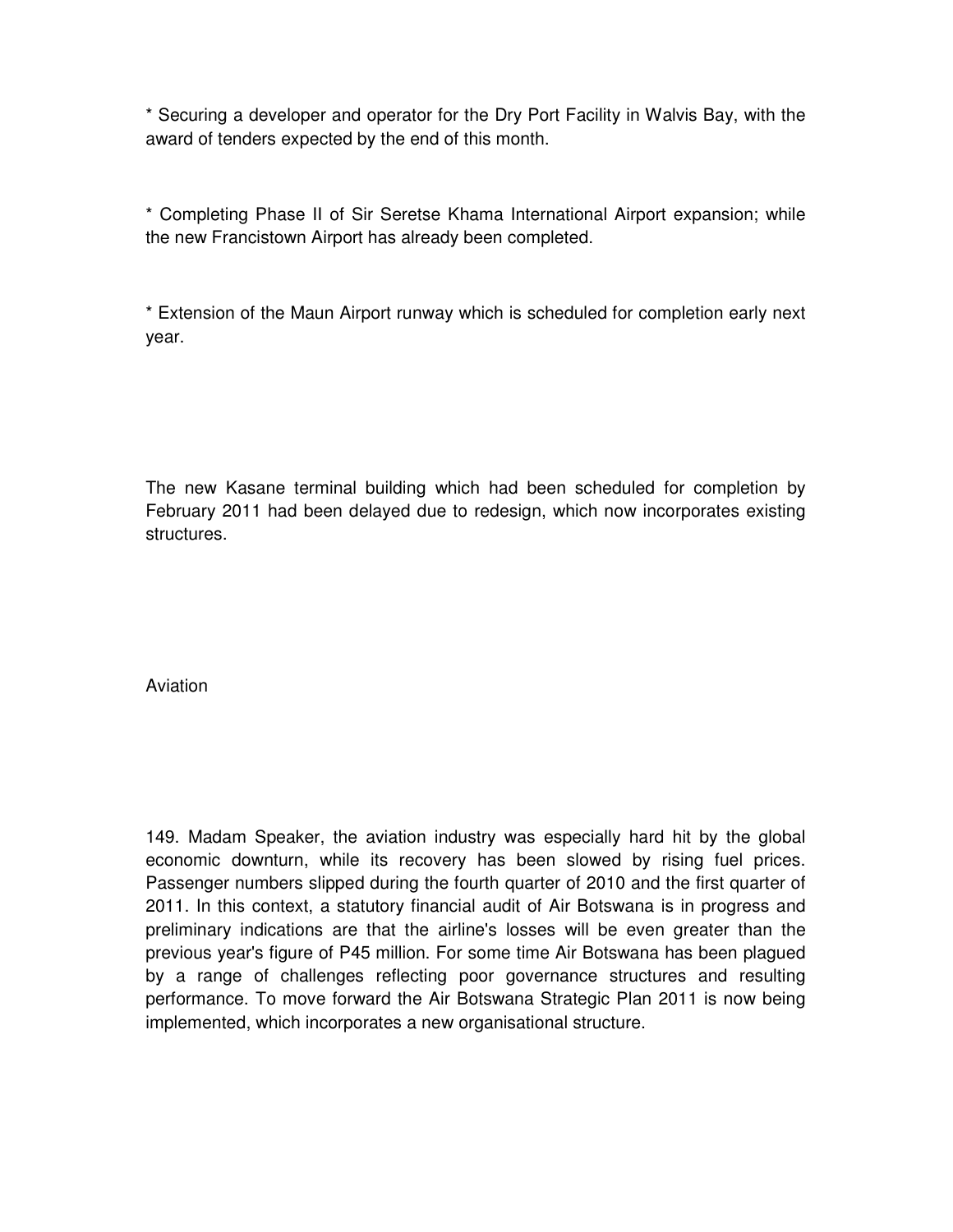150. The recent passage by Parliament of the Civil Aviation and Aviation Security Acts is another step forward. Subsidiary legislation to support both the safety and air services licensing of air transport has also been drafted. In an effort to attract additional air traffic, Government has negotiated Bilateral Air Services Agreements with 19 countries. In this respect we will continue to identify and prioritise countries that have airlines capable of starting operations into Botswana.

Railways

151. Madam Speaker, the implementation of the Botswana Railways' Turnaround Strategy continues. Initiatives to improve operational efficiencies and capacity are being undertaken under this strategy to ensure the organisation's sustained profitability. To meet the challenge aging rolling stock maintenance programs are now being executed with more attention to in-house efforts, with new maintenance facilities to be constructed in Mahalapye. Additional recently completed projects include:

\* The rehabilitation of the Sua Pan Branch line and up-grading of the Selebi-Phikwe yard;

\* Morupule B Rail Spur for transportation of lime and the Lobatse Clay Works Rail Spur for transportation of bricks; and

\* Palapye Glass Factory Rail Spur for transportation of silica sand and soda ash.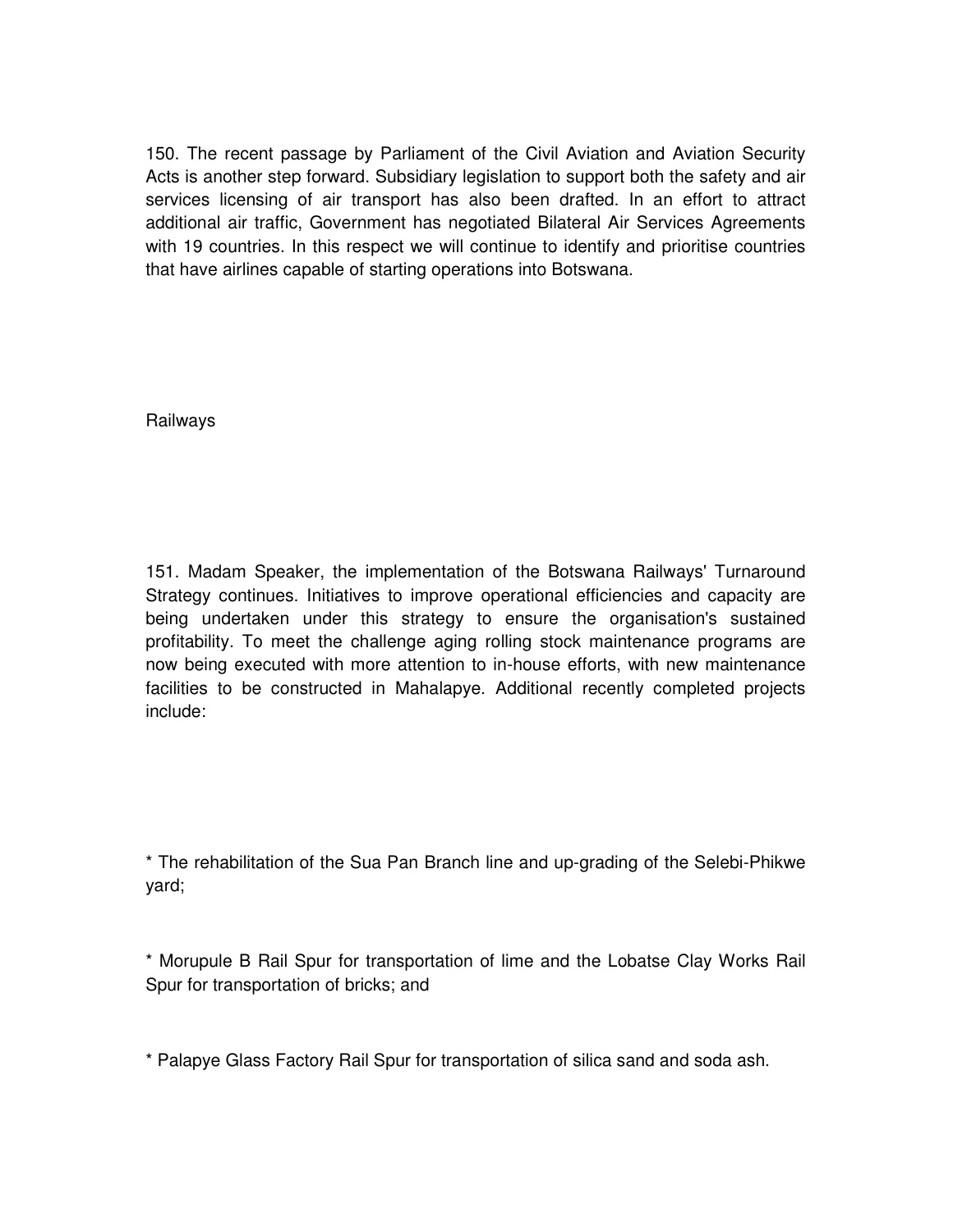152. Gaborone Container Terminal (Gabcon) continues to be a success, having recorded a net profit of P7 million during the last financial year. The company has constructed another container terminal in Palapye to facilitate containerised cargo in the central region, which is now operational. The Francistown Dry Port will also soon be managed by Gabcon under a management contract with Botswana Railways.

153. BR Properties whose mandate is to manage and exploit Botswana Railways properties along commercial lines as a subsidiary company is now on its third year of operation. Last year the subsidiary started a Retail Development Project in Gaborone in partnership with private investors with a capital outlay of P350 million, which opened its doors last month. The project is expected to yield an annual turnover of P47 million.

Roads

154. Madam Speaker, currently there are over 400,000 registered motor vehicles on our roads, of which just over 127 thousand (127,309) have been registered since 2008, including 27 thousand (26,925) already licensed since the beginning of this year. As a Government we therefore have little choice but to devote considerable resources to the construction and maintenance of our Public Highway Network. From April 2011, the length of the network increased significantly from about 9000km to 19,000km due to takeover of roads previously under the jurisdiction of the Ministry of Local Government.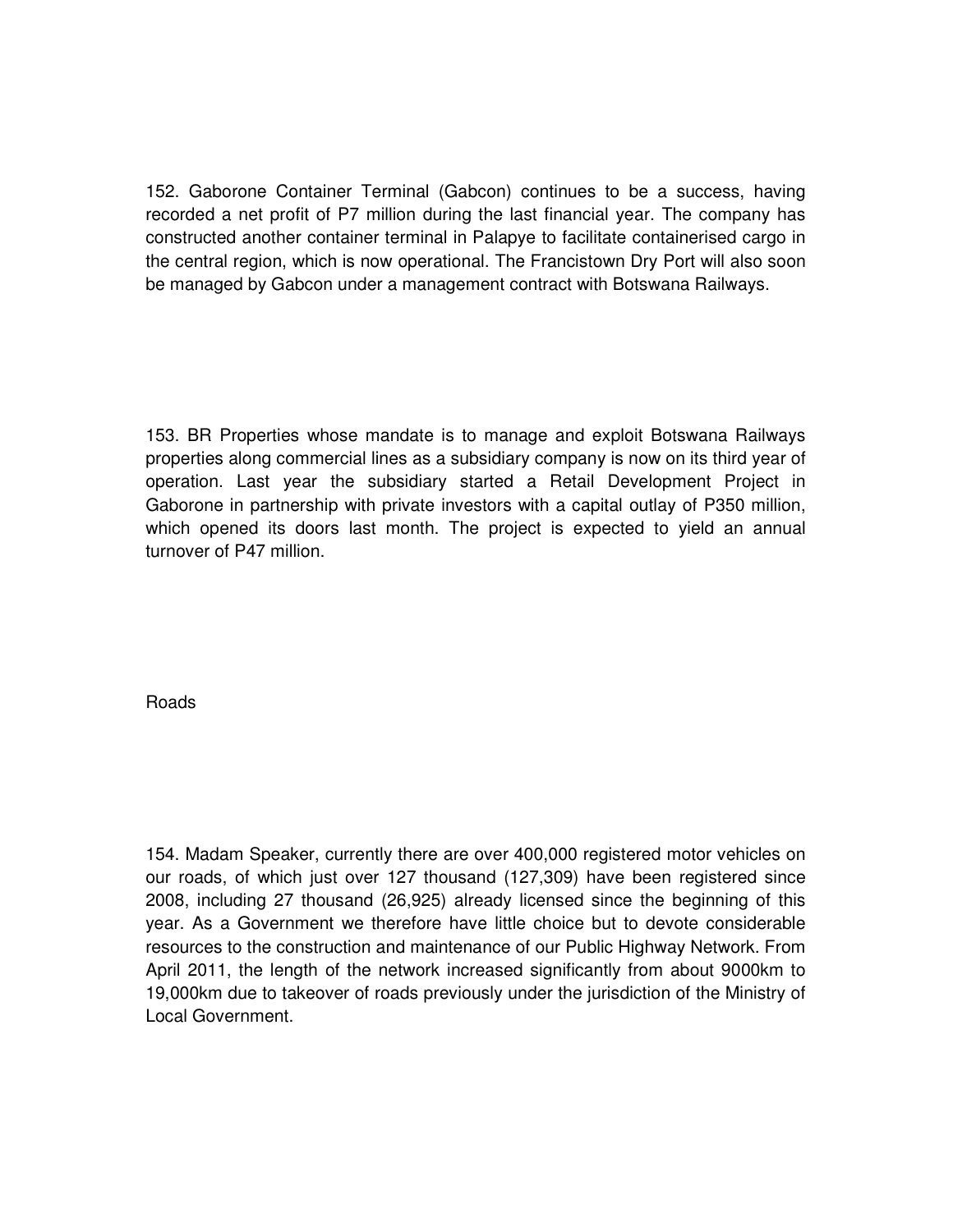155. Meanwhile the Roads Department continues to oversee the construction of infrastructure. Completed projects since the last financial year include the Mahalapye - Kalamare, and Ngoma - Kachikau roads, while construction is on-going on the Gaborone - Tlokweng Border Post, Gaborone - Metsimotlhabe, Francistown - Ramokgwebana, Nata - Pandamatenga, and Sowa junction - Sua Pan routes.

156. In order to alleviate congestion currently experienced at the Kazungula Border crossing, Government has procured a ferry boat to augment the two boats already operated by Zambia. Government is also in the process of upgrading the ferry service across the Okavango River at Mohembo.

**Housing** 

157. During the last financial year P30m was allocated for the Low Income Housing Programme to be utilized by 666 beneficiaries for SHHA Home Improvement Loan projects. Government is currently monitoring completion of 1255 housing units in addition to another 620 turnkey houses. During the current financial year, an additional P7.5 million has been allocated for the implementation of new poverty alleviation and housing projects in Gaborone, Lobatse and Jwaneng. Following the decision to establish a Single Housing Authority, an implementation plan was put in place, which should allow the Authority to be operational by 2012/13 financial year.

158. To further provide housing for those most in need, 200 houses for destitute persons were completed and handed over by the end of last financial year, while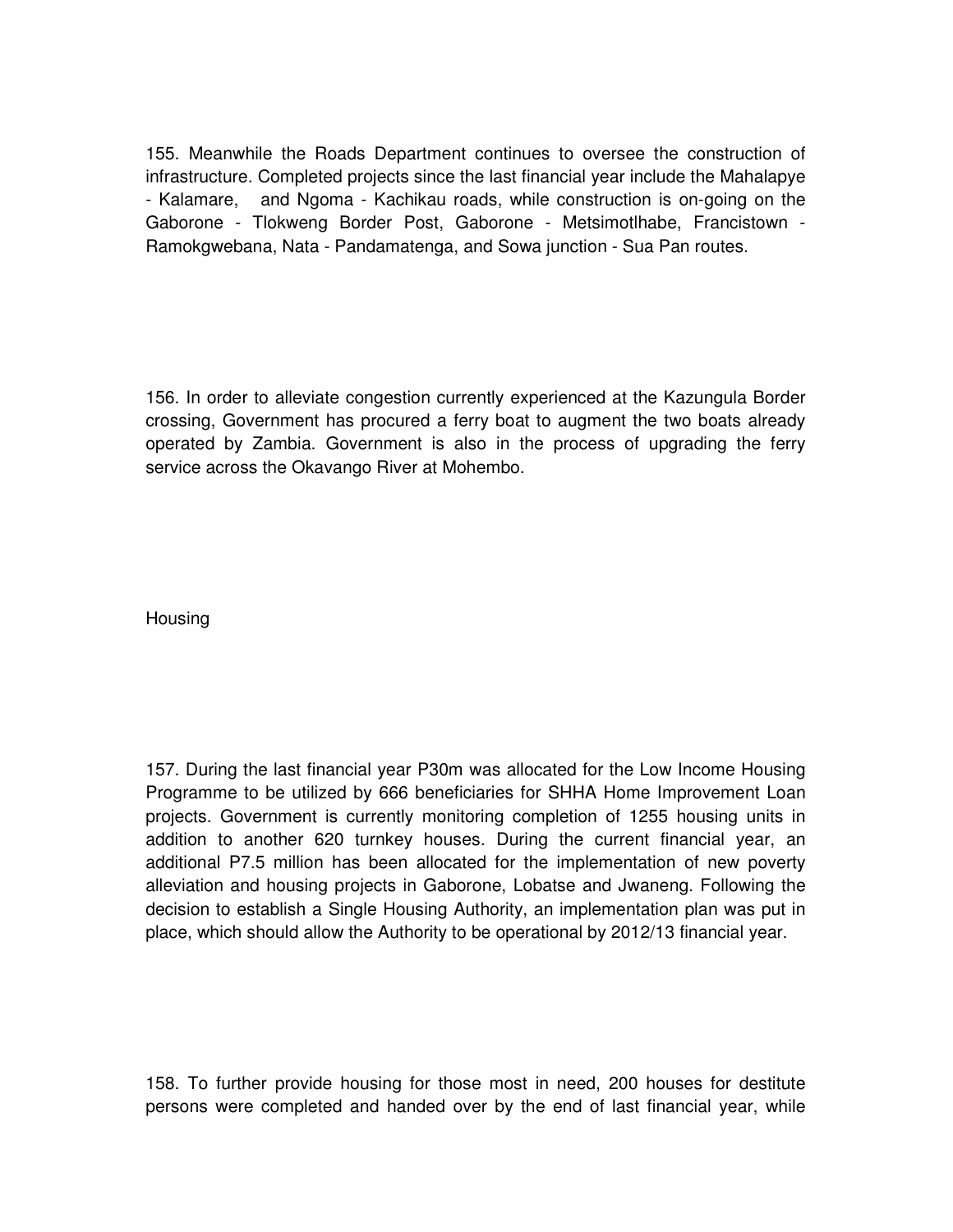another 200 houses are being built this year. Government is also engaging other partners to complement its efforts in providing basic shelter to the needy. So far 80 houses have been built through the President's Housing Appeal for the Needy, while another 373 houses have been pledged along with additional cash and kind donations valued at over P135 thousand. In addition another 150 houses are known to be under construction through other ongoing non-government initiatives.

159. The Botswana Housing Corporation (BHC) will start construction of 3800 units this financial year. The units will be funded through issuance of bonds in the market. The Corporation has to date issued a bond amounting to P389 million. With regard to implementation of the Sectional Titles Act, 20 sectional schemes comprising 784 units are in place. Although the units are selling at a slower pace than detached houses of the same size, Batswana are beginning to accept the sectional title home ownership.

160. Government had anticipated the acquisition of 53 thousand ha of land for village expansion during the 2010/11 financial year. Of this amount 41.5 thousand ha was acquired as of March 2011. An amount of P85 million has been allocated for acquisition of 5570 ha of tribal land from the Kweneng District for incorporation into Gaborone. A total of 45 290 plots out of a target of 60,000 for 2010/11 have been allocated throughout the country for various uses, most of which were residential plots. For this financial year, Government plans to allocate an additional 50 804 plots in both Tribal and State Land.

161. To promote optimal land management, a Land Policy has been formulated, whose overall objective is to facilitate orderly development and investment for sustainable economic development and citizen empowerment. In order to further promote the role of the private sector, Government has developed guidelines on private sector participation in land delivery. A project to improve Land Administration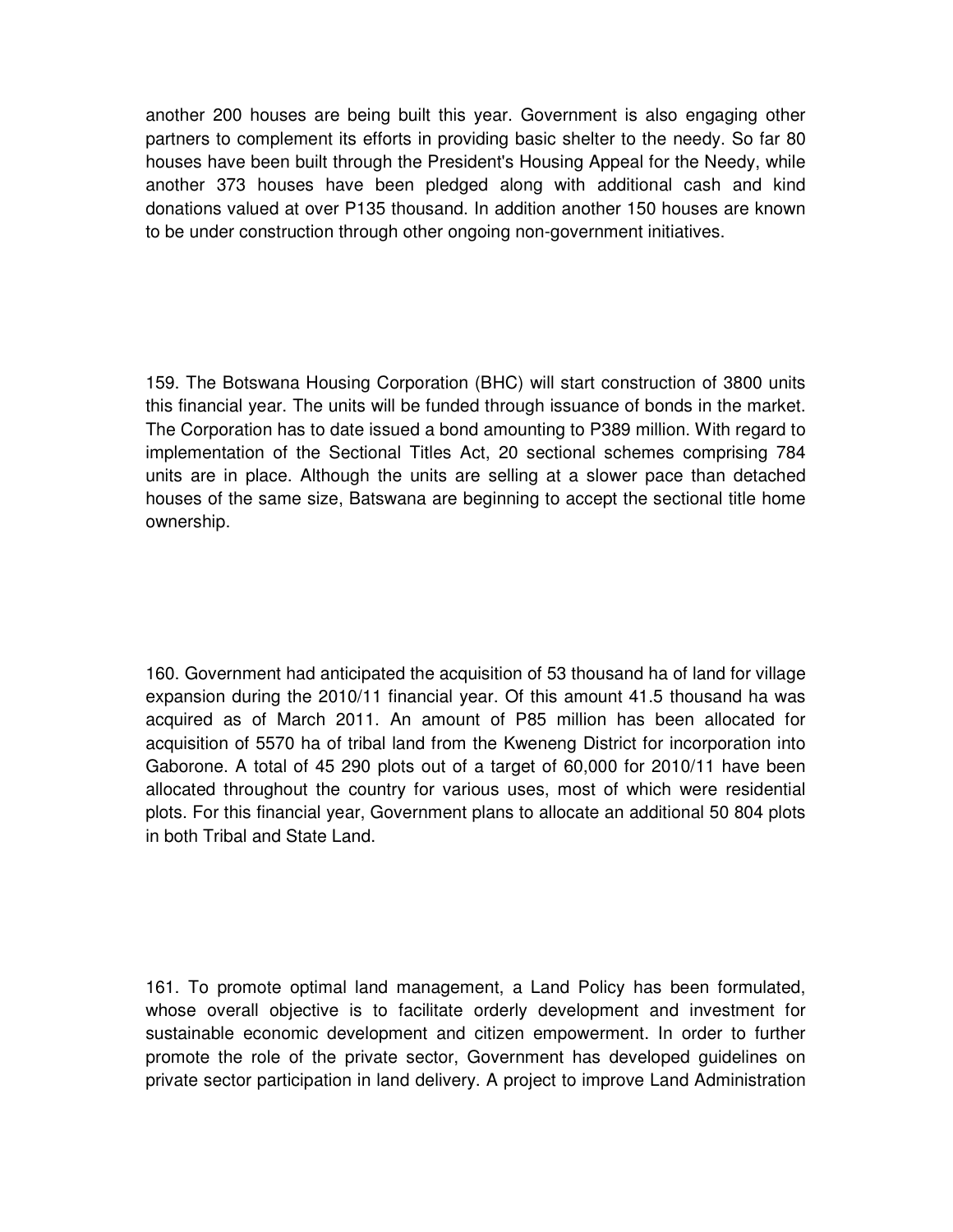processes, procedures and capacity systems is also being implemented and is progressing well.

**Education** 

162. Government has both a legal and moral obligation to provide children with quality education. While the Government continues to allocate resources to the development and implementation of education policies, other players such as pupils, parents and the community at large, also have an important role to play.

163. We have also begun piloting Educational Television. While the programmes currently being broadcast are mainly focused on the secondary curriculum, the plan is to eventually cover the whole education spectrum, from pre-primary to tertiary education. This project could not have been realized without the support of the Japanese Government and Public Broadcasting Corporation.

164. Out of the 58 packages that were planned since the inception of the Primary Schools Backlog Eradication Project in 2002, 50 were completed by the end of the 2010/11 financial year. An additional 4 packages are now complete, leaving four packages still ongoing. The major challenge in completing these projects is reluctance by contractors to return to sites to rectify defects.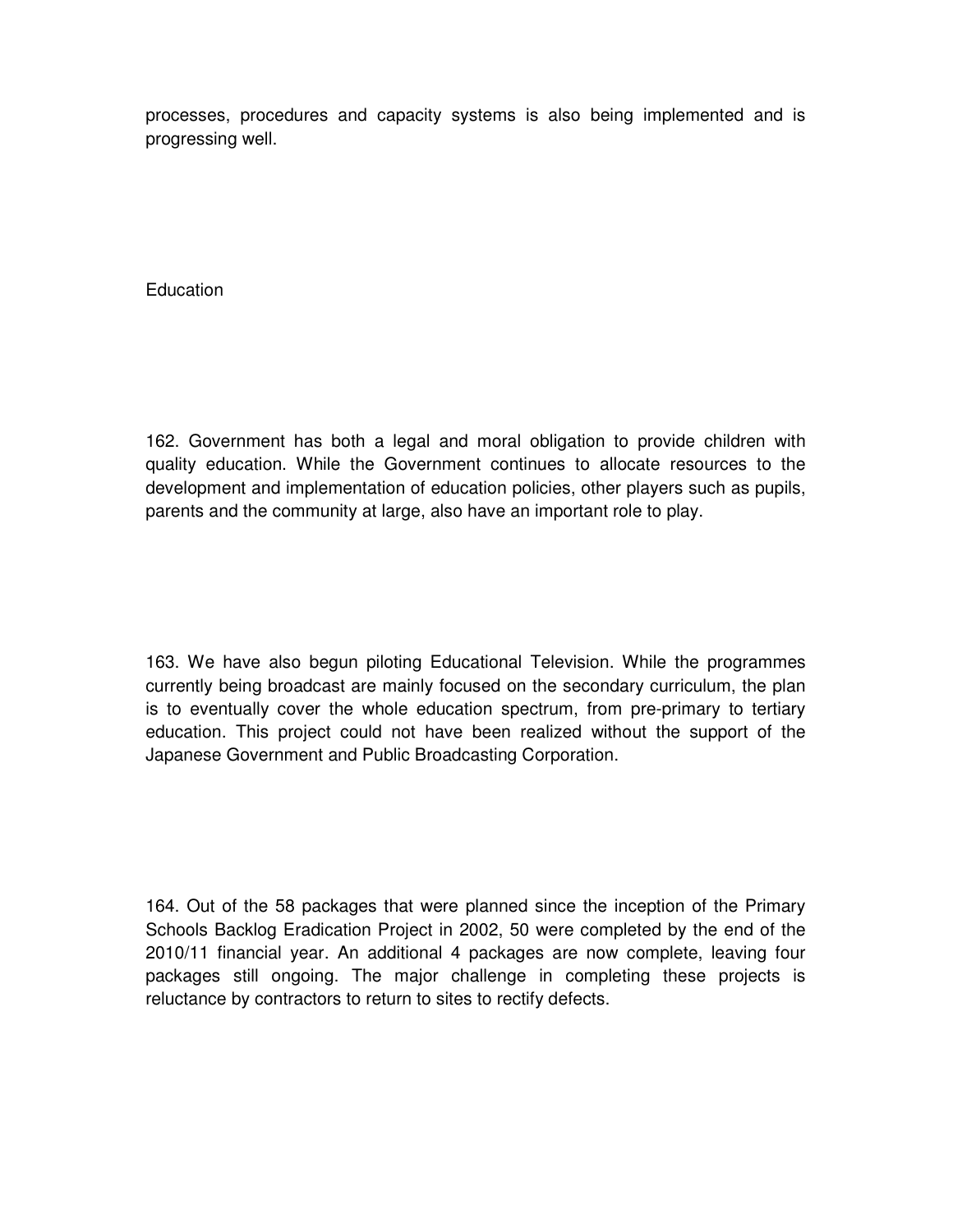165. I must candidly report that the exams performance of pupils in our public schools continues to disappoint. There was a slight decline in the 2010 Primary School Leaving Examination (PSLE) when compared to 2009, while performance at the Junior Certificate level remained virtually the same. Of greater concern was the outcome at the Botswana General Certificate of Secondary Education (BGCSE) level, where the results declined for the fifth year in a row. To arrest this decline, in addition to the initiatives I have already mentioned, and others under consideration, the Ministry is also currently:

\* Fast-tracking e-learning through computers and additional ICT;

\* Ensuring that there is tight monitoring of teaching by Regional Directors, together with school heads, as well as increased provision of in-service training;

\* Reviving the cluster system wherein teachers in a given discipline work together as a team in continuously refining their approaches to learning;

\* Increasing the provision of guided study; and

\* Granting awards for academic performance at regional and national level as a motivational incentive.

166. We recognise that still more needs to be done. The Ministry has, therefore, been instructed to urgently identify additional interventions. A Committee of Inquiry was also appointed in June 2011 to look into the conduct of the 2010 examinations.

167. In moving forward we further recognize that for our interventions to be effective they must be accompanied by enhanced teacher motivation. In this context we are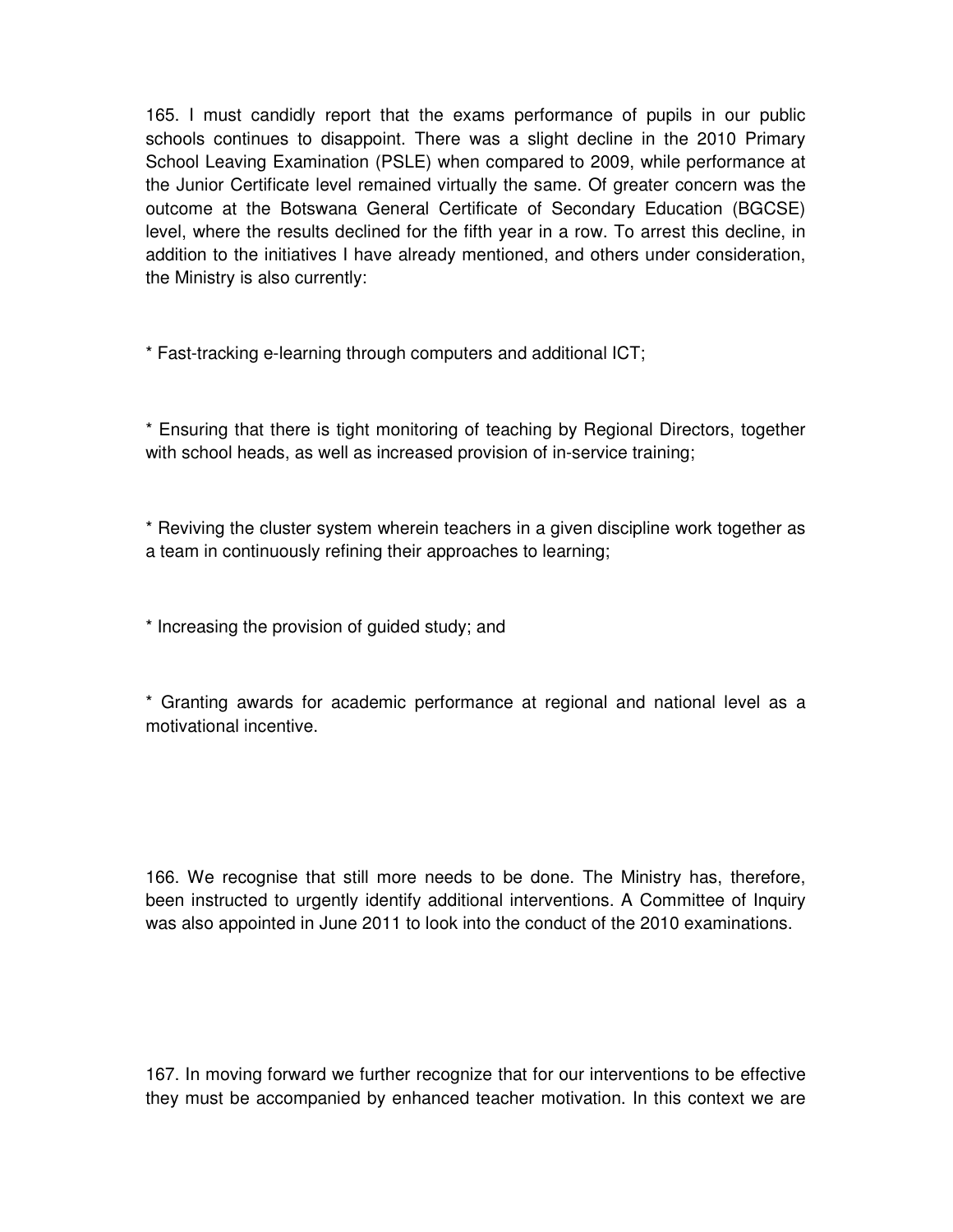addressing matters related to conditions of service. While we will not be able to resolve all their welfare issues at once, we shall in the context of our resource constraints, continue to improve working conditions.

168. Since last year three new Senior Secondary Schools at Mogoditshane, Mmadinare and Nata have opened their doors, while the Shakawe Senior Secondary School is scheduled to open in 2012. The opening of new schools has resulted in an increase in Senior Secondary School intake, reversing last year's reported decline. Of 39,729 candidates who completed the 2010 Junior Certificate Examination 24,624 or 61% have been enrolled into senior schools, compared to the previous year's 54%.

Tertiary Education

169. At tertiary level, the focus has been on the implementation of the Tertiary Education Policy, along with the Human Resource Development Strategy, to increase access to tertiary education while improving the relevance of programmes so that they are appropriate to market needs. To this end institutions are being continuously monitored to ensure that their programmes meet appropriate standards. The TEC has so far registered 35 public and private institutions, whose programmes meet the training and skills demands of the economy. In this respect it is gratifying to note that about 60% of students at tertiary level are studying in fields based on business and finance, science and or new information technologies.

170. The need for our tertiary education institutions to be innovative and research oriented in order to stimulate economic growth and diversification cannot be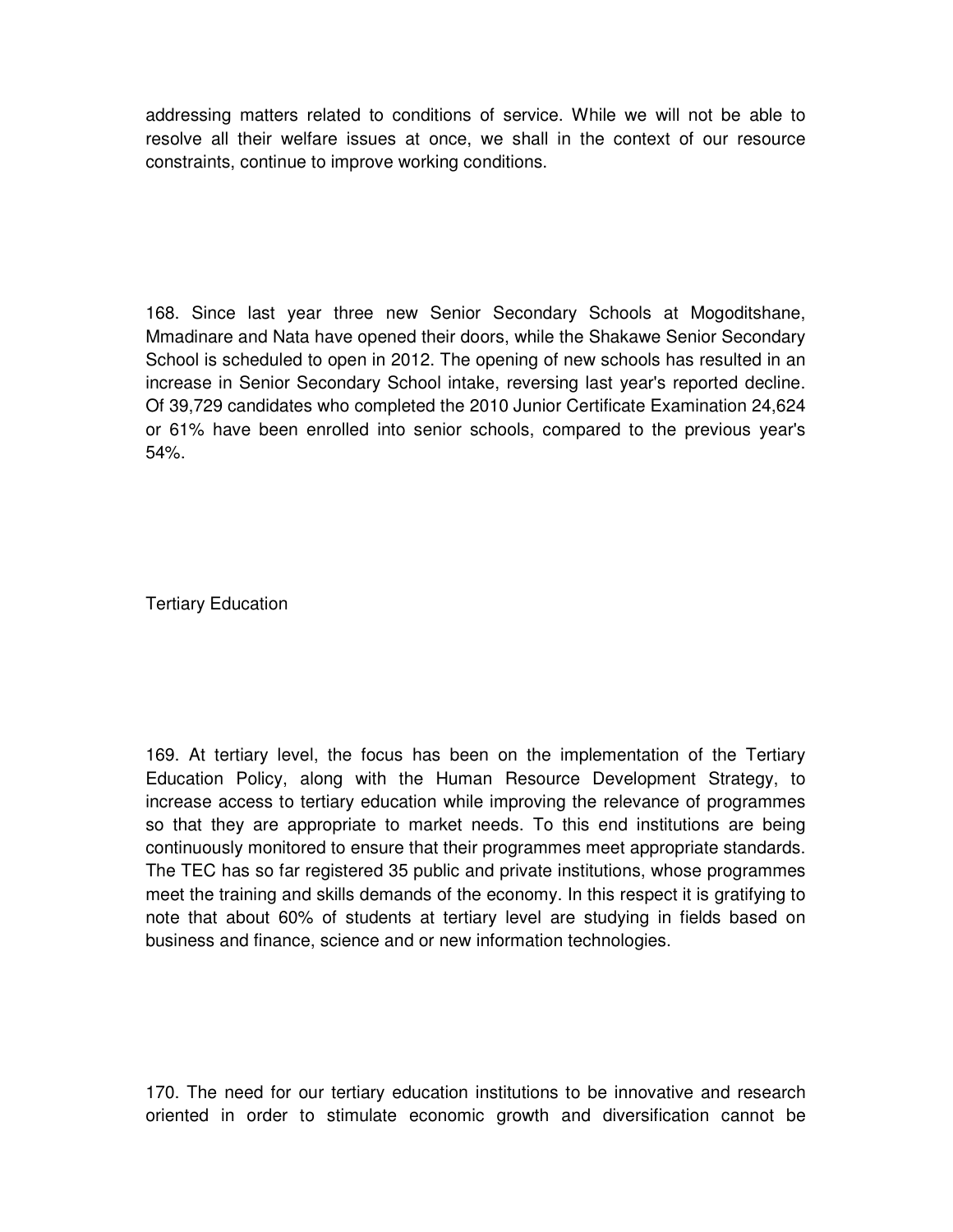overemphasized. The new Research and Innovation Strategy and the Institutional Planning Strategy are important tools which will help to ensure that tertiary institutions undertake research and offer academic programmes that are related to the attainment of our national development goals.

171. Skills development remains a priority. In this regard, we continue to see progress in terms of access and quality improvement within the vocational training system as more institutions, trainers and assessors are being accredited. Training in the workplace has also increased through implementation of the Vocational Training Fund as more employees enrol in various programmes to enhance their skills. There are also efforts to rationalize vocational training, by, among other things, merging the Construction Industry Trust Fund and Madirelo Testing and Training Centre. The Construction Industry Trust Fund is empowering Batswana with on-site skills training through its Mobile Training Units.

172. With respect to the Botswana International University of Science and Technology (BIUST), I am able to report that the Ministry task team that was established to determine the future direction of the institution in terms of its scope and focus, also taking into account issues of affordability, completed its work. After reviewing the resulting recommendations, it has now been agreed that the project shall continue to be implemented in a phased manner. It is further anticipated that the first phase of the University will enroll students in 2012.

173. The Botswana College of Distance and Open Learning (BOCODOL), has expanded its portfolio of programmes to include tertiary education in partnership with regional institutions, which provide accreditation, shared recognition and quality assurance. The College was also selected to host the SADC Centre of Distance Learning.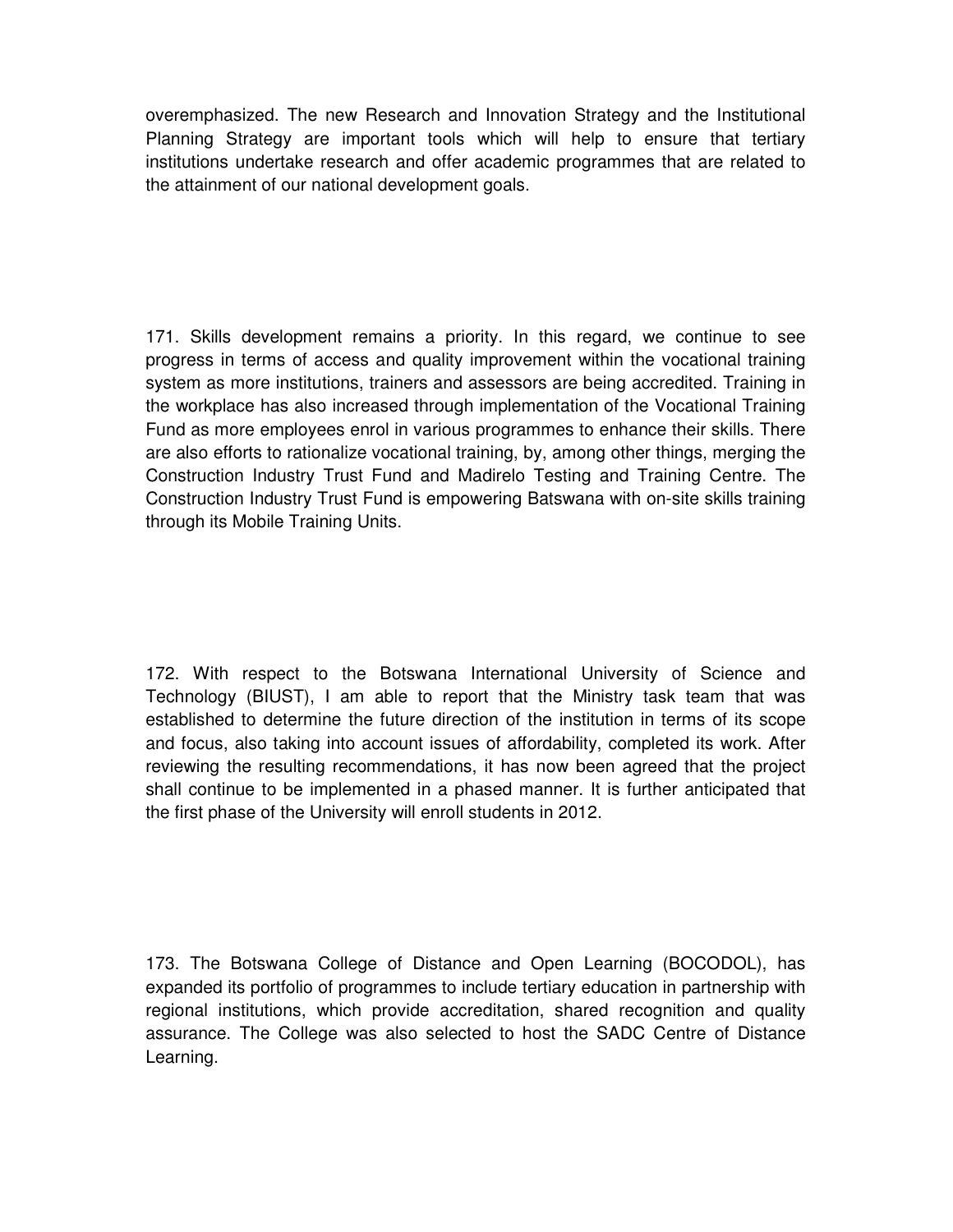174. The Department of Out-of-School and Training (DOSET) has also been established to cater for those of all ages who have dropped out of schooling.

175. To further promote academic excellence, since 2010 the Top Achievers Scholarship Programme, piloted by the Education Hub, has identified and placed a total of 49 candidates in elite institutions for studies in areas of economic demand. Recruitment of international students to our private and public tertiary institutions is also bearing fruit, but is hampered by a shortage of student accommodation. Local entrepreneurs are therefore encouraged to invest in student residences.

176. On government student sponsorship, the number of students sponsored locally is increasing, as local institutions improve on the quality of instruction and capacity. Government, through the Education Hub, is assisting both public and private institutions to build capacity. All first year students are sponsored in Botswana for locally available courses. Through local placement, the Department of Tertiary Education Financing has made savings allowing it to accommodate graduates from previous years, while sponsoring retakes and re-sitting students.

**Health** 

177. The establishment of the new Medical School, which is now becoming operational, will greatly expand our local training capacity in the next few years. We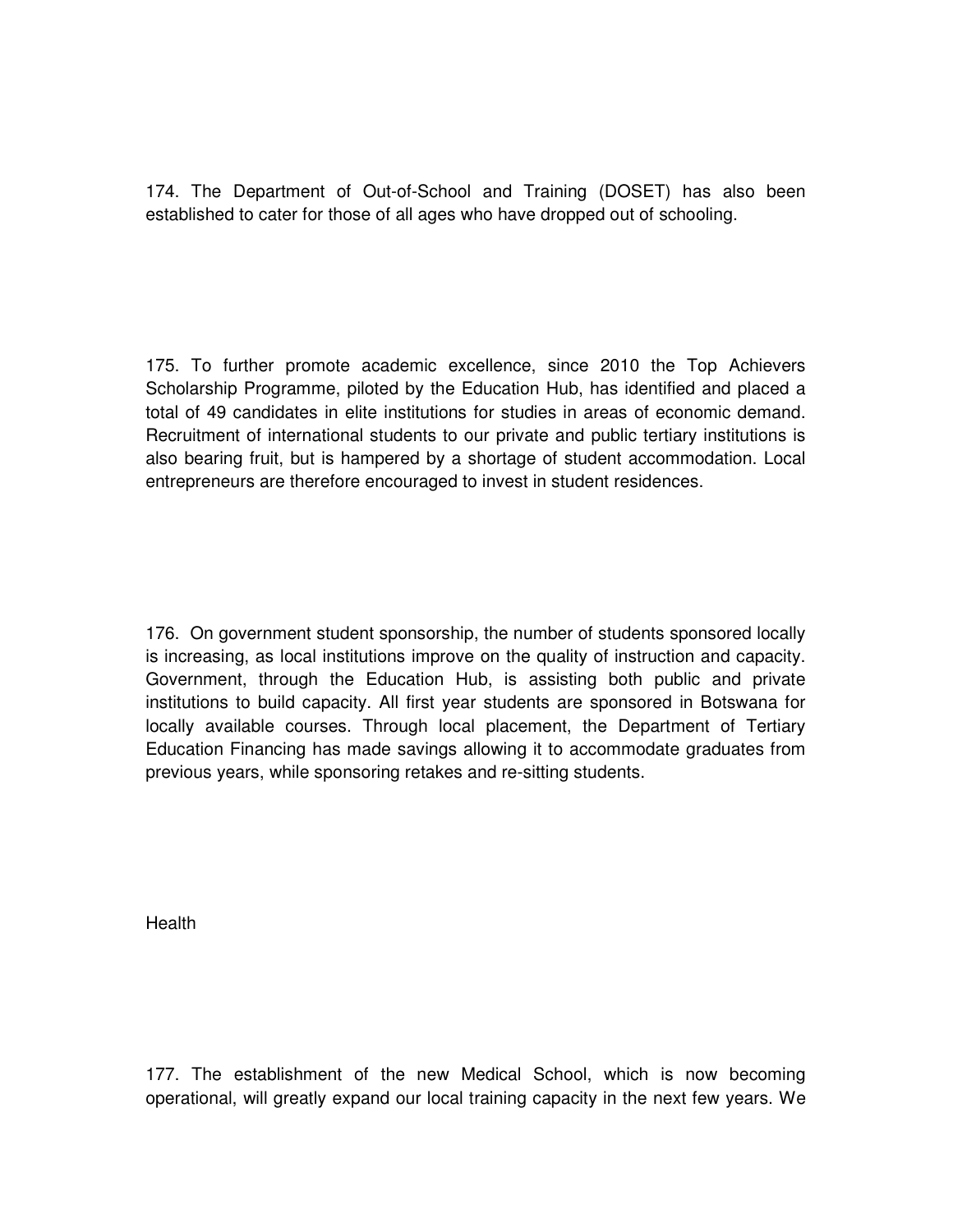have also this financial year opened new Institutes of Health Sciences at Serowe and Molepolole

178. A National Human Resources for Health Strategic Plan has been developed to ensure streamlined human resource management and to strengthen links among stakeholders at all levels in the health sector. The strategy includes enhanced health worker education and training, and the development of human resources information systems that enable data collection from all districts. In a continued effort to better match health services to people's needs, we have secured funding from the U.S. Government for the implementation of the Integrated Health Service Plan.

179. The Ministry has now published a health research agenda to guide local and international researchers on priority research areas. In an effort to improve efficiency through the provision of specialist health services, the Ministry has continued to strengthen clinical centres of excellence.

180. Princess Marina serves as a national centre of excellence for a variety of subspecialist services such as:

\* Hip and knee joint replacement: to date 127 (53 hip and 74 knee joint) patients have been operated.

\* Kidney treatment services: Since inception a total of 71 patients have been enrolled with services provided by a local private practitioner.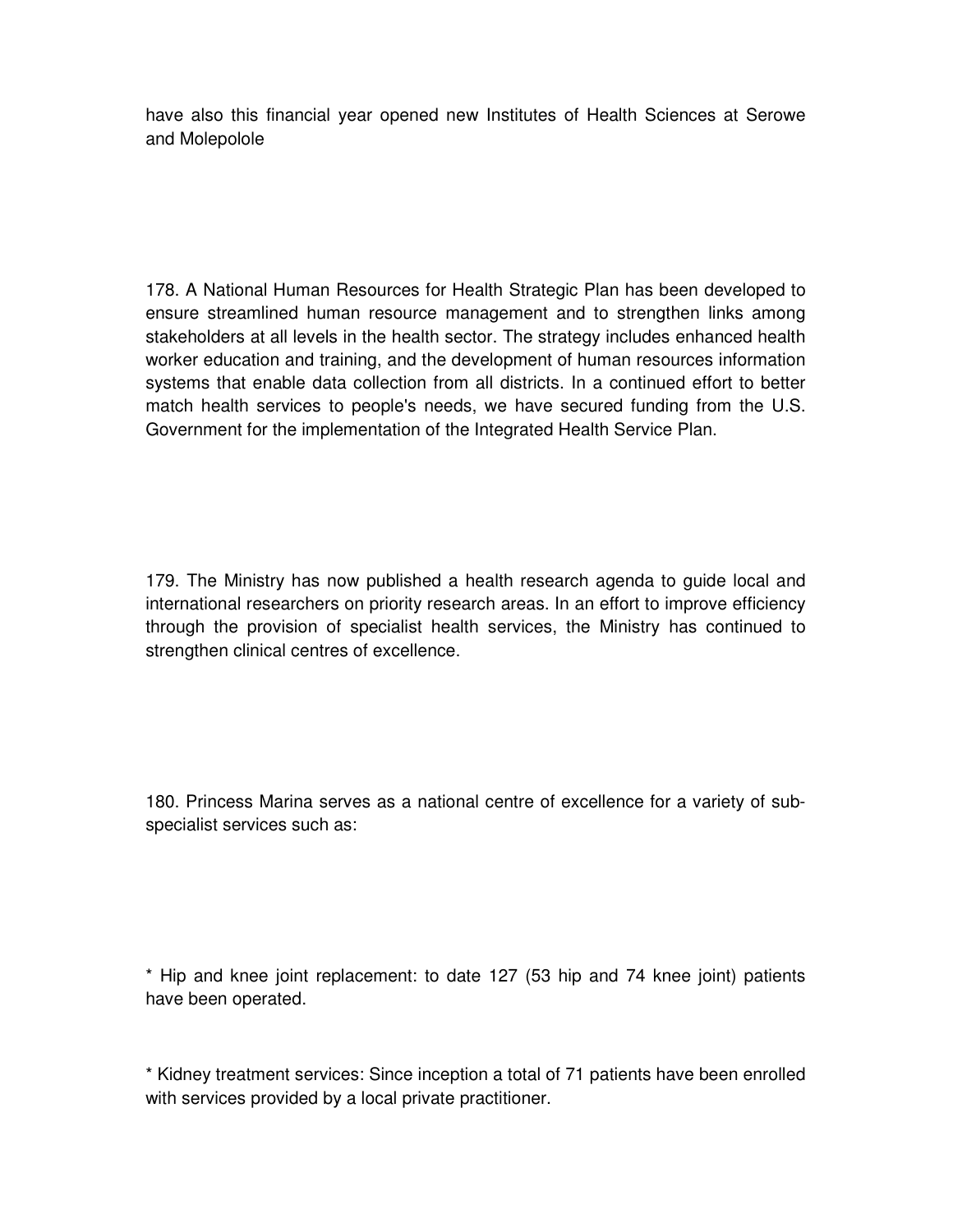\* Spinal Cord Rehabilitation (for treatment of spinal cord injuries): 37 patients have been actively rehabilitated and discharged.

181. Additional facilities with centres of clinical excellence include:

\* Eye care services at Sekgoma Memorial and Deborah Retief Memorial Hospitals: Since inception these centres have performed more than 2000 eye surgeries.

\* Two Diabetes Centre of Excellence, in Francistown and Gaborone, which offers treatment services for diabetes including eye care, specialist care, and dispensing of medications, while also addressing preventative issues.

\* Orthopaedic Centre of Excellence at Mahalapye Hospital: Since its inception the centre has operated 1150 patients.

\* Gynaecological Surgery at Sekgoma Memorial Hospital, which opened its doors in September 2011. So far over 240 have been operated on and we aim to operate on more than 800 to clear the backlog

182. To improve access to health services, the districts have been divided into heath delivery clusters. 132 out of 183 clusters have been provided with doctors.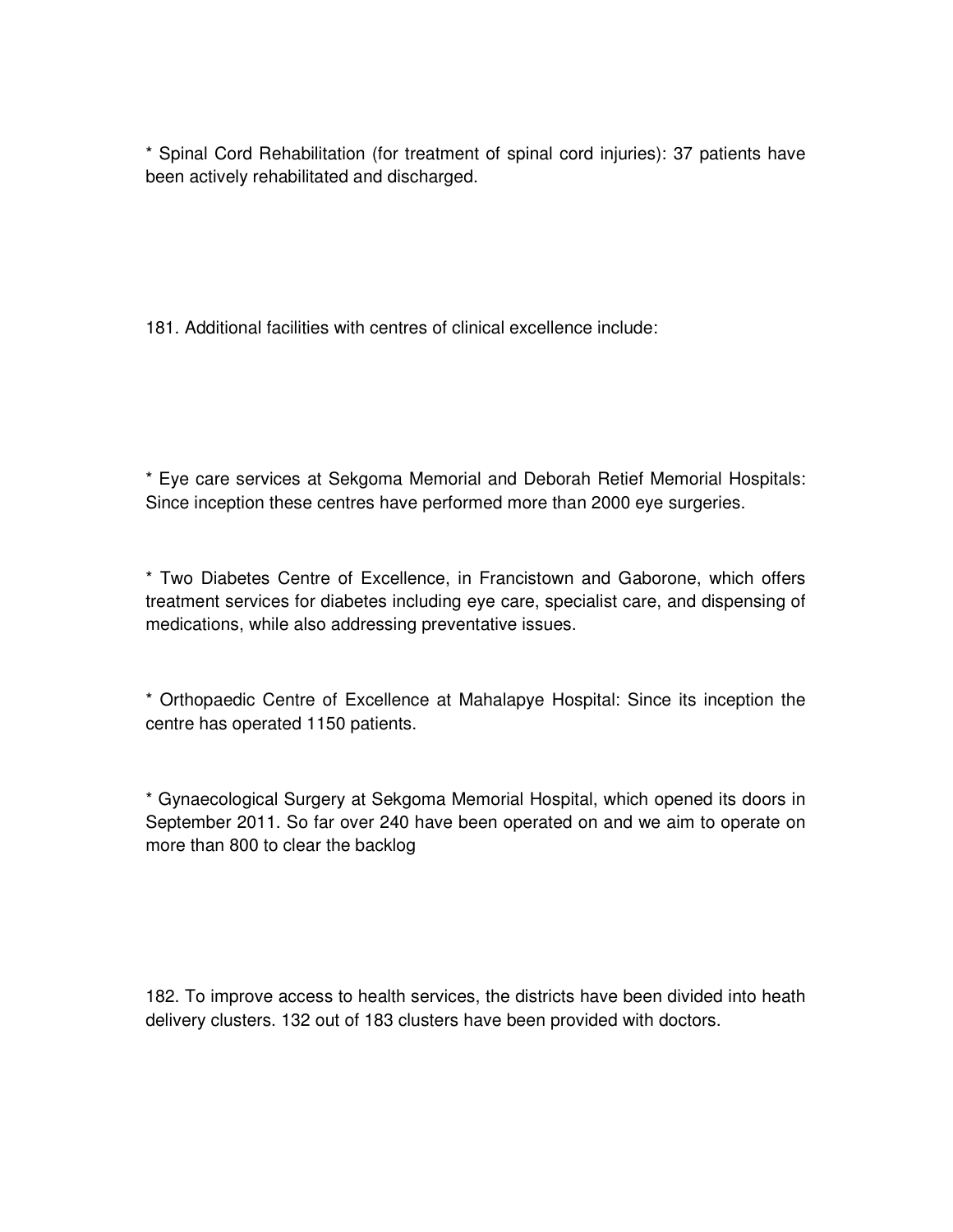183. Since the relocation of Primary Health Care Services to the Ministry of Health 28 District Health Management Teams have been put in place, while those in the Greater Gaborone and Francistown regions have been consolidated so that people in the surrounding areas of cities can be catered for at the centres. These have had the effect of straightening referral and budgeting lines.

184. The revised National Health Policy Bill has passed through cabinet and will be put before Parliament in the near future.

185. Government recently received state of the art laboratory equipment donated by the Clinton Health Access Initiative, which have so far been distributed to five hospitals. The Clinton Health Access Initiative will be donating additional laboratory equipment in subsequent phases of this initiative.

186. The management of our patient referrals to South Africa has been contracted to a managed care service provider for 14 months. An analysis of the work to date indicates more than 35% savings on the annual cost of referrals. This translates to more than P40 million in annual savings. The managed care approach has also come with improved quality of care for our referrals and has freed up resources.

187. We have also made considerable progress in the outsourcing of non-core services. To date, cleaning and laundry services have been outsourced at the 3 referral hospitals. This has offered more efficient services allowing hospital managers to focus on the delivery of clinical care.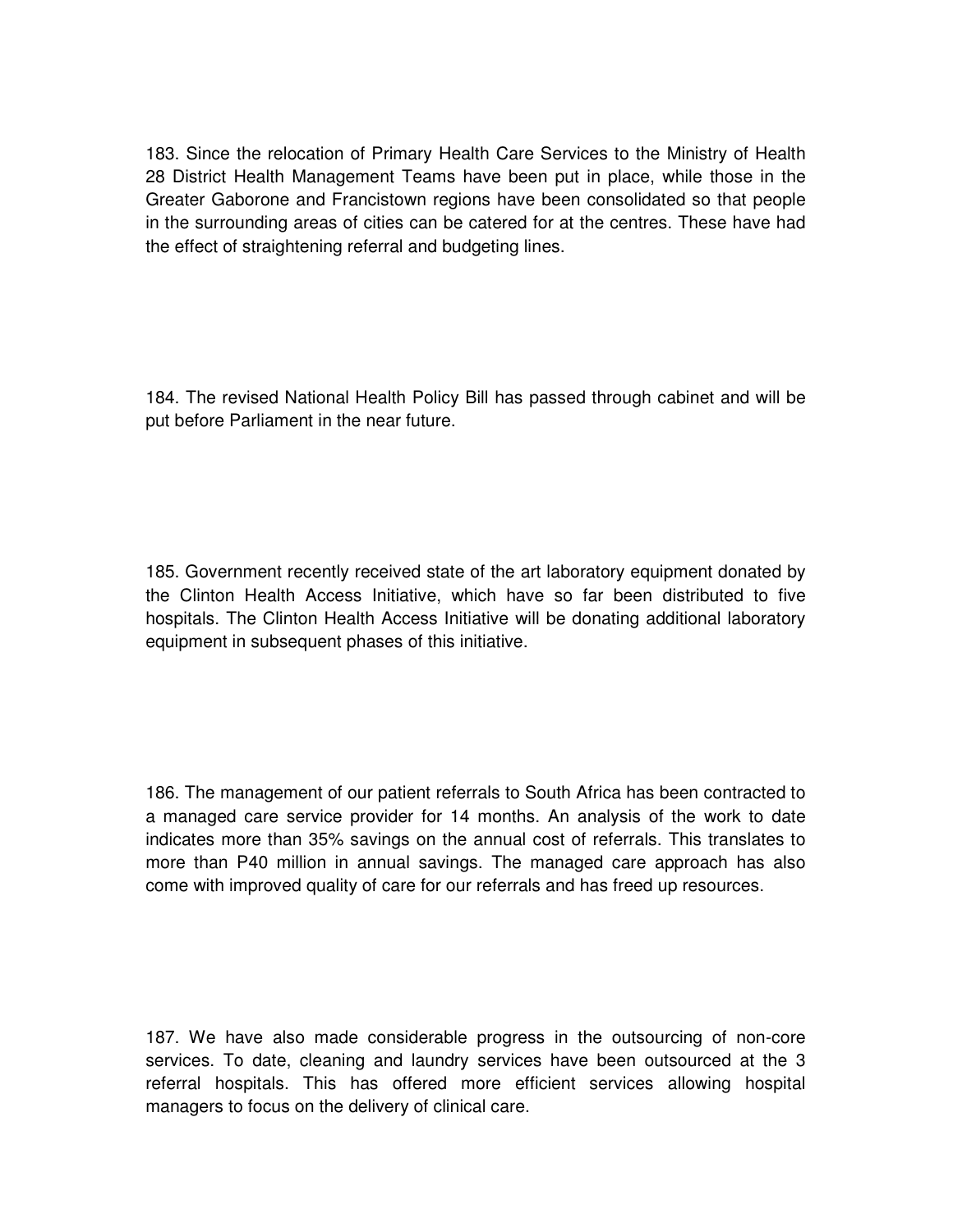188. The transformation of Central Medical Stores has resulted in continued improvement in delivery. New flexible contracts for the supply of pharmaceuticals came into effect this year resulting in improved availability. We are also beginning to see a reduction in expiries due to improved procurement and inventory management systems. Government has received funding from the U.S. PEPFAR program to establish a Logistics Management Unit for the national drug supply system. This unit will further reduce poor availability at health facilities due to improper inventory management.

189. Government is addressing the gaps in standards of service delivery in the health facilities through enrolment in the accreditation program facilitated by the Council for Health Services Accreditation of Southern Africa. So far 11 health facilities have been enrolled in this programme.

Public Health

190. In line with our Millennium Development Goal of improved reproductive health, implementation of the "Road Map on Accelerated Reduction of Maternal Morbidity and Mortality" is ongoing. We have also embarked on skills-based training using the Emergency Obstetric and Newborn Care Training Manual developed in collaboration with the World Health Organisation (WHO).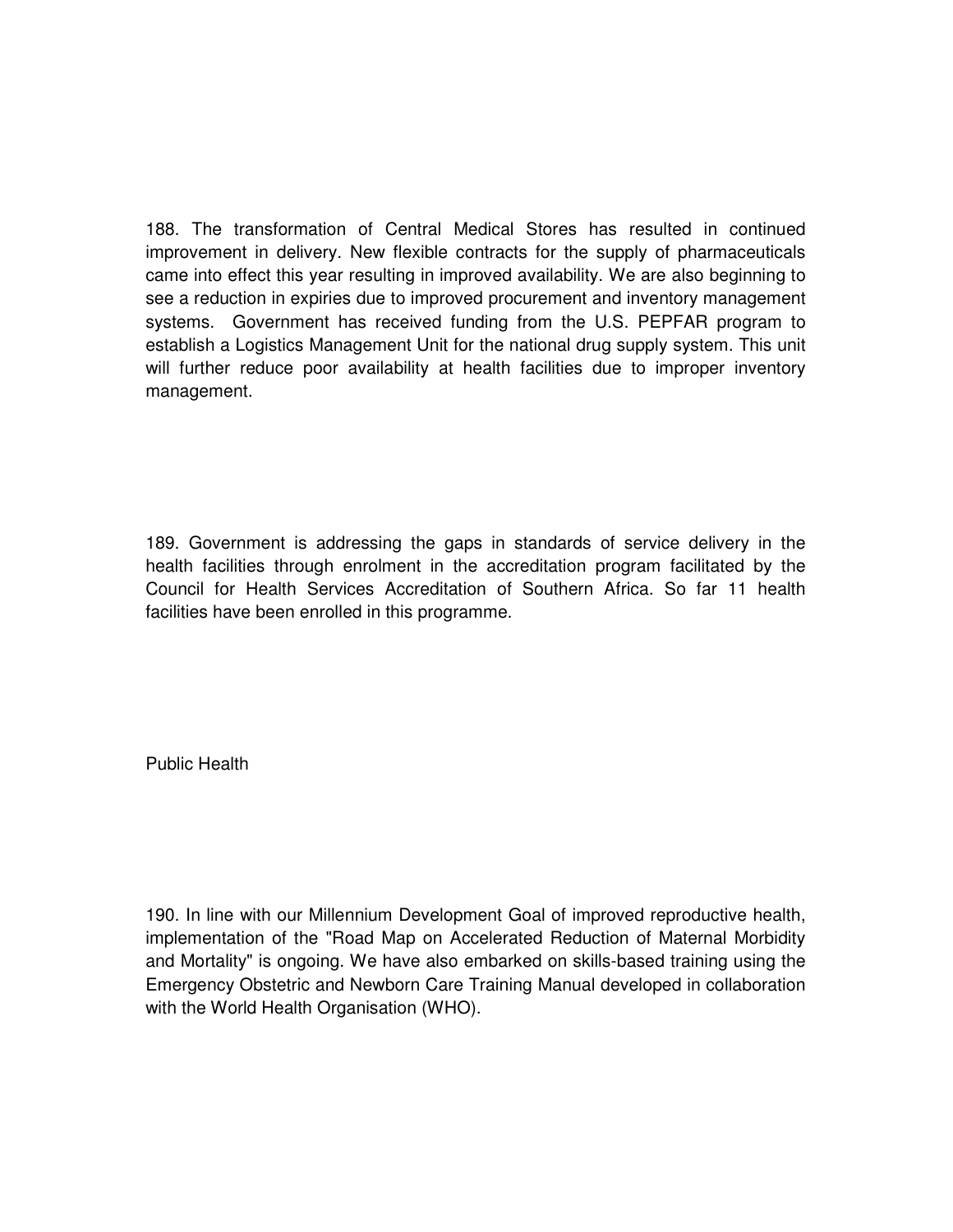191. Immunization is the most effective way of minimising diseases among children less than 5 years. In this respect we continue to maintain greater than 90% coverage of children immunized against vaccine preventable diseases. To further accelerate child survival in the country, four Districts have been trained on the new Accelerated Child Survival and Development Strategy, which emphasises the delivery of High Impact Interventions.

192. The Nutrition Rehabilitation Program has provided about 3000 malnourished children with nutritional care and psychosocial support. In addition, the program equips caregivers with life skills to alleviate poverty. The program is contributing to the reduction of child morbidity and mortality thereby further contributing to the achievement of our Millennial Development Goal 4.

193. The National Alcohol Policy has been approved and its implementation will be done in partnerships with stakeholders. Although alcohol related harm is being reduced, many lives continue to be wasted as a result of alcohol abuse. Public awareness campaigns against alcohol and substance abuse are continuing with funding coming from the Alcohol Levy Fund. Since November 2008 BURS has collected P646 million from the levy, of which P 361 million has so far been transferred to the Fund Account for further disbursement according to the Fund guidelines, which allocate 45% to the Ministry of Youth, Sport and Culture, 45% to the consolidated account and 10% to awareness and treatment programmes.

194. With the support of Mauritius a project was initiated in May 2011 to better address the management of diabetes. The project has been initiated in eight hospitals.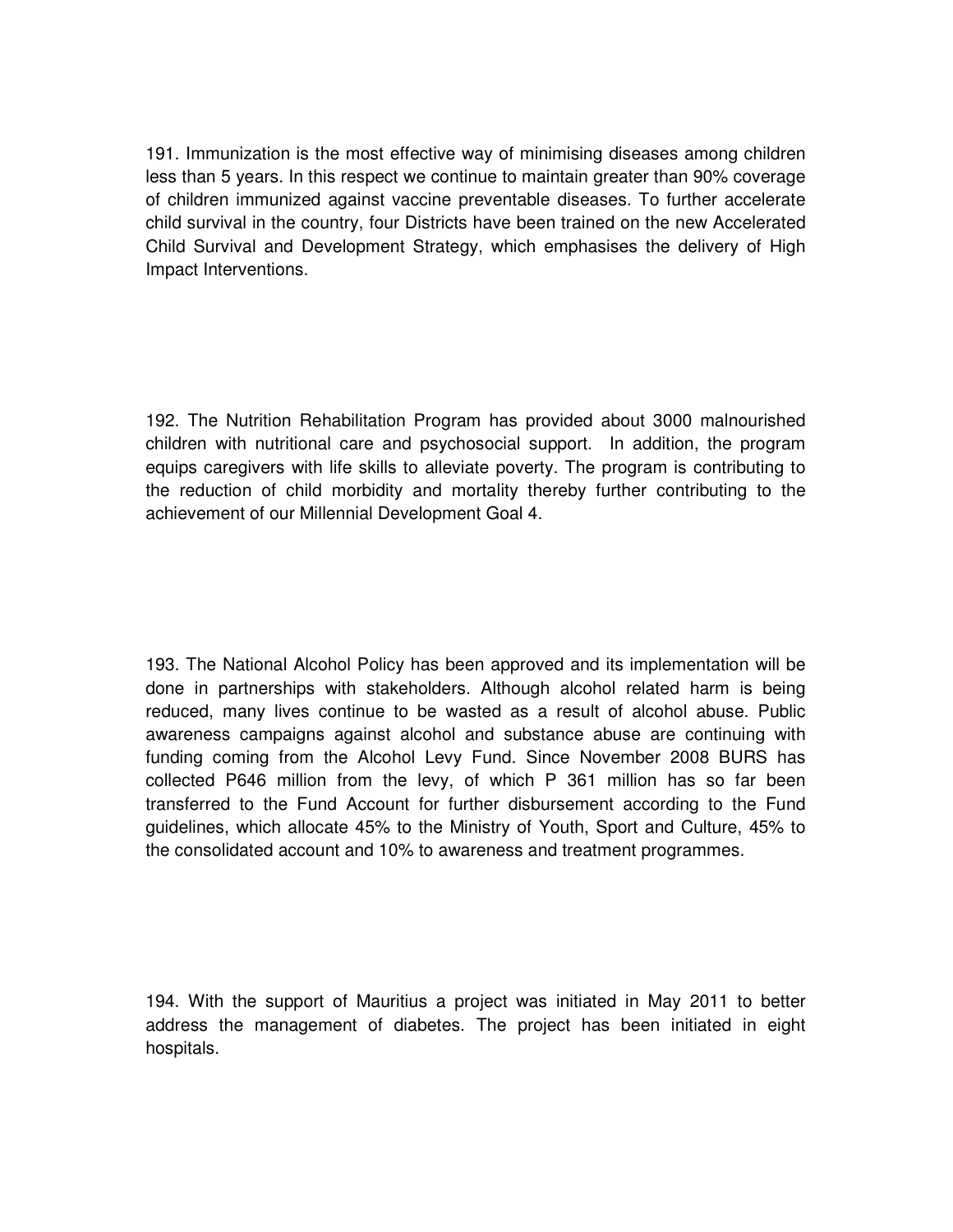195. The burden of Tuberculosis remains a public health concern as Botswana ranks 6th in the world in terms of its per capita TB burden. The emergence of Multi-drug resistant Tuberculosis continues to undermine past gains in our national response to the scourge. This has been exacerbated by protracted time for laboratory confirmation. With the assistance the U.S. Centres of Disease Control, 11 Gene Xpert machines will be placed in facilities across the country, which will cut the turnaround-time of TB confirmatory diagnosis from 8 weeks to less than 4 hours. Botswana has also successfully utilised global mechanisms for the procurement of second line drugs, which should greatly assist our efforts to treat drug resistant TB.

HIV/AIDS

196. Madam Speaker, access to ART treatment now has coverage of 95% of those eligible for treatment. A total of 194 clinics are now dispensing antiretroviral medicines. This has ensured that more Batswana can now lead longer and healthier lives, with life expectancy for people living with the virus having improved from 45 years in 2001 to 65 years in 2010.

197. Having reduced mother to child transmission of HIV to less than 4%, with recent quarterly reductions of as low as 2%, we are now working to achieve less than 1% transmission through the roll out of triple prophylaxis in all Districts and targeted outreach specific groups such as people living with disabilities and remote area dwellers. We however continue to face challenges of 'repeated pregnancies' among HIV positive women.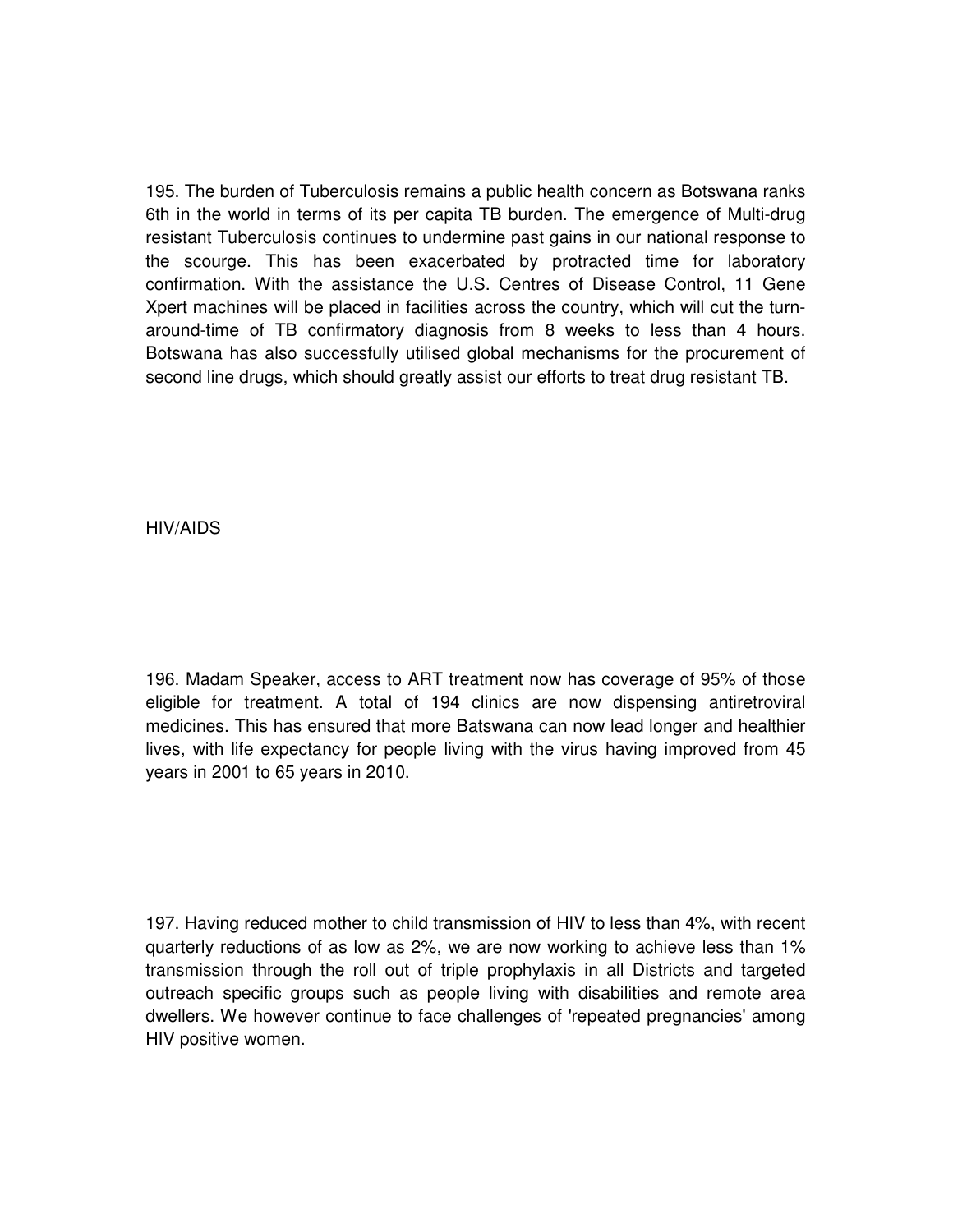198. Here let me note that such progress as we have achieved in meeting the challenge of HIV/AIDS has come at a heavy, in the long-term unsustainable, price. Notwithstanding the welcome support we receive from international partners, it should be understood that about 80% of the financial resources devoted to HIV/AIDS are from the Government. In this context new HIV infections remain a serious challenge and hence prevention remains our priority. We are also concerned about an increase in the number of TB-HIV co-infections in the country. This has necessitated the development of TB/HIV policy guidelines to improve treatment through intensified case findings and improved infection control.

199. I have said this before that many of our problems emanate from undesirable behaviour. That is why my government embarked upon various initiatives including the Social Values Commission chaired by Kgosi Puso Gaborone and the National Strategy on Alcohol abuse. In our response to the HIV/AIDS challenge I am concerned that our progress in providing treatment could blind us to the fact that the only way to overcome the scourge is achieving no new infections. We all know HIV transmission in Botswana is driven mainly through sexual relationships. Equally, we should all know that only through self-discipline can we achieve an AIDS free Botswana.

Sport and Recreation

200. Madam Speaker, Government recognizes sports potential contribution to economic diversification, as well as physical fitness and wellness. To this end Government will continue to play its role of developing appropriate policies and legislation to ensure effective sport governance.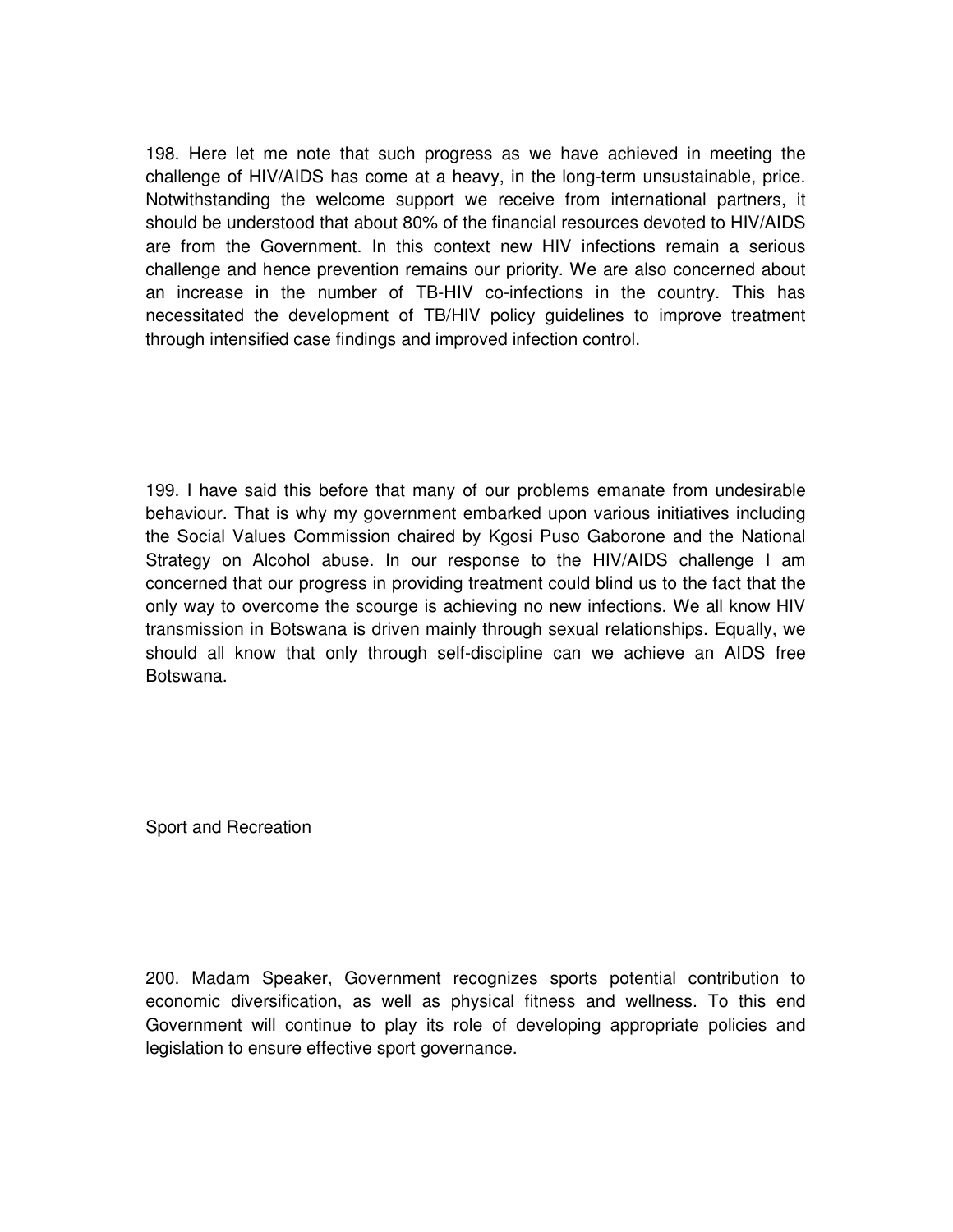201. The availability of sport facilities has been a challenge due to delays in the construction and refurbishment of the stadia in Lobatse, Francistown and the National Stadium in Gaborone, which are now being resolved.

202. Constituency Sport Tournaments continue to grow in popularity, especially amongst the youth. The participation rates have grown from 28476 at inception to 64542 during the 9th cycle which ended in July 2011.

203. Recreation is another important aspect of the development of young people and is thus captured as a thematic area in the Revised National Youth Policy. To this end, Government currently supports Youth Recreation Centres in various parts of the country. In addition, a Multi-Purpose Youth Centre is nearing completion in Gaborone and should be operational by the beginning of 2012. These facilities will go a long way in addressing the recreation needs of our young people.

204. Madam Speaker, Botswana national teams and athletes continue to impress at the international stage this year. The Zebras have qualified for the 2012 Africa Cup of Nations for the first time, and also had the honour of being the first team to qualify for the tournament. Our sports continues to earn improved international rankings as demonstrated by football and netball among others. At individual level, Amantle Montsho is ranked number 1 in the world, bringing home three gold medals in major international competitions, while high jumper Kabelo Kgosiemang is number 6 in the world. In recognizing excellent performances in sport, Government has introduced incentives such as the payment of appearance fees, scholarships and sponsorship to motivate athletes to reach even higher levels of performance.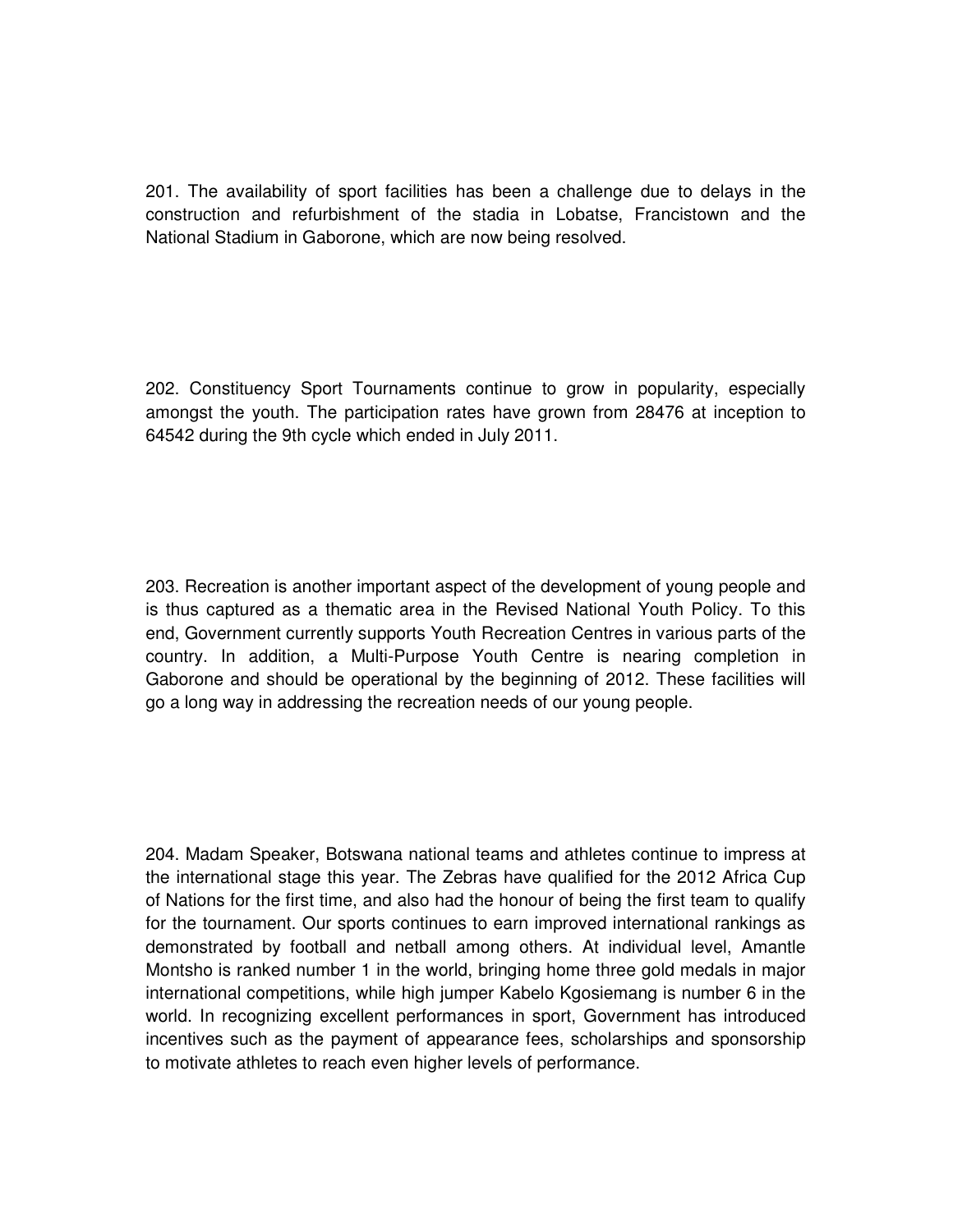205. To be able to sustain such outstanding performances, it is also imperative that additional attention is paid to sport development. In this regard, government has set up Centres of Sport Excellence in 12 selected secondary schools. A total of 248 athletes in 7 selected sport codes were enrolled in these schools in January 2011. This has given those students talented in sport opportunities to pursue their dream to become elite athletes without compromising their education.

206. The development of sport in any country requires the full participation of all stakeholders. A second Sport Pitso will be held this month. As with the previous gathering, its resolutions are expected to highlight areas of interest and improvement for the sporting fraternity such as the review of sport legislation and implementation of Centres of Sport Excellence, which continue to be pursued with the relevant partners.

**Culture** 

207. Madam Speaker, Government is committed to the promotion, preservation and development of Botswana's diverse cultural heritage. In this regard, Botswana acceded to the 2003 Convention on the Safeguarding of the Intangible Cultural Heritage in 2010. I am happy to report that in implementing the Convention, a project to document on the Intangible Cultural Heritage in Kgatleng has been completed and the findings published. A process to document Intangible Heritage elements in the Chobe District has started and will be completed before the end of the year.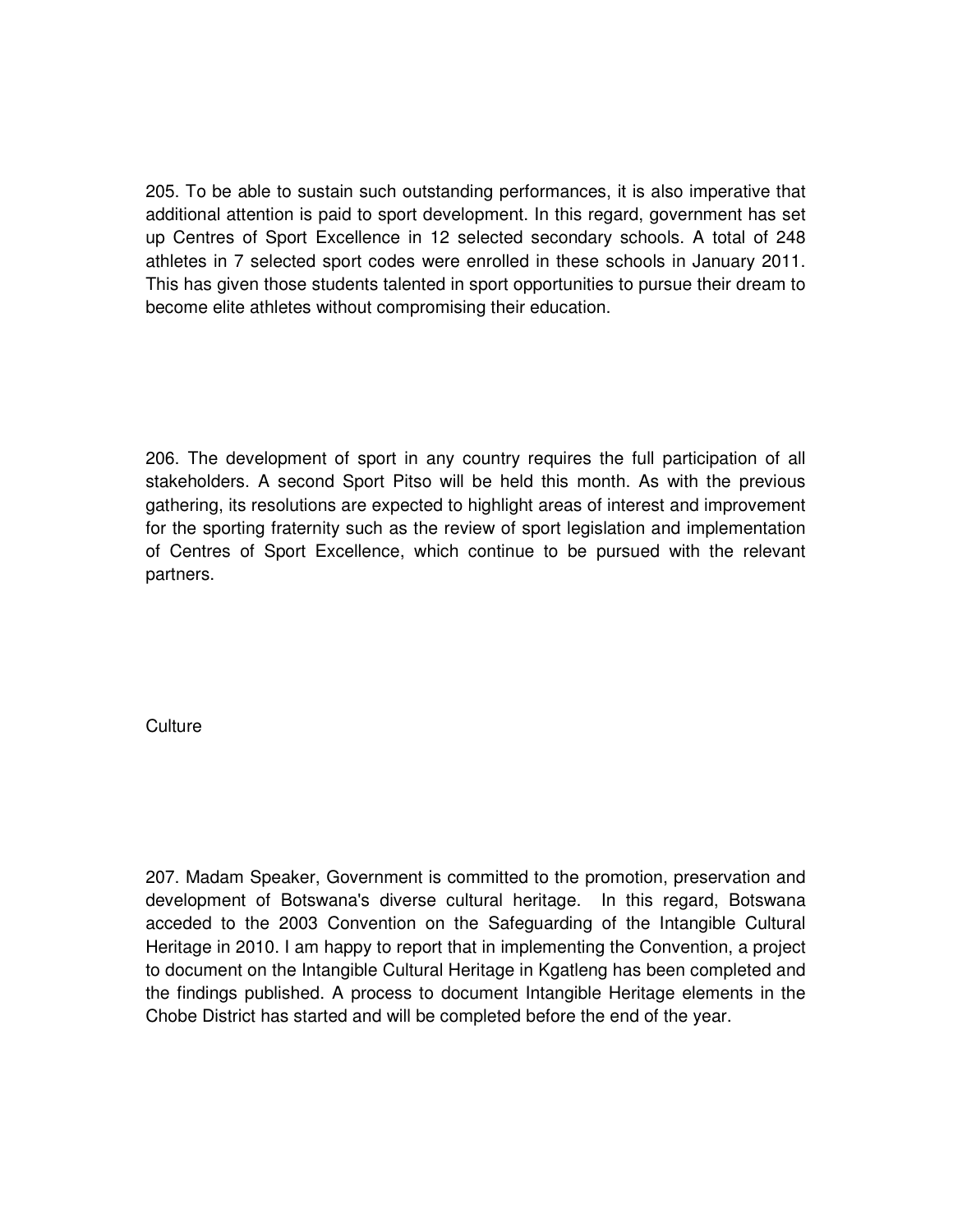208. Government continues to promote the diverse culture through different programmes and participation has increased significantly over the years. A total of 29992 participants were recorded to have taken part in the Constituency Art Competitions as of August 2011 compared to 6952 at inception. The 2011 Presidents Day Competitions have attracted 11365 compared to 7000 participants in 2010 in the performing arts category. The National Art, Basket and Crafts category has increased participation from 777 in 2010 to 1143 in 2011.

209. A second Pitso ya Ngwao was held in September 2011 to further improve stakeholder engagement on cultural issues. A recurring issue at both gatherings was the protection of Intellectual Property Rights which continues to be an area of weakness in our country. In this respect I urge Batswana to refrain from buying pirated products as this has a negative impact on the concerned artists. In a further effort to see Batswana benefit economically from their arts and crafts skills, Government is establishing a Regional Arts and Crafts Centre in Tsabong, which should open its doors early next year.

210. A total of 19 out of 31 Public Libraries have internet connectivity through our partnership programme with the Bill and Melinda Gates foundation. Connectivity will also be rolled out to Village Reading Rooms to ensure availability of the internet to rural communities. This provision of free internet access supports our broader egovernment initiative. In addition, 2 more libraries have been built and another is under construction in addition to the 5 that were completed by the end of last year through our partnership with the Robert and Sara Rothschild Foundation.

211. To increase access information for research, Government has decentralized archival reference services to Francistown, making such services available outside Gaborone for the first time. Currently members of the public can access 72 archive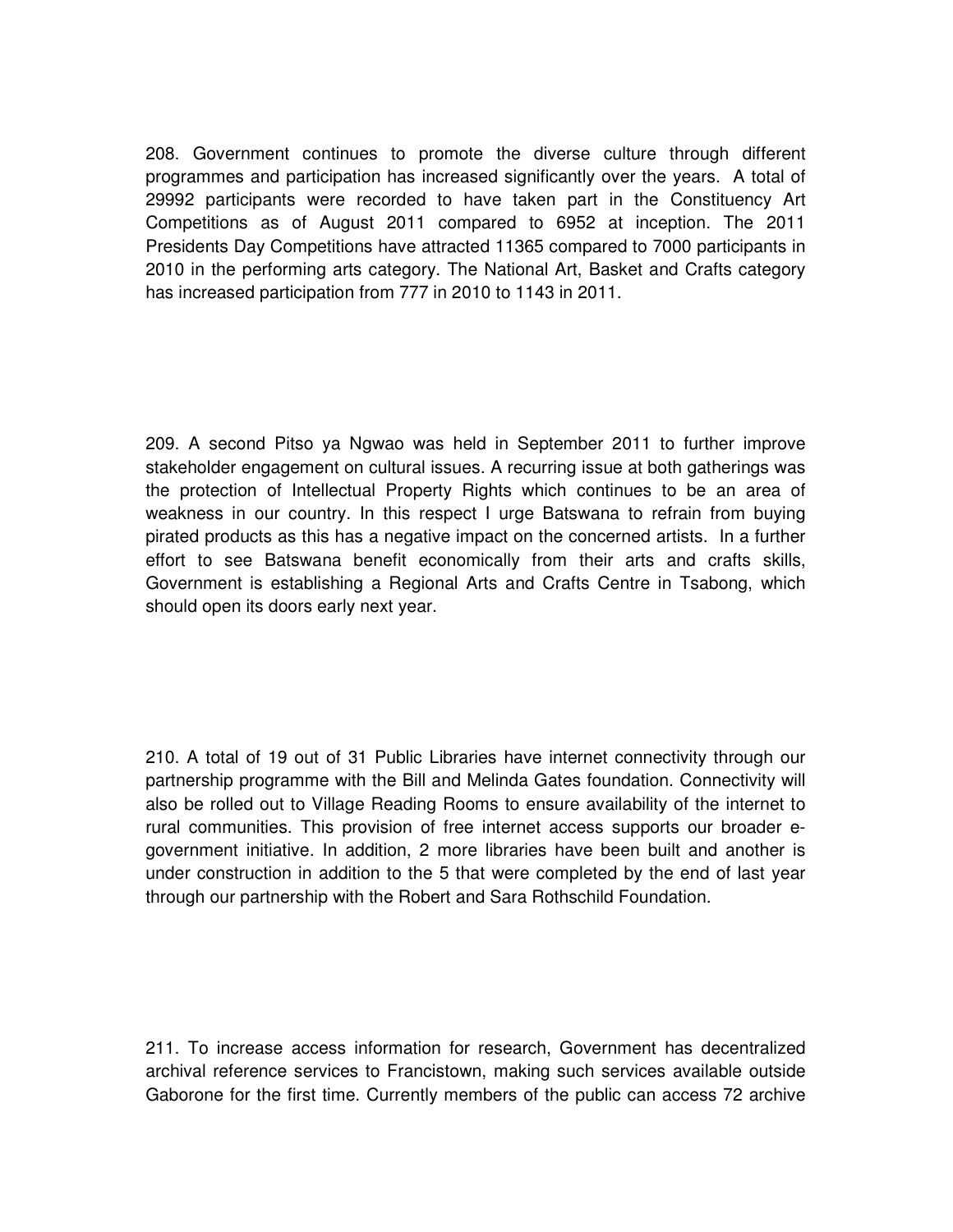collections at the Francistown Records Centre consisting of documents from different public and private agencies, and individuals. Similar services will soon be extended to Kanye upon completion of the Records Centre there.

Civil and National Registration

212. As part of the overall e-government strategy, a new integrated electronic identity card (e-ID) system should be operational in 2013. New Births and Deaths Certificates have also been introduced with enhanced security features, while the replacement fee for lost National Identity Cards was increased to P110 in order to encourage citizens to value their cards and protect them from loss and abuse. The introduction of the revised fee has significantly reduced the number of lost identity cards, resulting in savings to Government resources emanating from the production costs.

213. Batswana can now apply for e-passports at any immigration office throughout the country. Roll out of the system to Botswana missions abroad commenced in August 2011 and will be completed by the end of November 2011, to enable Batswana living or studying out of the country to apply for e-passports. The deadline for use of the old passport is 31 December 2011; citizens are thus urged to acquire their e-passports now to avoid congestion at the last hour. The roll out of Border Control System has been slow due to the initial lack of Government Data Network connectivity and insufficient bandwidth. Efforts are on-going to address this challenge, and completion of the roll out is expected by the end of December 2011.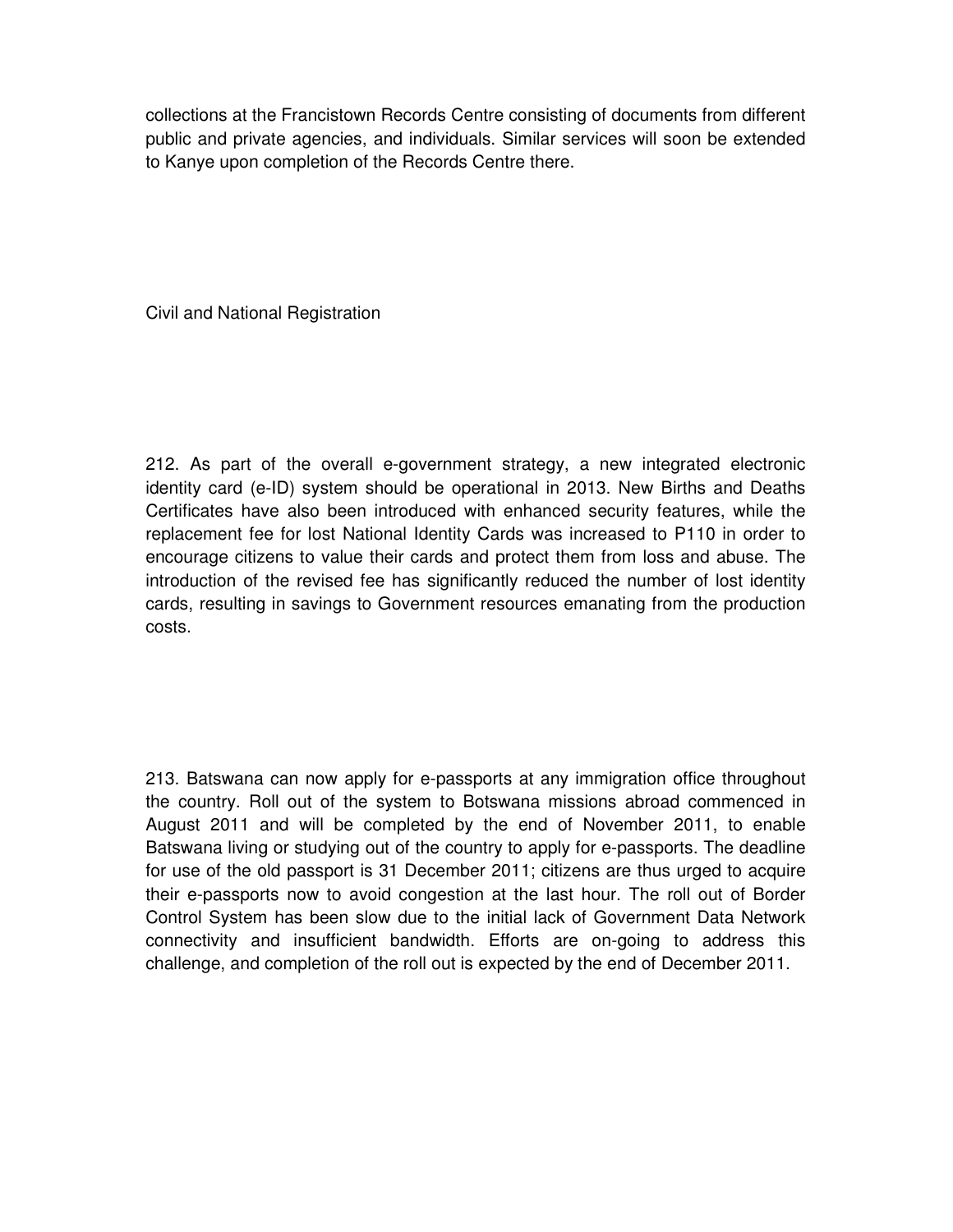214. The Immigration and Citizenship System, which issues computerised visas, residence permits and citizenship documentation, is now fully operational. The roll out of the system to Botswana Missions abroad is expected to be complete by the end of this year. This follows the merging of the Immigration Act, and the Employment of Non-citizens Acts, enabling work and resident permits to be administered together, to increase investor confidence.

Botswana and the World

215. Madam Speaker, the past year has born witness to momentous events around the world, both tragic and triumphant, which remind us that in this globalised world we are all interconnected. Our own country has not been a spectator to these events. From the Tsunami in Japan to the Arab Spring and the birth of South Sudan we have played an active role in global efforts, while associating ourselves with global consensus. In the process our steadfast objectives have remained the advancement of our national interests while promoting universal peace, security and respect for human rights. The proactive position that we took on the political conflicts inside countries such as Cote D'Ivoire, Libya and Syria were in this respect a reflection of our adherence to universal values while remaining true to our own norms of Botho, government by the people and respect for human rights.

216. There have been some critics in this House who have tried to cast aspersions about our concern over developments in place like Syria and Libya, as if by speaking out in such situations we were associating ourselves with a particular bloc, rather than what has been a worldwide rejection of blatant atrocities. In this respect we make no apologies for associating ourselves with the broader judgement that the era of dictators wantonly ruling by the barrel of a gun on this or any other continent is over.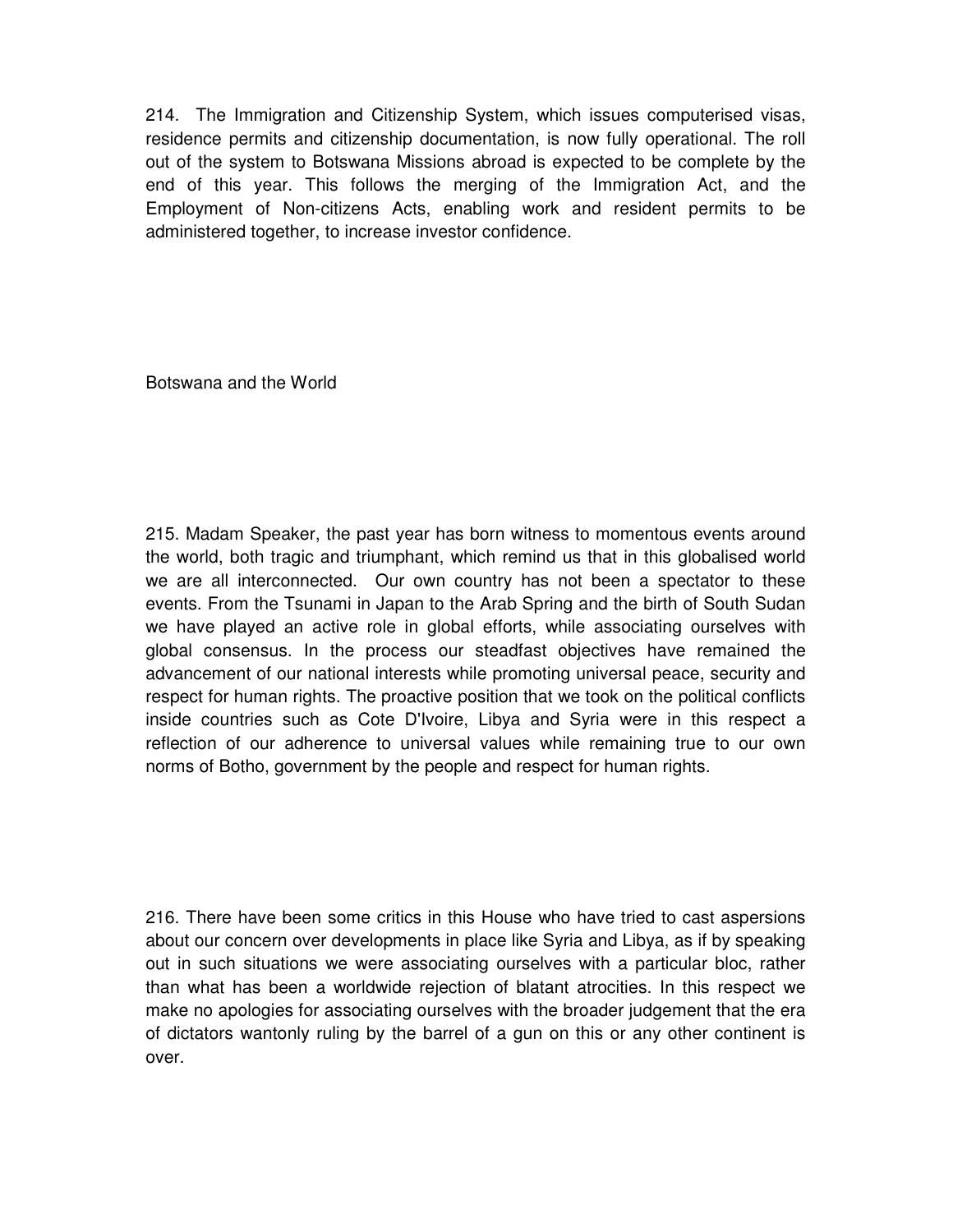217. This past year I travelled to a number of countries to reaffirm old friendships and forge new partnerships. While it is important that we be as self-reliant as possible, we must recognise that as a landlocked nation of 2 million we cannot survive, much less prosper, in isolation. Our challenges as a nation require that we continuously reach out to others.

218. This year we also once more had the honour of playing host to dignitaries from various countries, including regional leaders and other senior figures, as well as various business delegations, while hosting a number of international conferences. The influx of visitors provided us with opportunities to show case what we have achieved and can yet achieve through partnerships.

219. While we are a small nation facing big challenges, this has not discouraged us from providing assistance within our limited means to others in the international community in their time of need. In this regard, we have in recent months assisted:

\* Japan following its devastating earthquake and tsunami.

\* Namibia and South Africa following their floods; and

\* Somalia refugees in Kenya.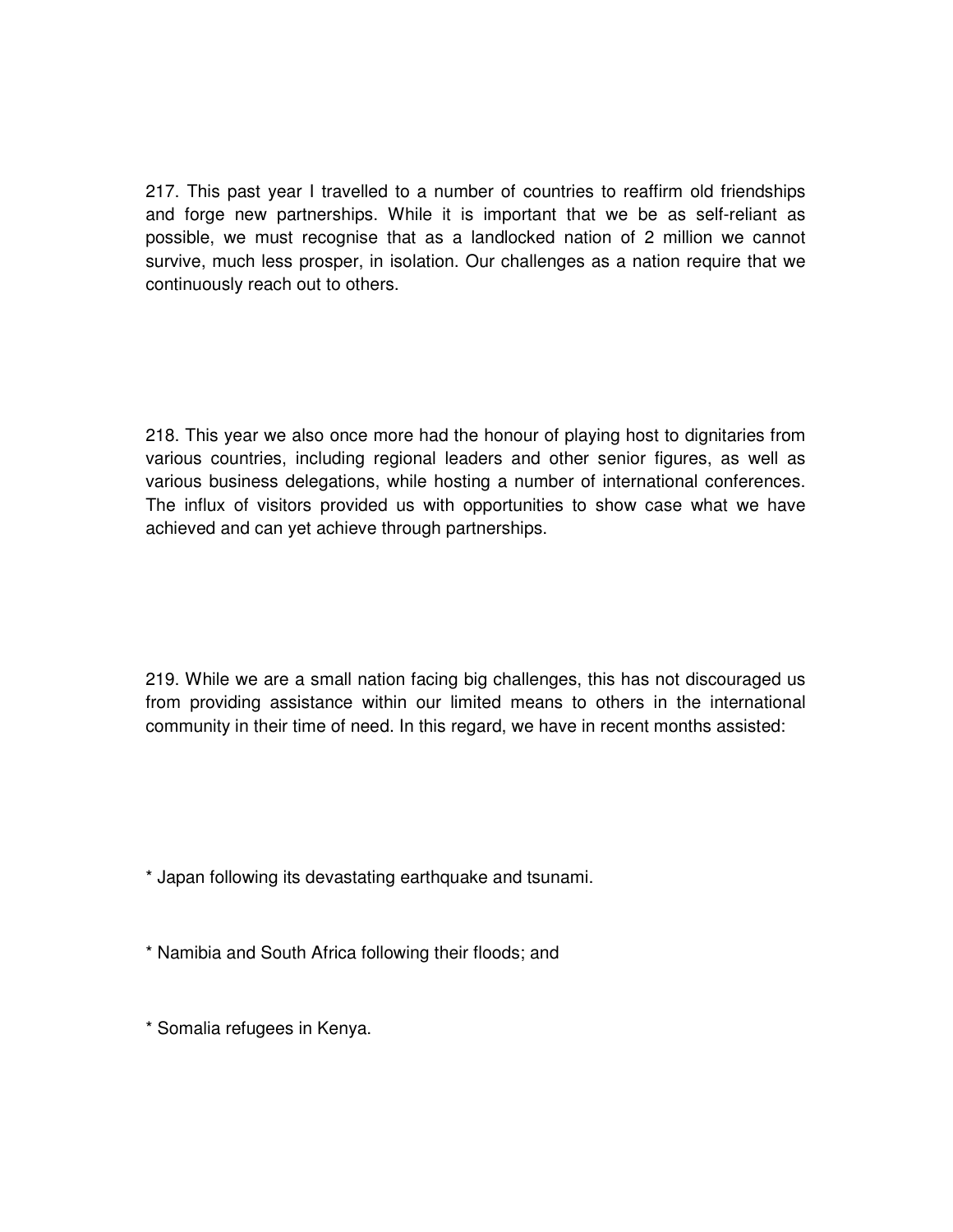220. On Somalia, I take this opportunity to thank individual Batswana and organisations that joined hands with Government in supporting our Somali appeal. While there were others, I wish to especially acknowledge the efforts of Mr. Seabelo Tlhaselo of Seabelo Transport for his risks and sacrifices in providing road transport for the Somali Relief Aid.

221. We have offered to assist the new state of South Sudan to become a proud member of the Community of nations. We are of the conviction that lasting peace in that part of Africa can only be achieved if the international community assists Africa's newest nation to establish solid government structures after their protracted struggle for freedom.

222. We appreciate the fact that as a country we will be judged by the extent to which we honour our obligations. These obligations go beyond financial contributions to the international bodies that we belong to. We are members of these bodies because we identify with the ideals that they espouse. We have in this regard, continued within our capabilities to be custodians of the guiding principles of the United Nations, the African Union and SADC, while honouring our obligations to international bodies such as the International Criminal Court. This past year we made ourselves available to serve in the Human Rights Council and were humbled by the overwhelming support that we received from fellow United Nations members who supported our candidacy. We undertake not to disappoint those who bestowed this responsibility upon us.

223. Let me also once more express my appreciation for the fact that the progress we have made as a nation over the past 45 years has been facilitated by the generous assistance of our friends in the international community. We remain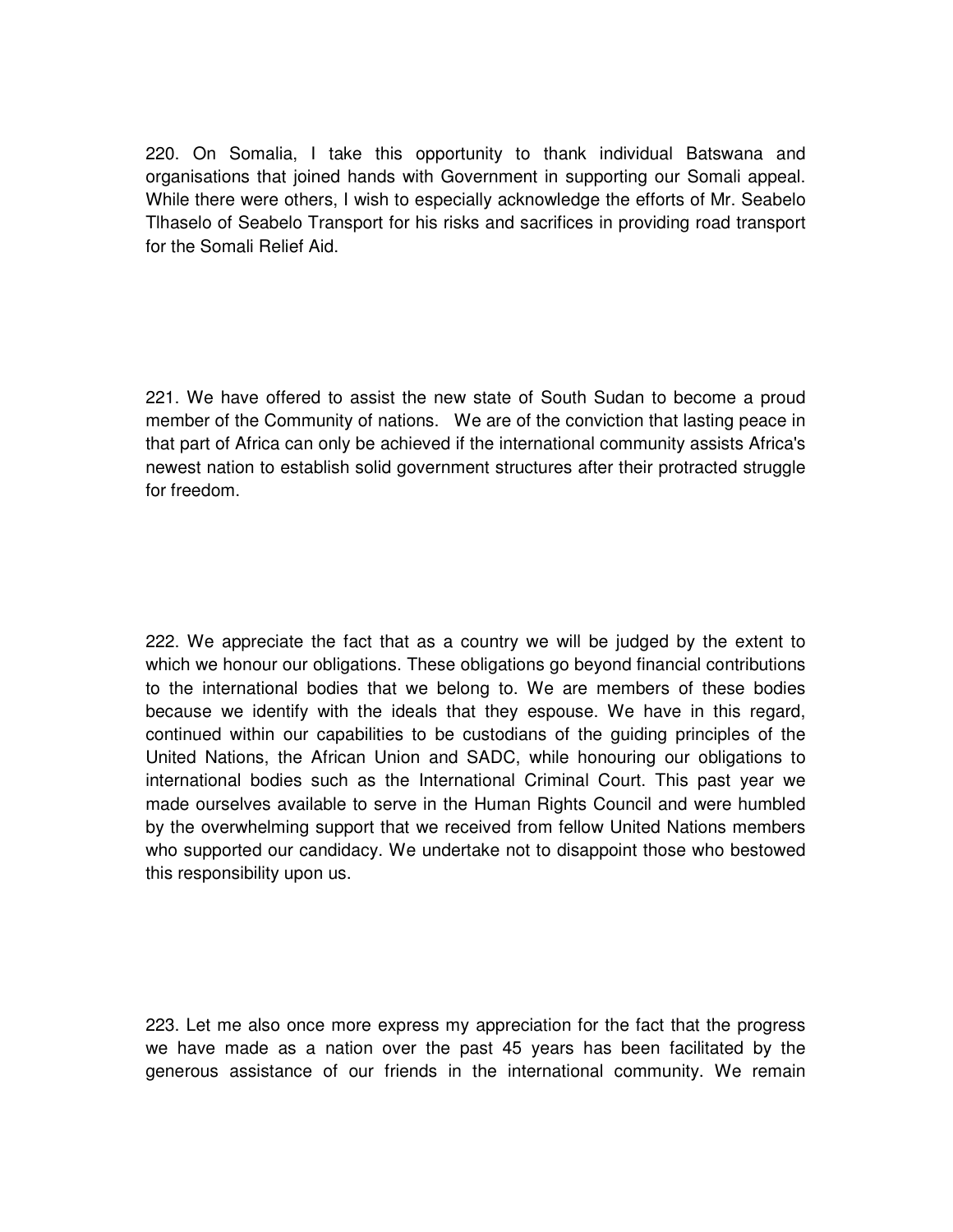grateful to the many countries and external organisations, including private individuals as well as institutions, who have supported us.

**Conclusion** 

224. Madam Speaker, last year I announced that as a practical manifestation of our common commitment Government would introduce a monthly Community Service Day into its calendar of activities. Twelve months later I am pleased to report that Ministries and Departments throughout Government are devoting a day out of each month to projects assisting those in need, which range from building and rehabilitating shelters, to establishing community gardens, to raising funds to donate basic necessities. Literally hundreds of such projects have been undertaken. I wish to, therefore, acknowledge the good efforts that have been made by public servants in so contributing to the greater good.

225. Madam Speaker, let me conclude by again observing that if we remain true to ourselves, while putting the interests of our country first we shall overcome our challenges to achieve our highest aspirations. By so doing we shall:

\* Eradicate absolute poverty, while achieving a more prosperous and productive nation through self-discipline and collective empowerment;

\* Maintain our dignity as a caring and compassionate nation which extends a helping hand to all those in need; and